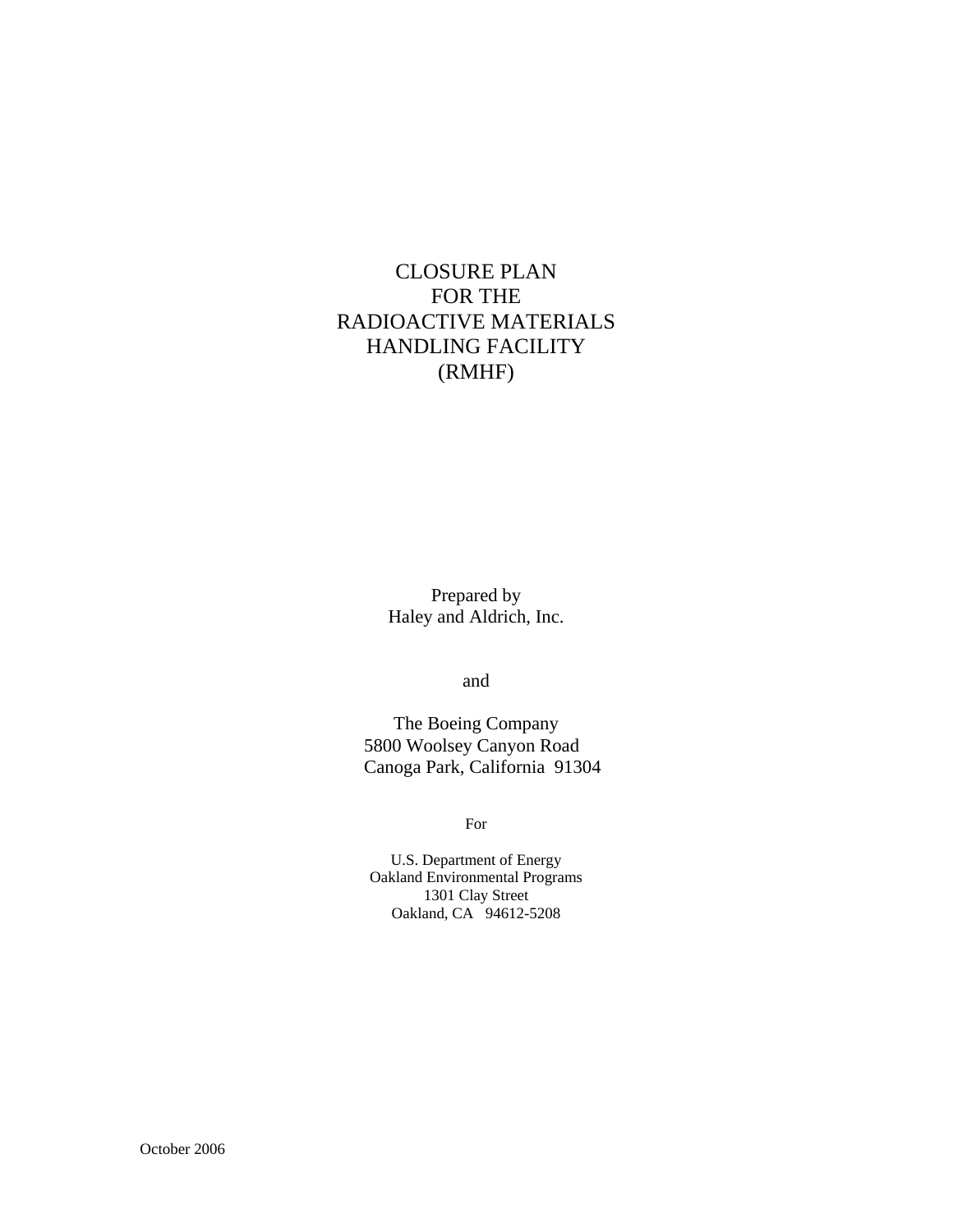#### **EXECUTIVE SUMMARY**

This document presents the revised Resource Conservation and Recovery Act (RCRA) Closure Plan for the Radioactive Materials Handling Facility (RMHF). The RMHF is owned by the U.S. Department of Energy (DOE) and co-operated by Boeing. The land on which the RMHF is located is owned by Boeing. The facility is located within the former Energy Technology Engineering Center (ETEC) of Area IV of the Santa Susana Field Laboratory (Santa Susana) in Ventura County, California.

Constructed in 1958 to manage radioactive waste, the RMHF was operational for nearly fifty years. In 1989 the EPA authorized RMHF for the management of "mixed" wastes under the Resource Conservation and Recovery Act (RCRA). Mixed waste contains both radioactive and chemical constituents. As such, mixed wastes are subject to separate regulatory requirements for their respective radioactive and chemical components. The DOE is authorized by the Atomic Energy Act to regulate the radioactive component of mixed waste and the California EPA Department of Toxic Substance Control (DTSC) is authorized by RCRA to regulate the chemical component.

The general purpose of this closure plan is to meet DTSC's closure standards for the chemical component of the mixed wastes managed at the RMHF through the performance of closure activities in a manner that keeps exposure to ionizing radiation As Low As Reasonably Achievable (ALARA) pursuant to DOE requirements.

The RMHF occupies 1.5 acres and consists of ten buildings and structures and one paved area. The specific units subject to RCRA closure requirements are three buildings (Building 4621, Building 4021 and Building 4022) and one outside mixed waste storage area.

This Closure Plan applies to the formal closure of specific Interim Status Storage and Treatment Units identified in the Part A Permit Application for the RMHF dated October 24, 1997. This Part A application was authorized by the Department of Toxic Substances Control (DTSC) in the Interim Status Authorization Letter received by Boeing in December 1997.

This Closure Plan has been prepared in accordance with the closure requirements for Interim Status Facilities found at 22 CCR, Division 4.5, Chapter 15, and is consistent with the Department of Toxic Substances Control's *Permit Writer Instructions for Closure of Treatment and Storage Facilities – Revision 1, January 1994*. Ten buildings and structures comprise the RMHF; however, the specific units subject to the RCRA Closure requirements described in this plan consist of: 1) an outdoor, asphaltpaved mixed waste storage yard; 2) three storage buildings (Building numbers 4021, 4022 and 4621 and, 3) small apparati (e.g., cement mixer, fume hoods, bench-scale laboratory equipment) used to carry out small scale treatment activities as described in Section 3.3 of this Closure Plan. These specific units were operated under a RCRA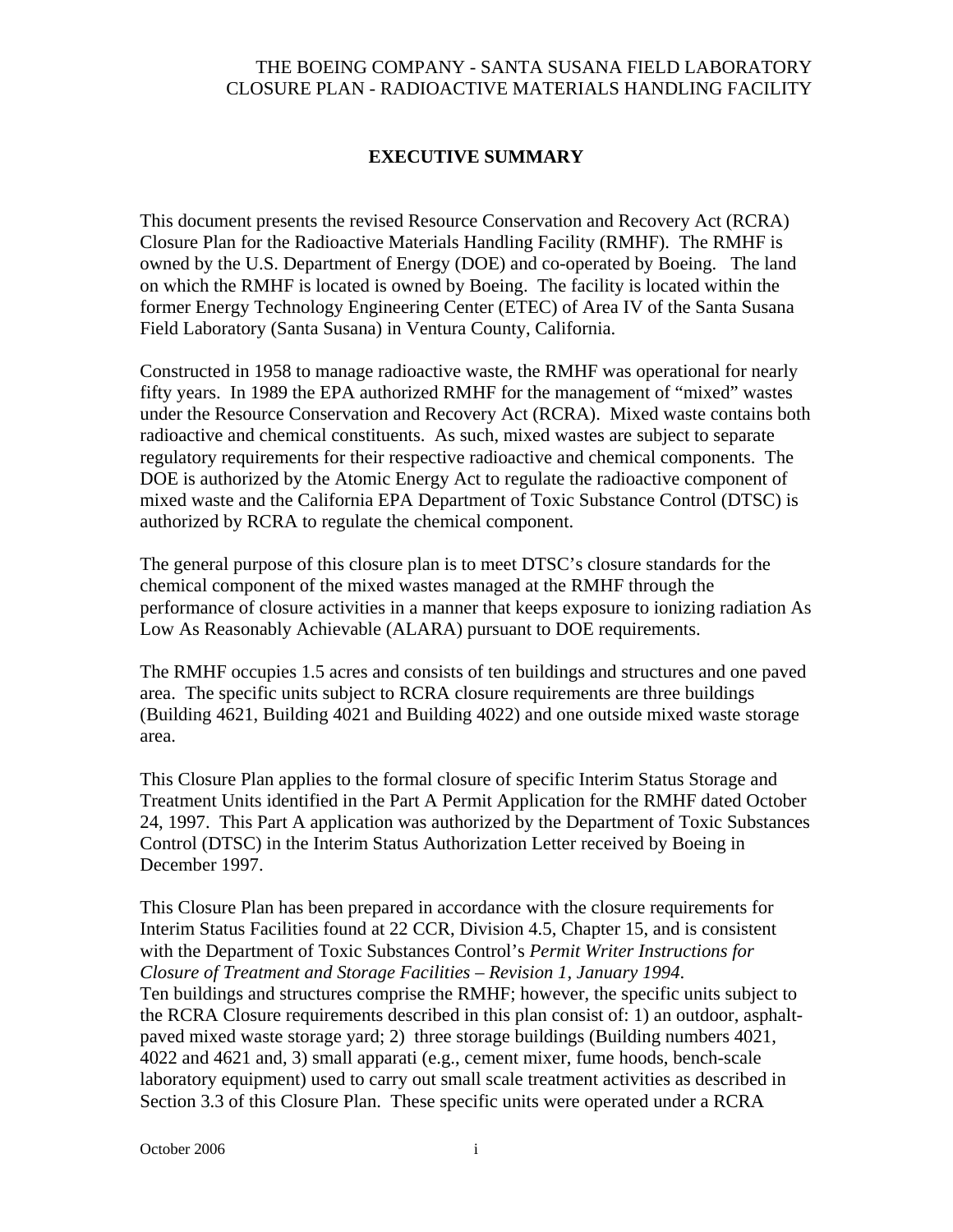Interim Status authorization for the storage and treatment of mixed waste and are therefore subject to the RCRA closure requirements.

The specific objective of the closure plan is to meet the Closure Performance Standards prescribed in 22 CCR, Section 66265.111 and to achieve closure of the RMHF pursuant to facility closure requirements for Interim Status Facilities identified in 22 CCR, Division 4.5, Chapter 15 by demonstrating that hazardous waste and hazardous constituent residues have been removed or are left in place at levels that are protective of public health and the environment.

The remaining portions of the RMHF that are not specifically addressed under the RCRA closure process are subject to the RCRA corrective action process. These areas will be addressed under the site-wide Corrective Action program for SSFL and is being overseen by DTSC. The regulatory authorities and requirements for ISD units and Solid Waste Management Units are different and thus, are being addresses and implemented separately.

In addition to mixed waste activities, DOE has also used some of the mixed waste storage and treatment units to be closed and nearby areas within the RMHF to store or treat DOEregulated, low-level radioactive wastes. In parallel with DOE removing the RMHF from service as a hazardous waste facility through this DTSC-approved closure plan, DOE will remove the RMHF from all radiological service (i.e., mixed waste, low-level radioactive waste service) through its decontamination and decommissioning (D&D) program. These DOE activities are being independently undertaken by DOE under its exclusive Atomic Energy jurisdiction. Compliance with DOE's D&D requirement that residual radioactivity be reduced to a level that permits release of the RMHF site for unrestricted use is not a requirement for facility closure pursuant to this Closure Plan.

All activities required to meet Interim Status closure requirements for hazardous waste facilities are subject to DTSC's jurisdiction. Some closure activities may be sequenced to D&D activities subject only to DOE jurisdiction. Specifically, in any area subject to the closure requirements, the chemical cleanup under the Closure Plan may take place following pre-demolition radiological release under the D&D program. Similarly, subsequent to building demolition some cleanup of chemical releases to soils may take place following D&D radiological release by DOE and confirmation by DHS that the chemical investigation may proceed without the need for radiological controls.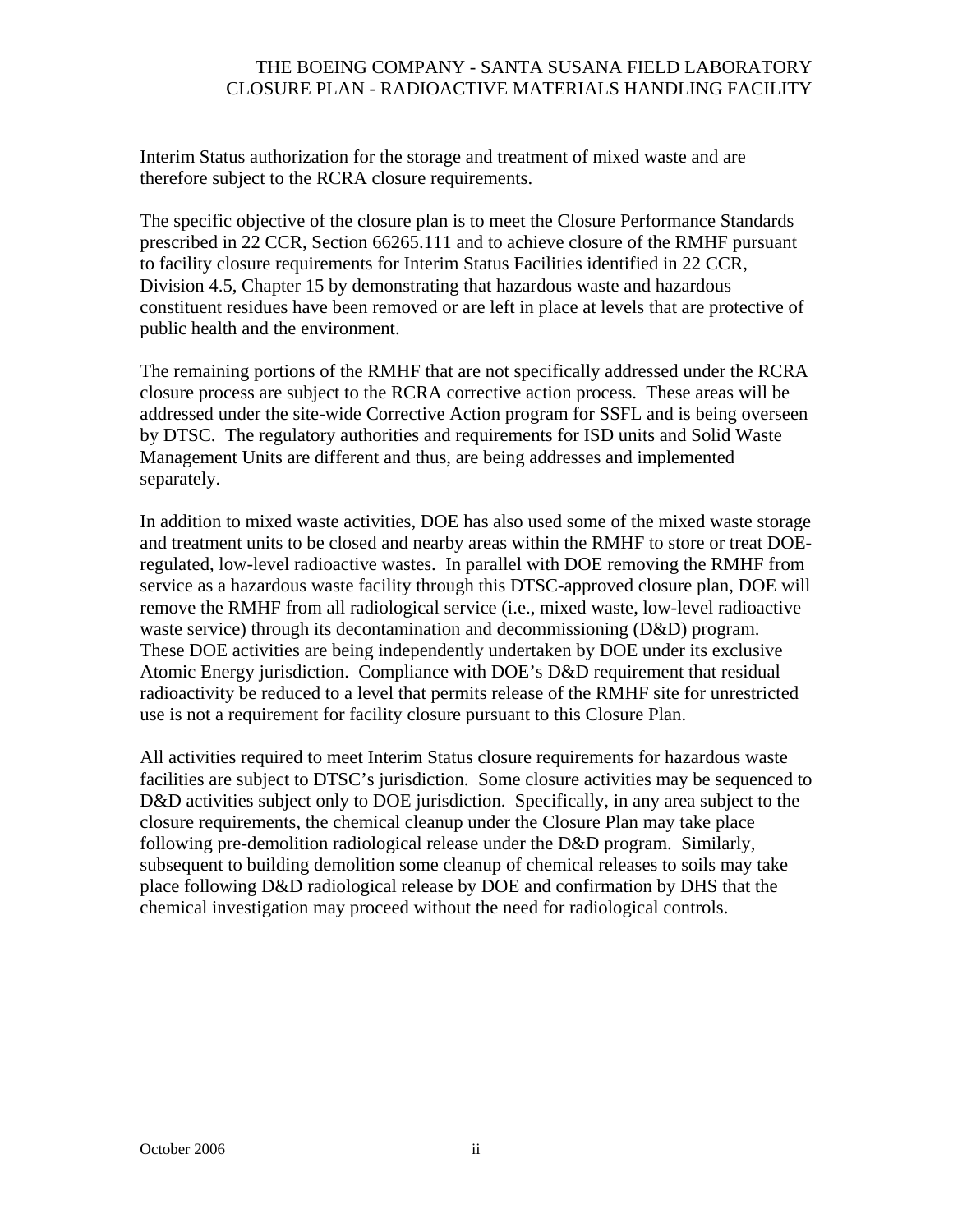| <b>TABLE OF CONTENTS</b><br><b>EXECUTIVE SUMMARY</b> |                                     |                                                     | Page    |  |
|------------------------------------------------------|-------------------------------------|-----------------------------------------------------|---------|--|
|                                                      |                                     |                                                     | i       |  |
| LIST OF ABBREVIATIONS, ACRONYMS AND DEFINITIONS      |                                     |                                                     |         |  |
| 1.0                                                  |                                     | <b>FACILITY IDENTIFICATION</b>                      | $1-1$   |  |
|                                                      | 1.1                                 | <b>Facility Name</b>                                | $1-1$   |  |
|                                                      | 1.2                                 | <b>EPA Identification Number</b>                    | $1-1$   |  |
|                                                      | 1.3                                 | <b>Physical Address</b>                             | $1-1$   |  |
|                                                      | 1.4                                 | <b>Mailing Address</b>                              | $1-1$   |  |
|                                                      | 1.5                                 | <b>Contact Person</b>                               | $1-1$   |  |
|                                                      | 1.6                                 | <b>Facility Owner</b>                               | $1 - 2$ |  |
|                                                      | 1.7                                 | <b>Facility Co-Operators</b>                        | $1-2$   |  |
|                                                      | 1.8                                 | <b>Land Owner</b>                                   | $1 - 2$ |  |
|                                                      | 1.9                                 | <b>Description of Business Activities</b>           | $1-2$   |  |
|                                                      | 1.10                                | <b>Environmental Permits</b>                        | $1 - 3$ |  |
|                                                      | 1.11                                | <b>Owner/Operator Certification</b>                 | $1-4$   |  |
| 2.0                                                  |                                     | <b>FACILITY DESCRIPTION</b>                         |         |  |
|                                                      | 2.1                                 | Facility Size and Location                          | $2 - 1$ |  |
|                                                      | 2.2                                 | Land Use                                            | $2 - 1$ |  |
|                                                      | 2.3                                 | <b>Hydrogeologic Conditions</b>                     | $2 - 1$ |  |
|                                                      |                                     | 2.3.1<br>Geologic Units and Structure               | $2 - 1$ |  |
|                                                      |                                     | 2.3.2 Water and Groundwater                         | $2 - 2$ |  |
|                                                      |                                     | 2.3.3 Sources of Drinking Water                     | $2 - 5$ |  |
|                                                      |                                     | 2.3.4 Surface Water Bodies                          | $2 - 5$ |  |
|                                                      | 2.4                                 | Soil and Groundwater Conditions                     | $2 - 5$ |  |
|                                                      |                                     | 2.4.1 Soil Conditions                               | $2 - 5$ |  |
|                                                      |                                     | 2.4.2 Groundwater Conditions                        | $2 - 6$ |  |
|                                                      | 2.5                                 | Weather and Climate                                 | $2 - 6$ |  |
|                                                      |                                     | 2.5.1 Climate                                       | $2 - 6$ |  |
|                                                      |                                     | 2.5.2 Wind Pattern                                  | $2 - 6$ |  |
| 3.0                                                  |                                     | <b>FACILITY DESIGN AND OPERATIONS</b>               | $3-1$   |  |
|                                                      | 3.1                                 | Building 4621 and Outdoor Mixed Waste Storage Area  | $3 - 2$ |  |
|                                                      | 3.2                                 | Building 4022 Storage Vaults                        | $3 - 2$ |  |
|                                                      | 3.3                                 | Building 4021 (Decontamination and Waste Packaging) | $3 - 3$ |  |
|                                                      |                                     | 3.3.1 Neutralization                                | $3 - 3$ |  |
|                                                      |                                     | Stabilization and Amalgamation<br>3.3.2             | $3-4$   |  |
| 4.0                                                  | <b>HAZARDOUS WASTE CONSTITUENTS</b> |                                                     |         |  |
|                                                      | 4.1                                 | <b>Waste Generation Process</b>                     | $4 - 1$ |  |
|                                                      | 4.2                                 | <b>Hazardous Waste Constituents</b>                 | $4 - 1$ |  |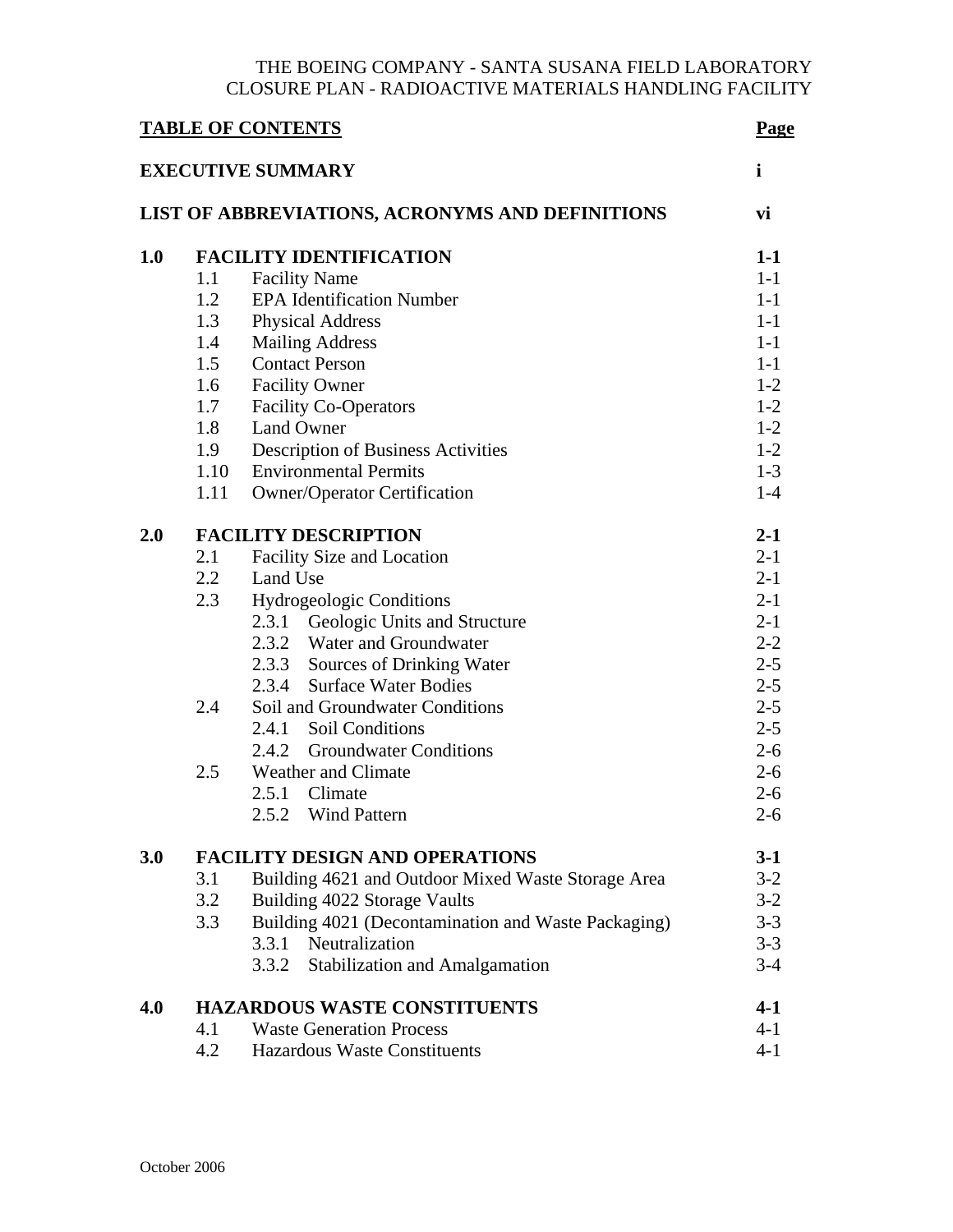| 5.0 | ESTIMATE AND MANAGEMENT OF MAXIMUM INVENTORY |                                                            |                                                            |                |  |  |
|-----|----------------------------------------------|------------------------------------------------------------|------------------------------------------------------------|----------------|--|--|
|     | 5.1                                          |                                                            | <b>Maximum Inventory</b>                                   | $5-1$          |  |  |
|     | 5.2<br>Management of Maximum Inventory       |                                                            |                                                            |                |  |  |
| 6.0 | $6-1$<br><b>FACILITY CLOSURE</b><br>$6-1$    |                                                            |                                                            |                |  |  |
|     | 6.1                                          | Objectives                                                 |                                                            |                |  |  |
|     |                                              | 6.1.1                                                      | General Approach to Closure                                | $6-1$          |  |  |
|     |                                              |                                                            | 6.1.2 Project Control Documents                            | $6 - 2$        |  |  |
|     |                                              |                                                            | 6.1.3 Role of the California Department of Health Services |                |  |  |
|     |                                              |                                                            | during Closure Activities                                  | $6 - 2$        |  |  |
|     |                                              | 6.2<br><b>Closure Surveys</b>                              |                                                            | $6 - 2$        |  |  |
|     |                                              | 6.2.1                                                      | <b>Radiation Survey</b>                                    | $6 - 3$        |  |  |
|     |                                              |                                                            | 6.2.2 Residual Waste Characterization Survey               | $6 - 3$        |  |  |
|     |                                              |                                                            | 6.2.3 Underground Utilities Survey                         | $6 - 3$        |  |  |
|     |                                              |                                                            | 6.2.4 Land Survey                                          | $6 - 3$        |  |  |
|     |                                              | 6.2.5                                                      | <b>Asbestos Survey</b>                                     | $6 - 3$        |  |  |
|     | 6.3<br><b>Closure Process</b>                |                                                            |                                                            | $6-4$          |  |  |
|     |                                              | 6.3.1                                                      | Treatment and Removal of Mixed Waste Inventory             | $6-4$          |  |  |
|     |                                              | 6.3.2                                                      | Removal of Non-Essential Equipment                         | $6-4$          |  |  |
|     |                                              | 6.3.3                                                      | <b>Conduct Closure Surveys</b>                             | $6-5$          |  |  |
|     |                                              | 6.3.4                                                      | Demolition of the Buildings and Structures                 | $6-5$          |  |  |
|     |                                              | 6.3.5                                                      | Disposition of the Remaining Equipment                     | $6 - 8$        |  |  |
|     | 6.4                                          | Disposition of Decontamination Waste and Demolition Debris |                                                            | $6 - 8$        |  |  |
|     |                                              | 6.4.1                                                      | Estimated Volume of Waste Generated During Closure         |                |  |  |
|     |                                              |                                                            | of the RMHF                                                | $6 - 8$        |  |  |
|     |                                              | 6.4.2                                                      | <b>Waste Determination Procedures</b>                      | $6 - 8$        |  |  |
|     |                                              |                                                            | 6.4.3 Waste Accumulation                                   | $6-9$          |  |  |
|     |                                              | 6.4.4                                                      | <b>Designated Disposal Facilities</b>                      | $6-9$          |  |  |
| 7.0 | <b>DECONTAMINATION PROCEDURES</b>            |                                                            |                                                            |                |  |  |
|     | 7.1                                          |                                                            | Micro-Decontamination                                      | $7-1$<br>$7-1$ |  |  |
|     | 7.2                                          | Decontamination of Buildings and Structures                |                                                            |                |  |  |
|     | 7.3                                          | Decontamination of Equipment                               |                                                            |                |  |  |
|     | 7.4                                          | Provisional Decontamination Area                           |                                                            |                |  |  |
|     | 7.5                                          | Management of Decontamination Wastes<br>$7 - 2$            |                                                            |                |  |  |
|     | 7.6                                          | <b>Field Records</b>                                       |                                                            |                |  |  |
| 8.0 |                                              | <b>VERIFICATION SAMPLING</b>                               |                                                            | $8-1$          |  |  |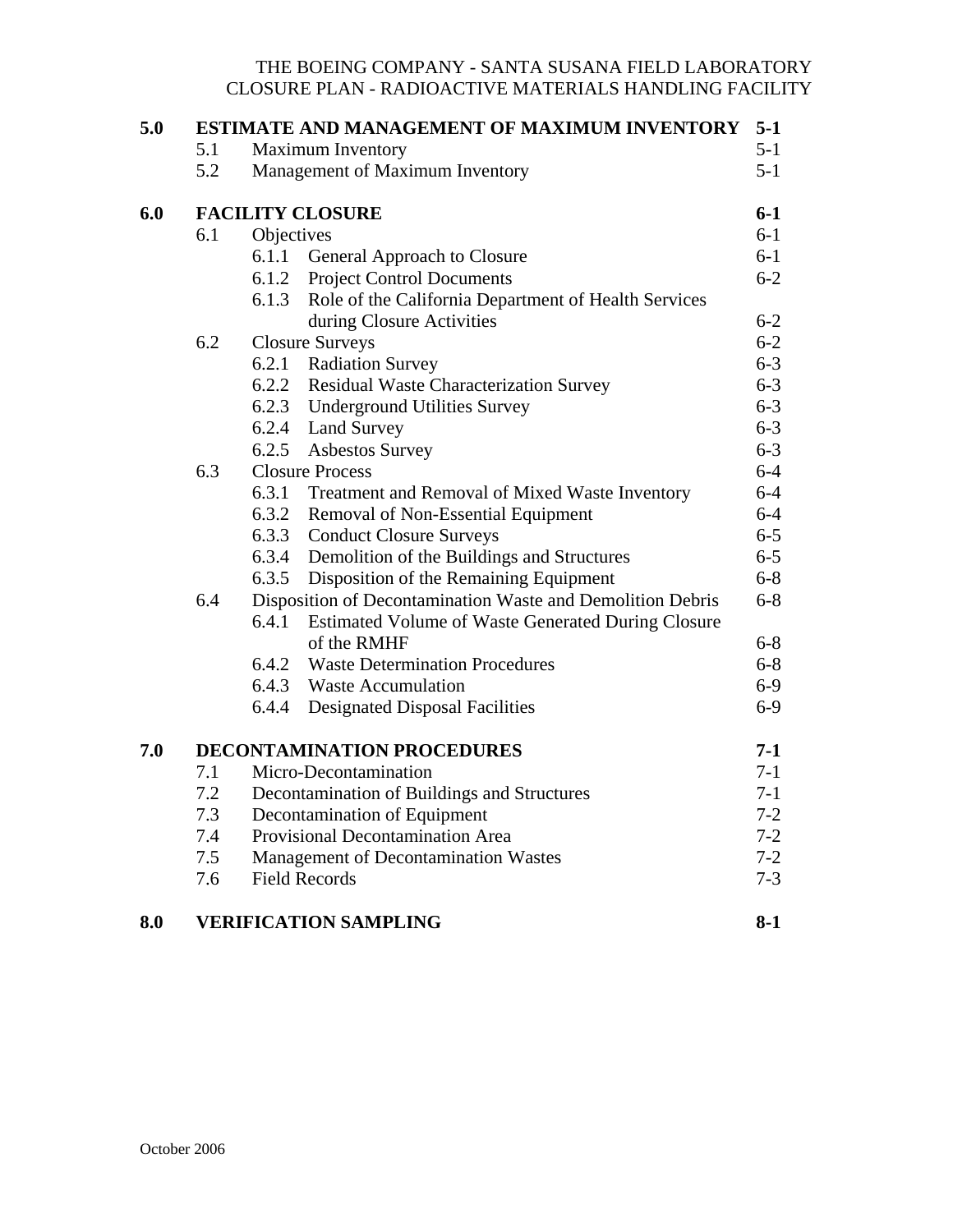| 9.0         |                                        | <b>SOIL SAMPLING</b>                                     | $9-1$    |  |
|-------------|----------------------------------------|----------------------------------------------------------|----------|--|
|             | Soil and Groundwater Conditions<br>9.1 |                                                          |          |  |
|             | 9.2                                    | <b>Investigation Areas</b>                               |          |  |
|             | 9.3                                    | <b>Sample Locations</b>                                  |          |  |
|             |                                        | 9.3.1 Building 4021                                      | $9 - 3$  |  |
|             |                                        | 9.3.2 Building 4022                                      | $9 - 4$  |  |
|             |                                        | 9.3.3 Building 4621                                      | $9 - 4$  |  |
|             |                                        | 9.3.4 Outdoor Mixed Waste Storage Yard                   | $9 - 5$  |  |
|             | 9.4.                                   | Sample Collection                                        |          |  |
|             |                                        | 9.4.1 Soil Matrix Samples                                | $9 - 5$  |  |
|             |                                        | 9.4.2 Groundwater Sampling                               | $9 - 7$  |  |
|             |                                        | <b>Management of Samples</b><br>9.5                      |          |  |
|             | 9.6                                    | <b>Chain-of-Custody Procedures</b>                       |          |  |
|             | 9.7                                    | QA/QC Procedures                                         | $9 - 9$  |  |
|             |                                        | 9.7.1 Laboratory QA/QC Procedures                        | $9-9$    |  |
|             |                                        | 9.7.2 Field Sampling QA/QC Procedures                    | $9-9$    |  |
|             | 9.8                                    | Data Quality Objectives                                  | $9-10$   |  |
| <b>10.0</b> | <b>ANALYTICAL TEST METHODS</b>         |                                                          |          |  |
|             | 10.1                                   | Analyses of Soil Samples for the Purposes of Determining |          |  |
|             |                                        | <b>Compliance with Closure Performance Standards</b>     | $10-1$   |  |
|             | 10.2                                   | Sample Submission                                        | $10-1$   |  |
| 11.0        | PERFORMANCE STANDARDS                  |                                                          | $11-1$   |  |
|             | 11.1                                   | Performance Standards for Soil                           | $11 - 1$ |  |
|             |                                        | 11.1.1 Organic Constituents                              | $11 - 1$ |  |
|             |                                        | 11.1.2 Inorganic (Metal) Constituents                    | $11 - 1$ |  |
|             | 11.2                                   | <b>Risk Assessment</b>                                   | $11-2$   |  |
| 12.0        | <b>CLOSURE COST ESTIMATE</b>           |                                                          | $12 - 1$ |  |
| 13.0        |                                        | <b>FINANCIAL ASSURANCE</b>                               |          |  |
| 14.0        |                                        | <b>CLOSURE IMPLEMENTATION SCHEDULE</b>                   |          |  |
| 15.0        | <b>CLOSURE CERTIFICATION</b>           |                                                          |          |  |
|             | 15.1                                   | <b>Closure Records</b>                                   | $15-1$   |  |
|             | 15.2                                   | <b>Closure Certification</b>                             | $15 - 1$ |  |
| <b>16.0</b> |                                        | PERSONAL PROTECTIVE EQUIPMENT                            | $16-1$   |  |
|             | 16.1                                   | Health & Safety Plans                                    | $16-1$   |  |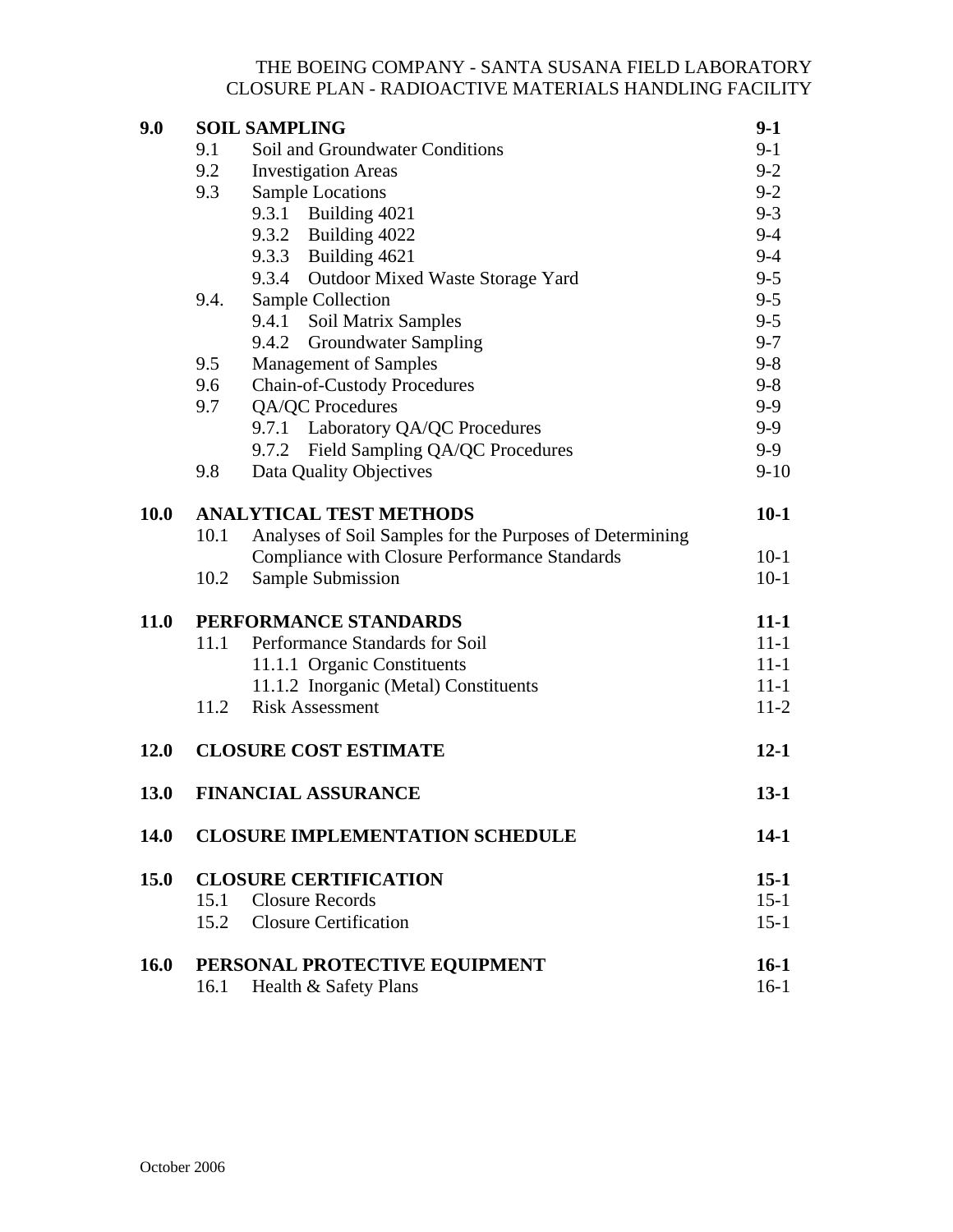#### **17.0 SITE SECURITY 17-1**

### **18.0 REFERENCES 18-1**

### **LIST OF TABLES**

Table 1 – List of Storage and Treatment Units

- Table 2 Summary of Waste Management Information
- Table 3 Typical Waste Streams stored and Treated at RMHF
- Table 4 List of Treatment Equipment
- Table 5 Estimated Waste Inventories from RMHF
- Table 6 Designated Disposal Facilities
- Table 7 Analytical Methods for RMHF Closure
- Table 8 Data Quality Objectives
- Table 9 RMHF Closure Schedule

### **LIST OF FIGURES**

- Figure 1 Locations of Santa Susana Filed Laboratory and Former ETEC
- Figure 2 Boundaries of the RMHF
- Figure 3 Map of RMHF Structures
- Figure 4 Land Use Within One-mile Radius
- Figure 5 Wind Rose for the RMHF
- Figure 6 Building 4022 Floor Plan
- Figure 7 Schematic Layout of Buildings 4021 & 4022
- Figure 8 General Flow for D&D and Closure of the RMHF
- Figure 9 Proposed Biased Soil Sample Locations
- Figure 10 Proposed Biased Sample Locations for the Interior of Building 4022
- Figure 11 Outdoor Mixed Waste Storage Yard and Sample Locations

## **APPENDICES**

APPENDIX A – 1997 RCRA Part A Application and Letter of Interim Status

Authorization

- APPENDIX B Standardized Risk Assessment Methodology Work Plan, Revision 2- Final
- APPENDIX C RMHF "as-built" plans
- APPENDIX D Photographs
- APPENDIX E Analytical Method Reporting Limits
- APPENDIX F Extension Request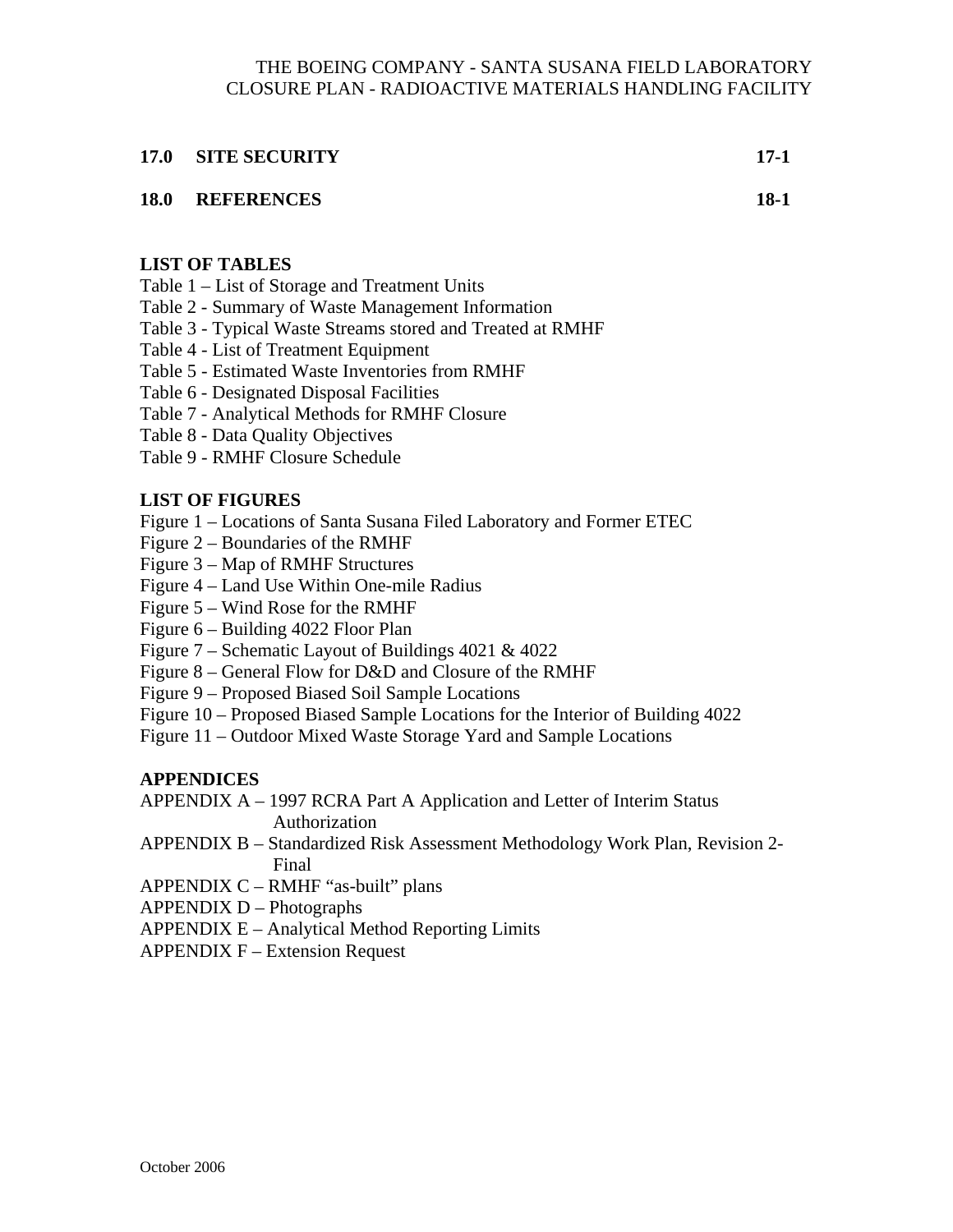# **LIST OF ABBREVIATIONS, ACRONYMS AND DEFINITIONS**

| $\mathrm{P}_{\mathrm{F}}$ |                                                          |
|---------------------------|----------------------------------------------------------|
|                           | Degrees Fahrenheit                                       |
| <b>ACM</b>                | Asbestos-containing material                             |
| ALs                       | <b>Action Levels</b>                                     |
| <b>ALARA</b>              | As Low As Reasonably Achievable                          |
| <b>BGS</b>                | Below ground surface                                     |
| <b>CCR</b>                | California Code of Regulations                           |
| CM/S                      | Centimeters per second                                   |
| <b>CLOSURE</b>            | Cleaning and Closing a Hazardous Waste Facility Pursuant |
|                           | to Federal and State Hazardous Waste Requirements        |
| <b>COC</b>                | Chain-of-Custody                                         |
| D&D                       | Radiological Decontamination and Subsequent              |
|                           | Decommissioning Pursuant to DOE Requirements             |
| <b>DHS</b>                | California Department of Health Services                 |
| <b>DOE</b>                | U.S. Department of Energy                                |
| <b>DQO</b>                | Data Quality Objectives                                  |
| <b>DTSC</b>               | Department of Toxic Substances Control                   |
| <b>ETEC</b>               | <b>Energy Technology Engineering Center</b>              |
| FT.                       | Foot or feet                                             |
| <b>HASP</b>               | Health and Safety Plan                                   |
| <b>LDR</b>                | <b>Land Disposal Restrictions</b>                        |
| <b>LUFT</b>               | Leaking underground fuel tank                            |
| <b>MARSSIM</b>            | Multi-Agency Radiation Survey and Site Investigation     |
|                           | Manual                                                   |
| <b>MCLs</b>               | <b>Maximum Contaminant Levels</b>                        |
| <b>MIXED WASTE</b>        | A waste which contains both radioactive and (chemically) |
|                           | hazardous waste.                                         |
| <b>ORISE</b>              | Oak Ridge Institute for Science and Education            |
| QA/QC                     | <b>Quality Assurance/Quality Control</b>                 |
| <b>PPE</b>                | Personal Protective Equipment                            |
| <b>RCRA</b>               | Federal Resource Conservation and Recovery Act           |
| <b>RMHF</b>               | Radioactive Materials Handling Facility                  |
| <b>SDWA</b>               | Safe Drinking Water Act                                  |
| SRAM                      | Standardized Risk Assessment Methodology                 |
| <b>SRC</b>                | <b>Site Related Chemical</b>                             |
| <b>SRE</b>                | <b>Sodium Reactor Experiment</b>                         |
| <b>SSFL</b>               | Santa Susana Field Laboratory                            |
| <b>SVOCs</b>              | Semi-volatile organic compounds                          |
| <b>TPH</b>                | Total petroleum hydrocarbons                             |
| <b>VOCs</b>               | Volatile organic compounds                               |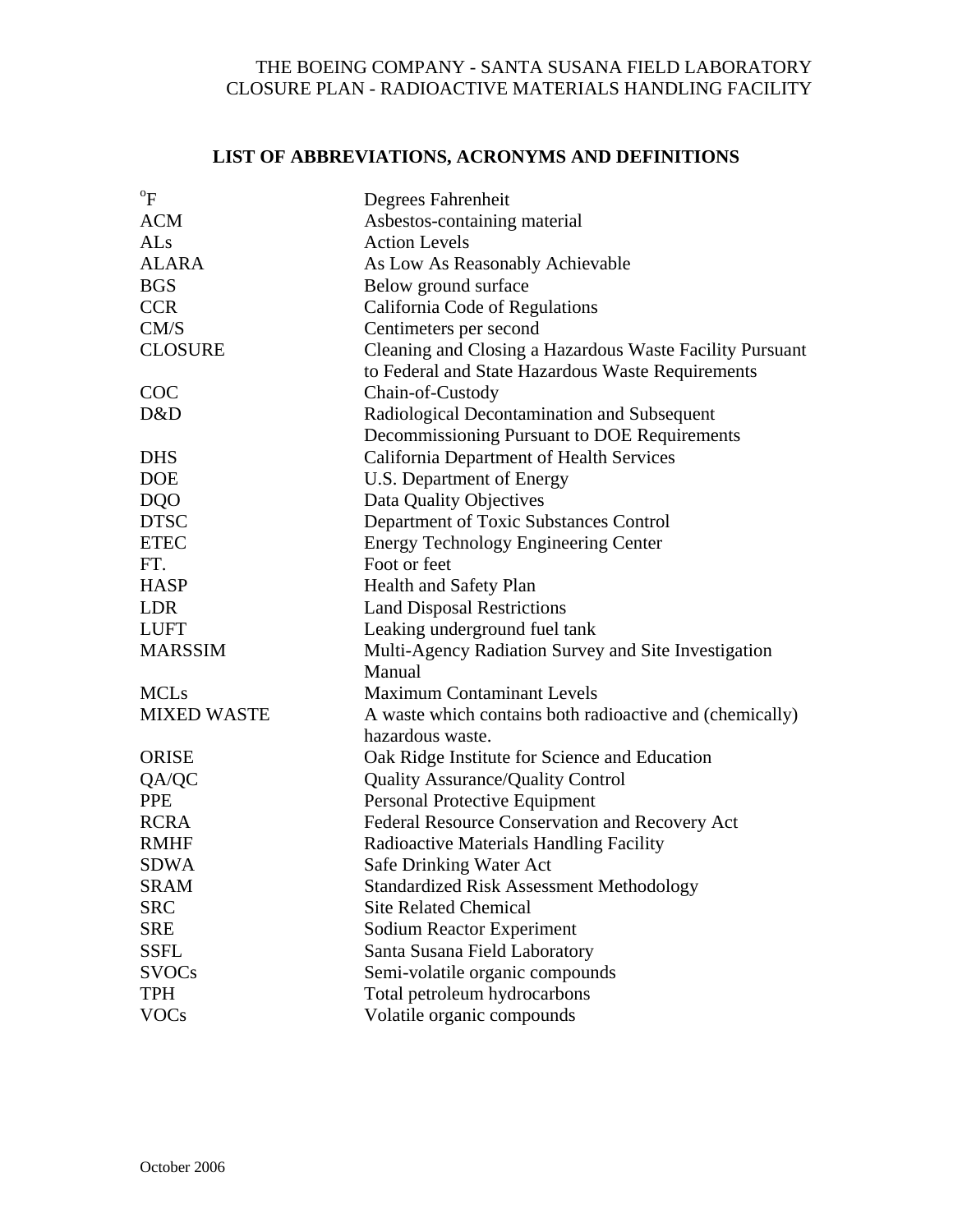## **1.0 FACILITY IDENTIFICATION**

### **1.1 FACILITY NAME**

Radioactive Materials Handling Facility (RMHF)

## **1.2 EPA IDENTIFICATION NUMBER**

CA3 890 090 001

### **1.3 PHYSICAL ADDRESS**

 Santa Susana Field Laboratory 5800 Woolsey Canyon Road Canoga Park, California 91304-1148

### **1.4 MAILING ADDRESS**

 The Boeing Company 5800 Woolsey Canyon Road Canoga Park, California 91304-1148

## **1.5 CONTACT PERSON**

 Mr. Brian Sujata Project Manager, DOE Site Closure The Boeing Company 5800 Woolsey Canyon Road Canoga Park, California 91304-1148 Telephone Number: 818.466.8843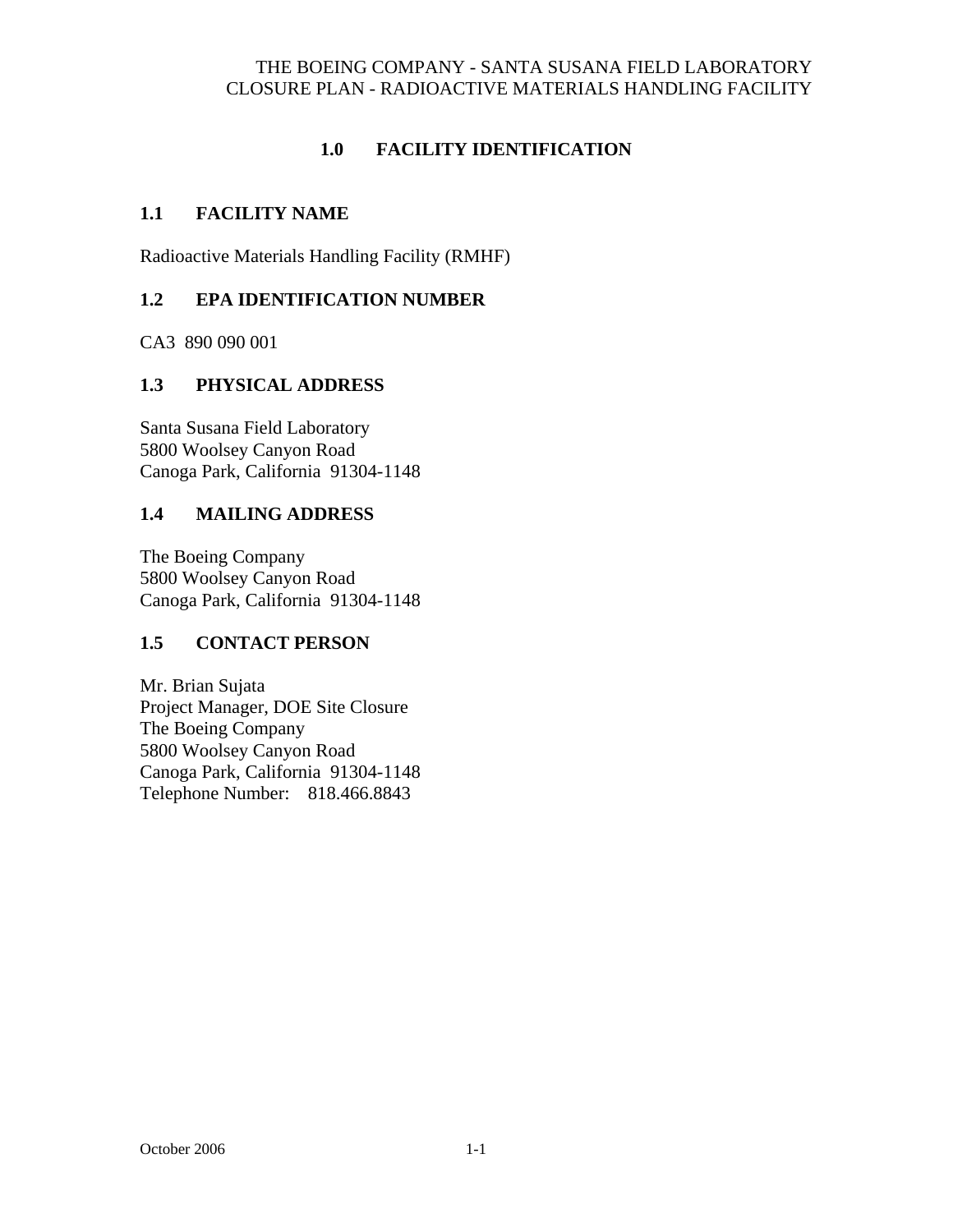### **1.6 FACILITY OWNER**

 U.S. Department of Energy Oakland Environmental Programs 1301 Clay Street Oakland, CA 94612-5208 Telephone Number: 510.637.1633 Attention: Mr. Mike Lopez

### **1.7 FACILITY CO-OPERATORS**

The Boeing Company 5800 Woolsey Canyon Road Canoga Park, California 91304-1148 Telephone Number: 818.466.8843 Contact: Mr. Brian Sujata

 U.S. Department of Energy Oakland Environmental Programs 1301 Clay Street Oakland, CA 94612-5208 Telephone Number: 510.637.1633 Mr. Michael Lopez

### **1.8 LAND OWNER**

The Boeing Company 5800 Woolsey Canyon Road Canoga Park, California 91304-1148 Telephone Number: 818.466.8843

## **1.9 DESCRIPTION OF BUSINESS ACTIVITIES**

The RMHF was a mixed waste storage and treatment facility that operated under RCRA interim status located at the former Energy Technology Engineering Center (ETEC). The RMHF was also used to store low-level radioactive wastes that are regulated by the U.S. Department of Energy (DOE). The facility is no longer needed and is being decommissioned.

ETEC is a government-owned complex of buildings, owned by the DOE and co-operated by DOE and Boeing, located within Area IV of the Santa Susana Field Laboratory (refer to Section 2.0 of this Closure Plan for a detailed description of the location).

Shortly after the passage of the Atomic Energy Act in 1946, North American Aviation, Inc. (NAA; a predecessor to The Boeing Company) set up an organization to investigate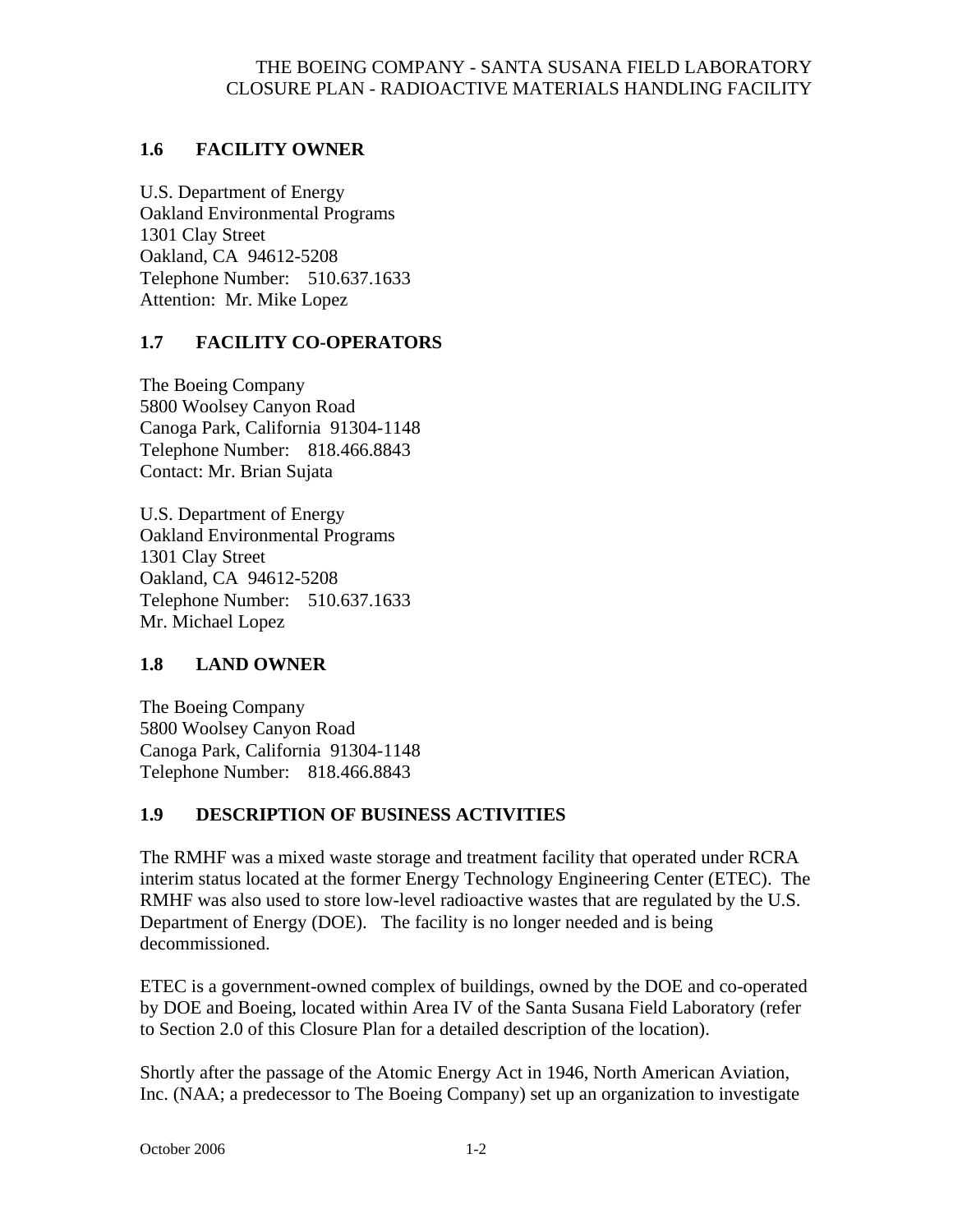and pursue business opportunities in nuclear power development. The NAA nuclear group became the Atomics International Division (AI) of NAA in 1955. When AI needed a remote site for nuclear reactor development, it took over part of the SSFL (Area IV) for this work.

At one time, AI research and development facilities included 10 nuclear research reactors, 7 critical facilities, a "Hot Laboratory," the Nuclear Materials Development Facility, the Radioactive Materials Handling Facility (RMHF), and various ancillary test and storage areas. As a result of AI activities, several AI and facilities contain radioactive and chemical contamination.

In 1984, Atomics International was merged into the Rocketdyne Division. Rocketdyne operated all parts of the SSFL, including the Former AI and Energy Technology Engineering Center facilities until 1996 when Rocketdyne was acquired by The Boeing Company. In 2005, The Rocketdyne Division, excluding SSFL was sold to United Technologies Company. The Boeing Company retained ownership of the SSFL.

Research involving radioactive materials was completed in 1988. Since that time DOEsponsored activities have focused on the decontamination and decommissioning  $( D&D)$ of the AI facilities and the offsite disposal of the wastes. The RMHF was dedicated to the exclusive support of the D&D activities at SSFL and only mixed and radioactive wastes are managed at the RMHF.

Specific activities conducted at the RMHF consisted of the interim storage and small scale treatment of radiological wastes and mixed wastes. Treatment activities included elementary neutralization, stabilization, and size reduction. All waste received at the RMHF were subsequently shipped offsite for proper disposal.

The former AI facilities are now in the final stages of D&D and the focus is now on the closure and D&D of the RMHF itself, which is anticipated to be completed by December  $2009^2$ .

### **1.10 ENVIRONMENTAL PERMITS**

 The RMHF operated under a Part A (Interim Status) Resource Conservation and Recovery Act (RCRA) permit for the storage and treatment of mixed waste. A copy of the Part A Permit Application dated October 24, 1997 as authorized by the Department of Toxic Substances Control in the Interim Status Authorization Letter received by Boeing in December 1997 is provided in Appendix A. No other environmental permits licenses, registrations, or authorizations have been specifically issued or assigned to the RMHF.

 $\overline{a}$ 

 $1$  The term "decommission" means to remove a facility, site or structures safely from radiological service and reduce residual radioactivity to a level that permits release of the property for unrestricted use.

 $2$  Planning for accelerated closure is being contemplated.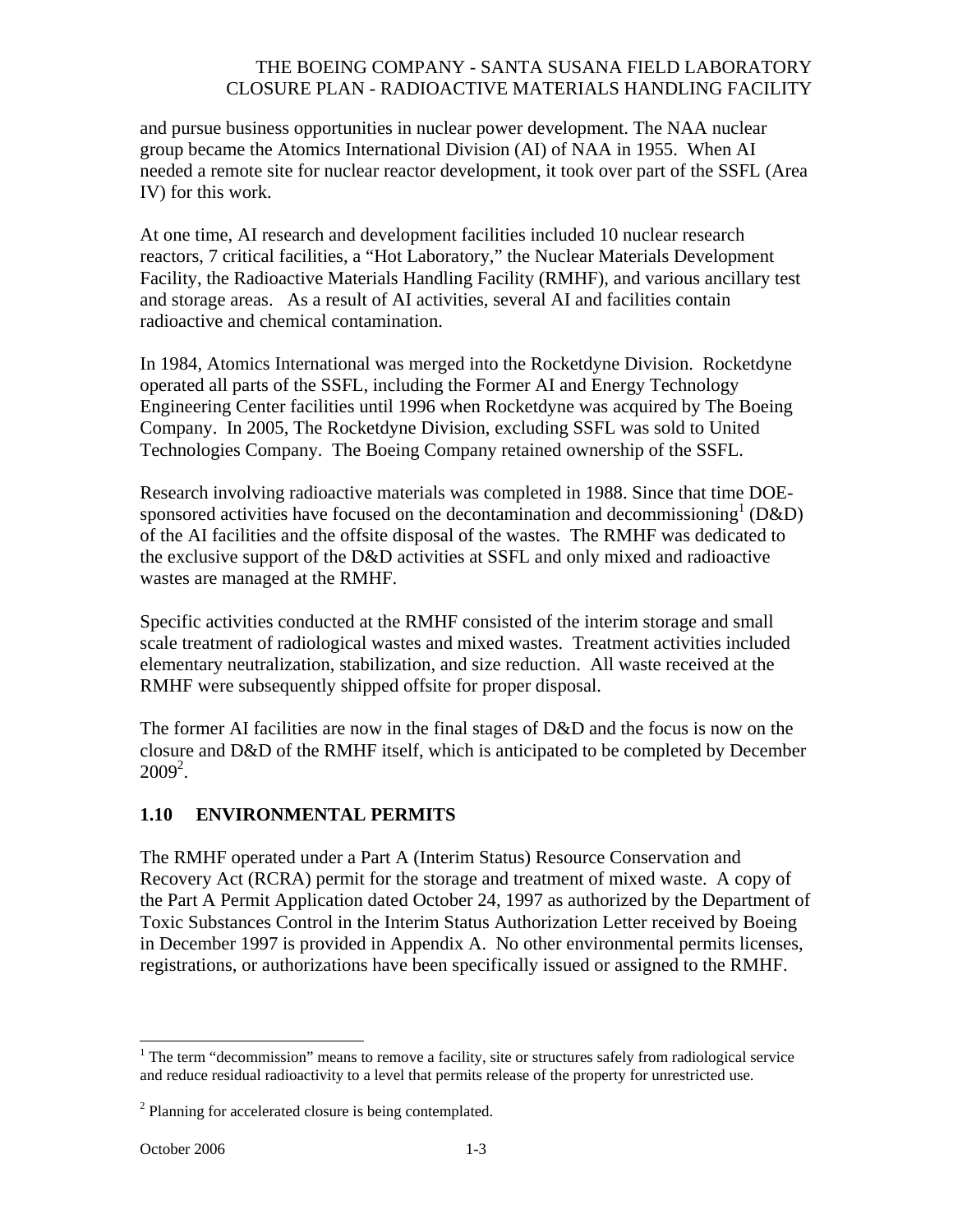### **1.11 OWNER/OPERATOR CERTIFICATION**

"I certify under penalty of law that this document and all attachments were prepared under my direction or supervision in accordance with a system designed to assure that qualified personnel properly gather and evaluate information submitted. Based on my inquiry of the person or persons who mange the system, or those persons directly responsible for gathering the information, the information submitted is, to the best of my knowledge and belief, true, accurate and complete. I am aware that there are significant penalties for submitting false information, including the possibility of fine and imprisonment for knowing violations."

l

### FACILITY OPERATOR FACILITY OWNER & CO-OPERATOR

Mr. Ravnesh Amar Mr. Michael Lopez Program Manager, DOE Site Closure Project Manager, Santa Susana Field The Boeing Company Laboratory

 Oakland Operations Office Department of Energy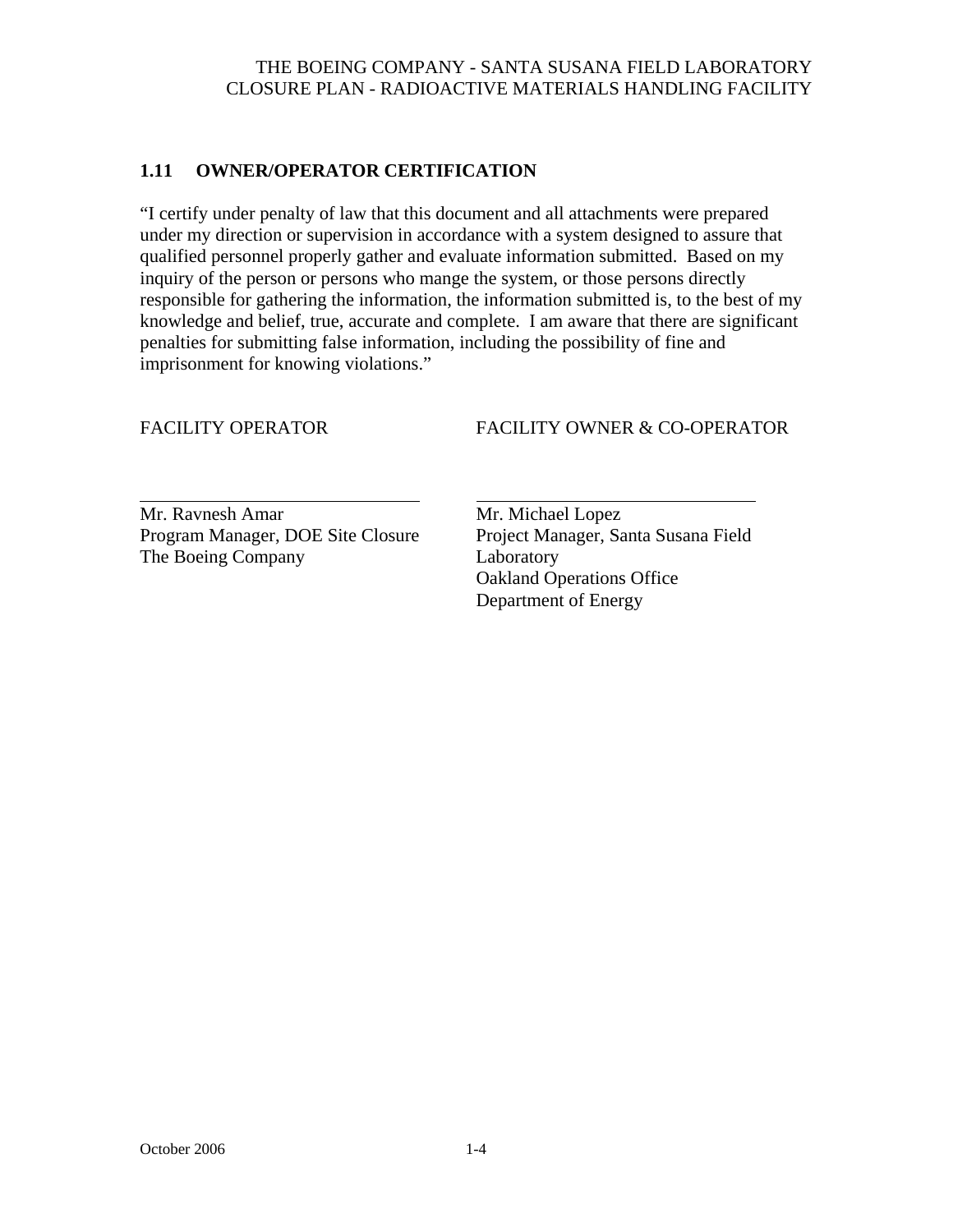# **2.0 FACILITY DESCRIPTION**

## **2.1 FACILITY SIZE AND LOCATION**

The locations of the SSFL and former ETEC are depicted in Figure 1. The boundaries of the RMHF are depicted in Figures 2 and 3.

The Radioactive Materials Handling Facility (RMHF) was a mixed waste storage facility that included an outdoor, asphalt-paved storage mixed waste storage yard and three mixed waste storage buildings (Building No. 4021, 4022 and 4621). RMHF has an area of about 69,000 square feet or approximately 1.5 acres and is located at the end of  $12<sup>th</sup>$ street within the former ETEC. The former ETEC consists of approximately 90 acres located within a geographic area identified as Area IV.

Area IV consists of approximately 290 acres located in the westernmost part of the Santa Susana Field Laboratory (SSFL). The SSFL encompasses 2,850 acres of land located in the southeastern portion of Ventura County.

### **2.2 LAND USE**

Land use within a one-mile radius of the RMHF is depicted in Figure 4. As it is shown, the only development within a one-mile radius of the RMHF is the infrastructure of the SSFL. The adjacent properties within one-mile of RMHF are undeveloped and the land use is agricultural, consisting of livestock grazing (Figure 4).

### **2.3 HYDROGEOLOGIC CONDITIONS**

The SSFL is located in the Simi Hills of southeastern Ventura County. The Simi Hills are in the northern part of the Transverse Range geomorphic province and separate the Simi Valley from the western part of the San Fernando Valley.

### **2.3.1 Geologic Units and Structure**

The primary subsurface units present near the RMHF are the unconsolidated Quaternary Alluvium and unconsolidated fill, and the Cretaceous Chatsworth Formation.

The alluvium is generally a mixture comprised primarily of sand and silty sand with minor amounts of silt and clay. The thickness of the unconsolidated material is expected to range from less than 5 feet up to possibly more than 15 feet.

In general at SSFL, the Chatsworth formation is composed of well-consolidated massive sandstone with interbeds of siltstone and claystone. The fracture systems within the Chatsworth Formation are associated with bedding planes, jointing and faulting. The unfractured Chatsworth Formation has very low hydraulic conductivity, on the order of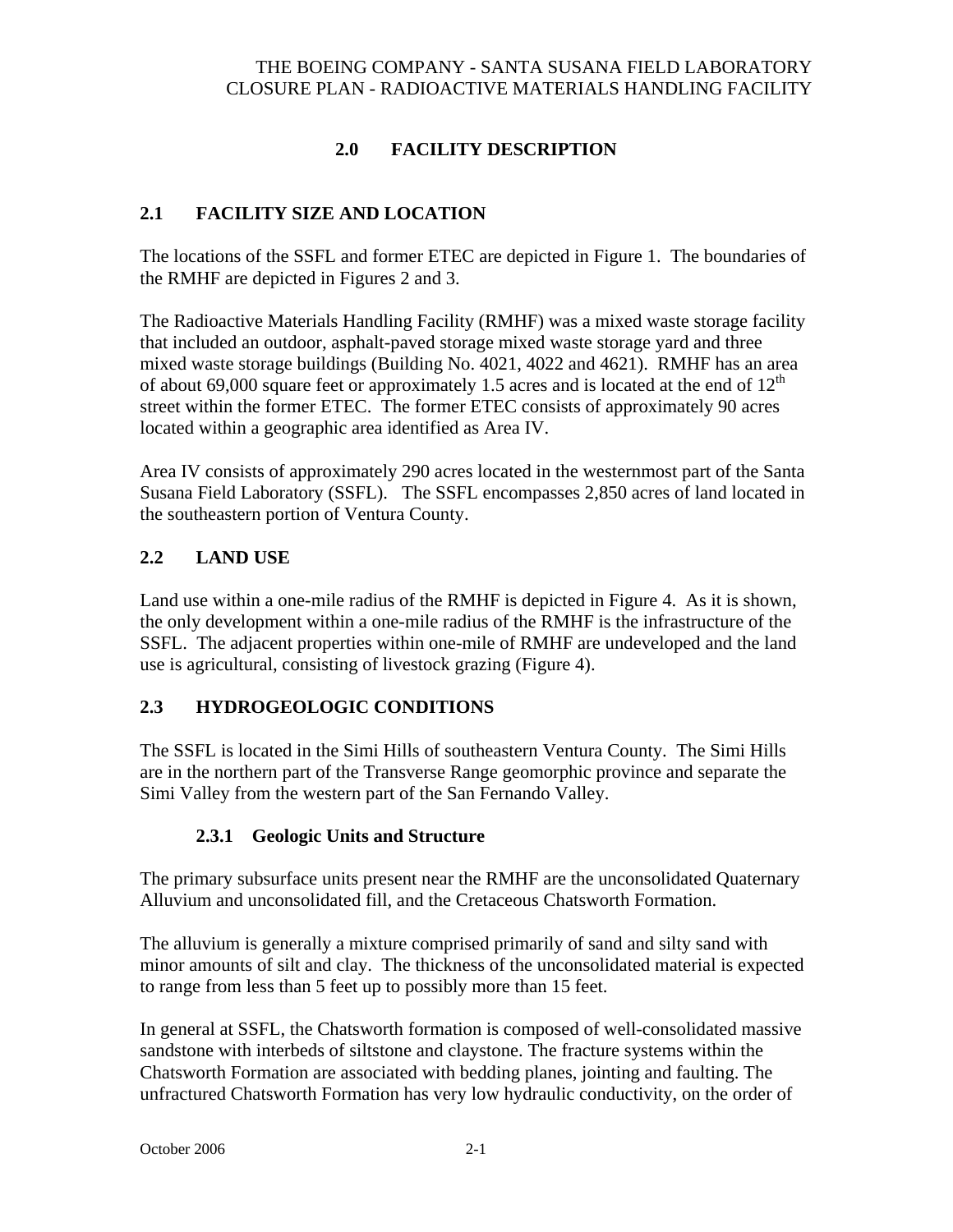$10^{-4}$  to  $10^{-11}$  centimeters per second (cm/s) with a geometric mean on the order of  $10^{-5}$ cm/s (Montgomery Watson, 2000). Movement of groundwater is primarily along fractures; not through the interstices of the unfractured formation.

### **2.3.2 Water and Groundwater**

### **2.3.2.1 Groundwater Occurrence**

Groundwater occurs at SSFL in the unconsolidated alluvium, weathered bedrock, and unweathered bedrock (Haley & Aldrich 2004). First-encountered groundwater exists under water table conditions and may be encountered in any of these media. For the purposes of this Closure Plan, near-surface groundwater is defined as groundwater that is present in the alluvium and weathered bedrock, and groundwater that occurs below the weathered bedrock is referred to as Chatsworth Formation groundwater.

### **2.3.2.1.1 Near-Surface Groundwater**

Near-surface groundwater has a limited areal extent at SSFL, typically occurring in narrow alluvial drainages (topographic lows) and broad alluvial valleys (e.g., Burro Flats in Area IV). Where near-surface groundwater exists, the near-surface and Chatsworth Formation groundwater are often times vertically continuous (i.e., not separated by a vadose zone). In this case, the separation of near-surface groundwater and Chatsworth Formation groundwater is a descriptive term only.

In the vicinity of RMHF, Near-Surface groundwater has been monitored at wells PZ-116, RS-25 and RS-28. Since 1996, shallow groundwater has been identified in wells RS-25 and RS-28 on a seasonal basis only. The wells are generally dry except during the period from January to April, during the precipitation season. Groundwater was identified in PZ-116 (constructed in November 2001) during April 2003, 2004, and January, March and May 2005.

PZ-116, RS-25 and RS-28 are completed in the drainage north of the RMHF area. The apparent horizontal direction of Near-Surface groundwater flow has a westerly component from RS-25 to RS-28 to PZ-116, based on water level elevations measured at the wells. This also reflects the topographic differences between the shallow wells in the drainage.

## **2.3.2.1.2 Chatsworth Formation**

The principal water bearing system at the Facility is the fractured Chatsworth Formation composed of poorly- to well-cemented, massive sandstone with interbedded mudstone.

Within the vicinity of RMHF, Chatsworth Formation groundwater has been identified in monitor wells RD-17, RD-19, RD-27, RD-30, RD-34A through C, and RD-63. Depths to groundwater in these wells have ranged from at land surface to more than 100 feet. Water levels at individual wells have been observed to vary from several feet to tens of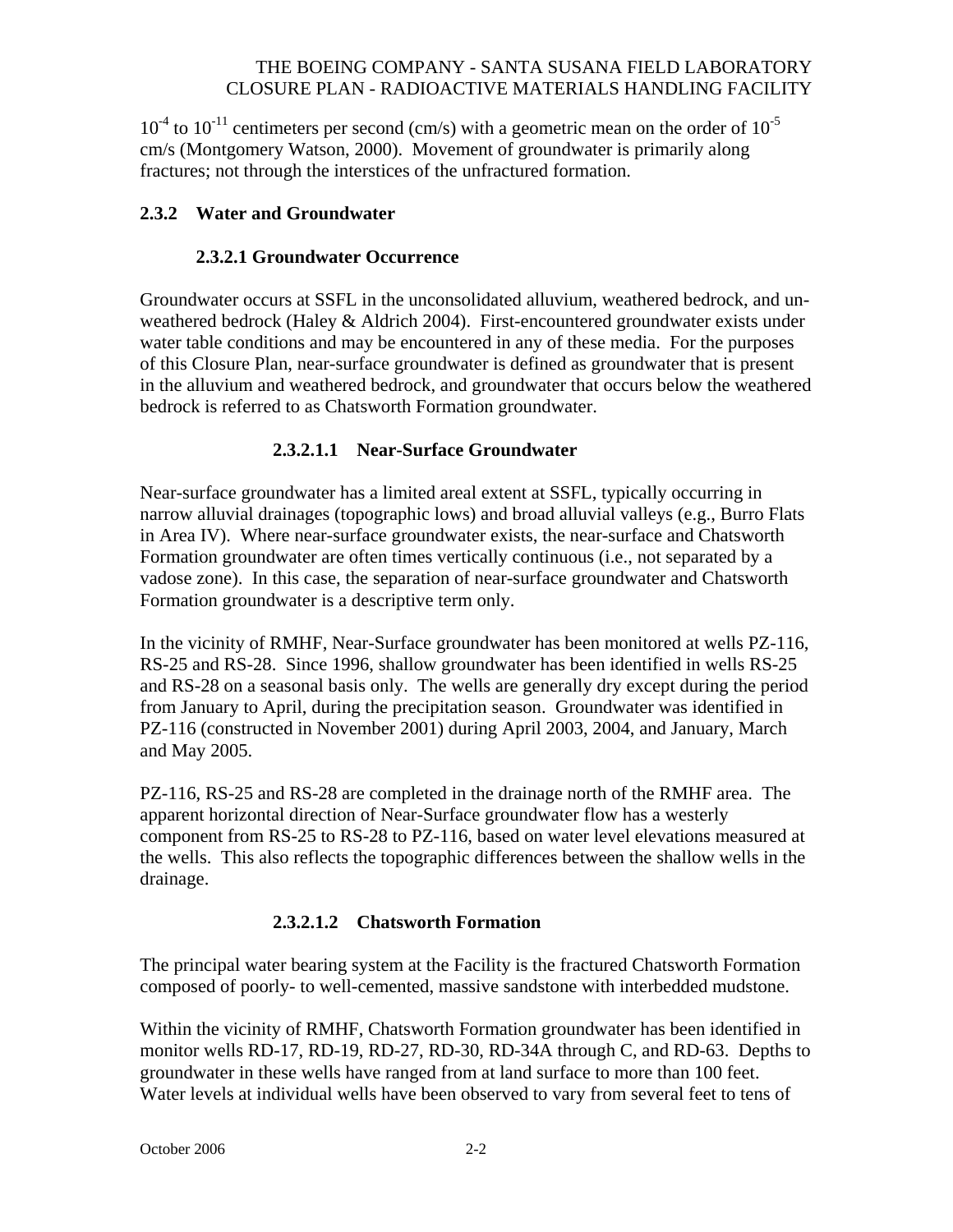feet. This variability is indicated in response to seasonal precipitation and groundwater pumping. At monitor well RD-27 located in the RMHF area, the depth to water has varied from about 40 to 60 feet below land surface.

The horizontal direction of Chatsworth Formation groundwater flow in the vicinity of RMHF is indicated by water level elevations at the wells to be to the northwest.

### **2.3.2.2 Groundwater Quality**

The SSFL conducts extensive groundwater monitoring. A monitoring schedule has been established with the California Department of Toxic Substances Control (DTSC). Results are presented to DTSC in quarterly and annual groundwater monitoring reports in accordance with the current Sampling Analysis Plans (SAP) for the facility (GWRC 1995a, 1995b). Figure 3 depicts the groundwater wells and groundwater withdrawal well (RD-63) in the vicinity of the RMHF. The latest detailed results regarding groundwater quality of the quarterly and annual reports are available for review at the DTSC or at Boeing document repositories.

The groundwater monitoring program at SSFL fulfills the requirements of multiple regulatory programs prescribed by the Post-Closure Permits (California DTSC, 1995), a Class 2 Permit Modification of the Post-Closure Permits (California DTSC, 2001), the LUFT program overseen by DTSC, and various characterization efforts conducted at SSFL.

### **2.3.2.2.1 Near-Surface Groundwater**

Near-surface groundwater quality beneath the permitted units at the RMHF has not been determined.

In the vicinity of RMHF, Near-Surface groundwater quality has been determined by the collection and analysis of groundwater samples from RS-25, and RS-28 located north of RMHF. Groundwater samples have been analyzed for multiple constituents in Nearsurface groundwater including volatile organic compounds (VOCs), semi-volatile organic compounds (SVOCs), general mineral constituents and metals.

Volatile organic compounds were not detected in groundwater samples collected from shallow monitor well RS-25. Results of analyses indicated detectable VOC concentrations in groundwater from RS-28. The concentration ranged up to about 29 micrograms per liter trichloroethylene in groundwater samples collected during 2001.

## **2.3.2.2.2 Chatsworth Formation**

The quality of Chatsworth Formation groundwater beneath the permitted units at the RMHF has not been determined.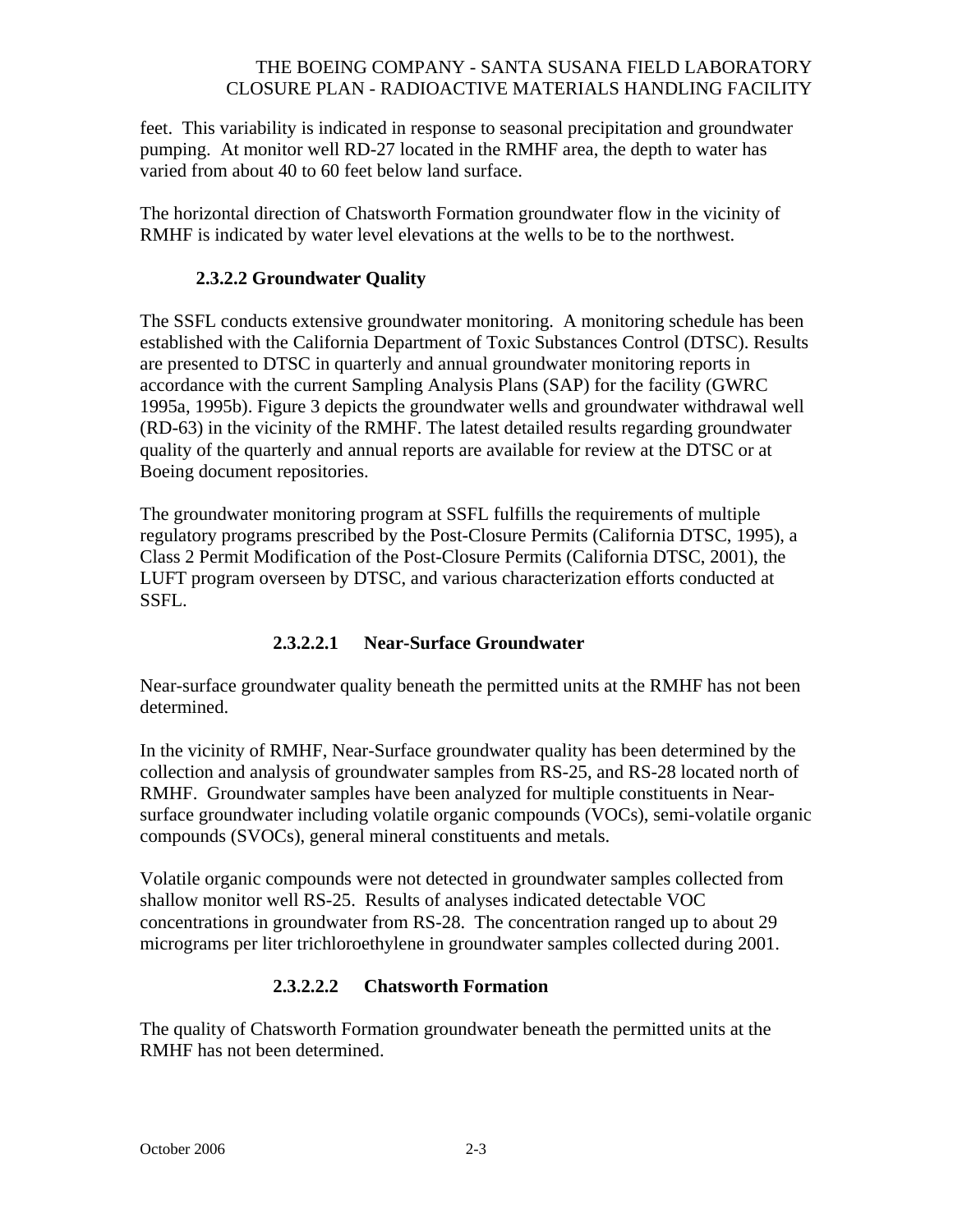In the vicinity of the RMHF, Chatsworth Formation groundwater quality has been determined by the collection and analysis of groundwater samples from wells RD-17, RD-19, RD-27, RD-30, RD-34A through C, and RD-63. Groundwater samples have been analyzed for multiple constituents including VOCs, SVOCs, general mineral constituents and metals.

Volatile organic compound (VOC) detections have not been confirmed in Chatsworth Formation groundwater from monitor well RD-27 located at the RMHF area. Some samples of groundwater from RD-27 were reported to contain toluene, trichloroethylene, methylene chloride and acetone, but all occurrences are attributed to laboratory or field contamination issues.

Toluene was reported at concentrations of 7 and 3 micrograms per liter  $(\mu g/I)$  in samples collected during September and October 1989, soon after the well was completed during August 1989. The toluene reported in the September 1989 sample was validated as nondetected due to the presence of toluene in an associated field blank. Toluene in the October 1989 sample was not representative of groundwater from this well and the result of carryover from a previously analyzed field blank sample or residual contaminants from drilling or well completion activities.

Trichloroethylene (TCE) was reported at a concentration of  $0.5 \mu g/l$  and an estimated concentration, between the method detection limit and the reporting limit, of 0.36 µg/l in RD-27 groundwater samples collected during February 1995 and March 2002. Trichloroethylene in the February 1995 was determined to be a laboratory contaminant, and in the March 2002 sample, TCE was attributed to carryover from a previously analyzed sample at the laboratory.

Methylene chloride is a common laboratory contaminant, and was reported in the groundwater sample collected during March 2002 at an estimated concentration of 0.24 µg/l. Acetone is a common laboratory contaminant, which was reported in the groundwater sample collected during August 2004 at a concentration of 11 µg/l and validated as non-detected due to its presence in an associated field blank.

No VOCs were confirmed as detected in over forty groundwater samples analyzed from RD-27 since the well was constructed during 1989. Within the vicinity of RMHF, VOCs have been detected in groundwater samples collected north of the RMHF. VOC concentrations ranged up to about 50 micrograms per liter trichloroethylene (TCE) in groundwater samples collected from well RD-30 during 1989 and concentrations have decreased since that time to approximately 5 micrograms per liter TCE in groundwater samples collected during February 2004.

[Source: Haley & Aldrich, Inc., 2006. "Report on Annual Groundwater Monitoring, First Quarter 2005, January through March 2005, Santa Susana Field Laboratory, Ventura County, California." 31 May 2005.]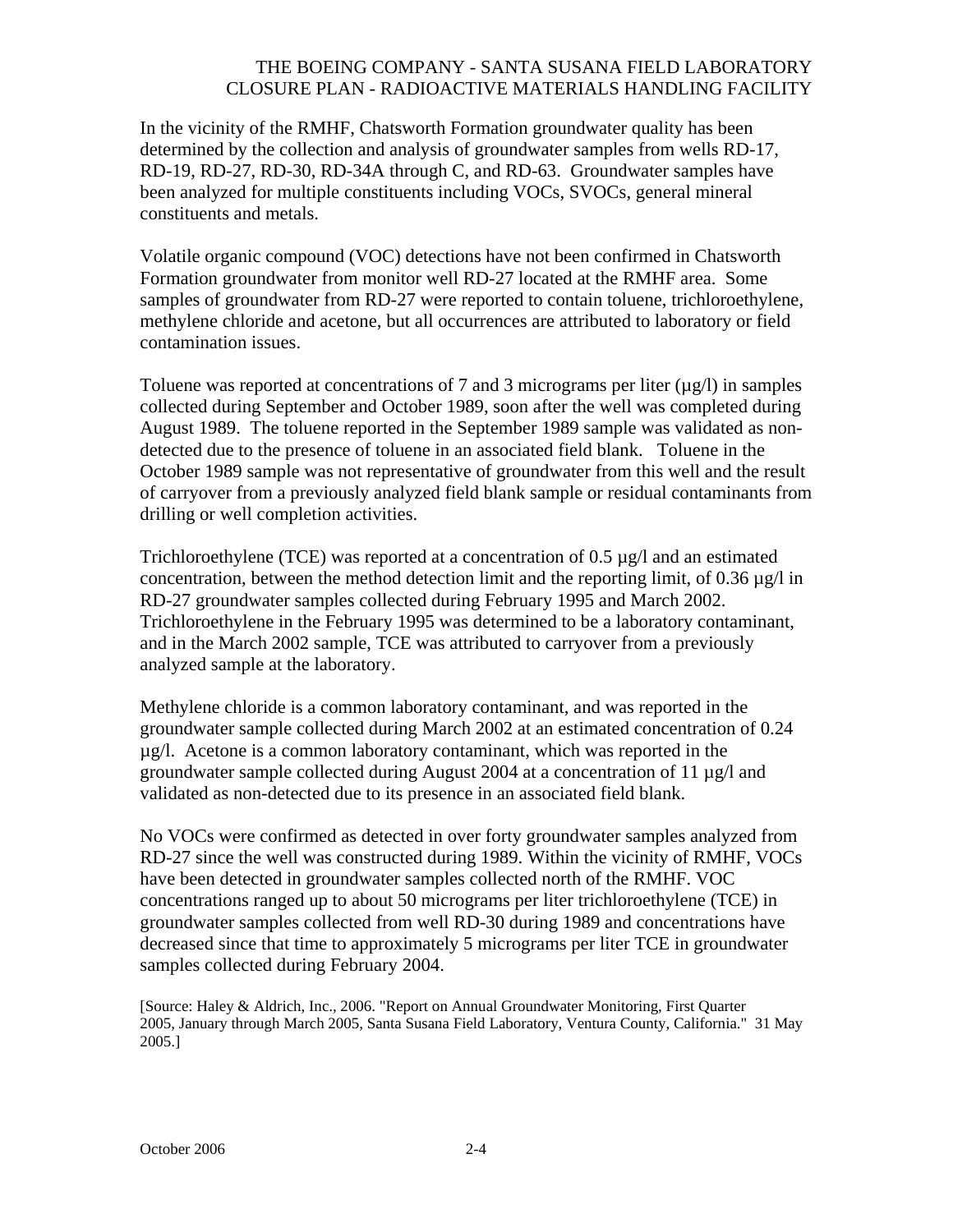## **2.3.3 Sources of Drinking Water**

Groundwater is not used as a source of drinking water at SSFL. Bottled water is provided for drinking at the facility and water for non-potable uses is provided at the facility by the Calleguas Municipal Water District.

### **2.3.4 Surface Water Bodies**

The locations of surface water bodies within one mile of the RMHF are shown on Figure 4. All surface water bodies within one mile of the facility are artificial or man-made structures. The primary functions of the on-site surface water impoundments are the recycling of water for industrial purposes and the retention of water from site operations and site runoff**.** 

## **2.4 SOIL AND GROUNDWATER CONDITIONS**

The soil and groundwater conditions at the RMHF have not been investigated for waste residues from the permitted units. As described in this Plan, the soil underneath the former storage and treatment units will be evaluated to determine the presence of waste residues. The SSFL Site wide Risk Assessment Methodologies presents the established background data (i.e., the concentrations of constituents which occur naturally in the soil). The statistical comparison methods found in the SRAM will be used to determine if residues have been released from the RMHF units. The purpose of using the SRAM is to ensure a consistent approach for site-wide clean up standards and the manner by which potential impacts from site activities are evaluated and determined.

For soil, the conditions used to evaluate closure will be the background soil data set for metals included in the SRAM Revision 2-Final, MWH, September 2005 or subsequent approved version. For groundwater, the conditions used to evaluate closure will be the groundwater comparison concentrations included in the SRAM Revision 2-Final, MWH, September 2005 or subsequent approved version.

However, the SRAM uses the term "Site Related Chemical" (SRC) to identify a broad spectrum of contaminants that have potentially impacted the subsurface from various onsite activities; while the chemicals treated and stored at the RMHF are identified as "constituents of concern" (COCs) and represent a small subset of SRCs. This Closure Plan only addresses the SRCs that are listed in the Part A Application that were approved for treatment and storage in the RMHF. The full range of SRC's will be evaluated under the RCRA Corrective Action program.

## **2.4.1 Soil Conditions**

Soil conditions used to evaluate closure of the RMHF will be the background soil data set for metals included in the SRAM Revision 2-Final, MWH, September 2005 or subsequent approved version. This background soil data set will serve as the basis for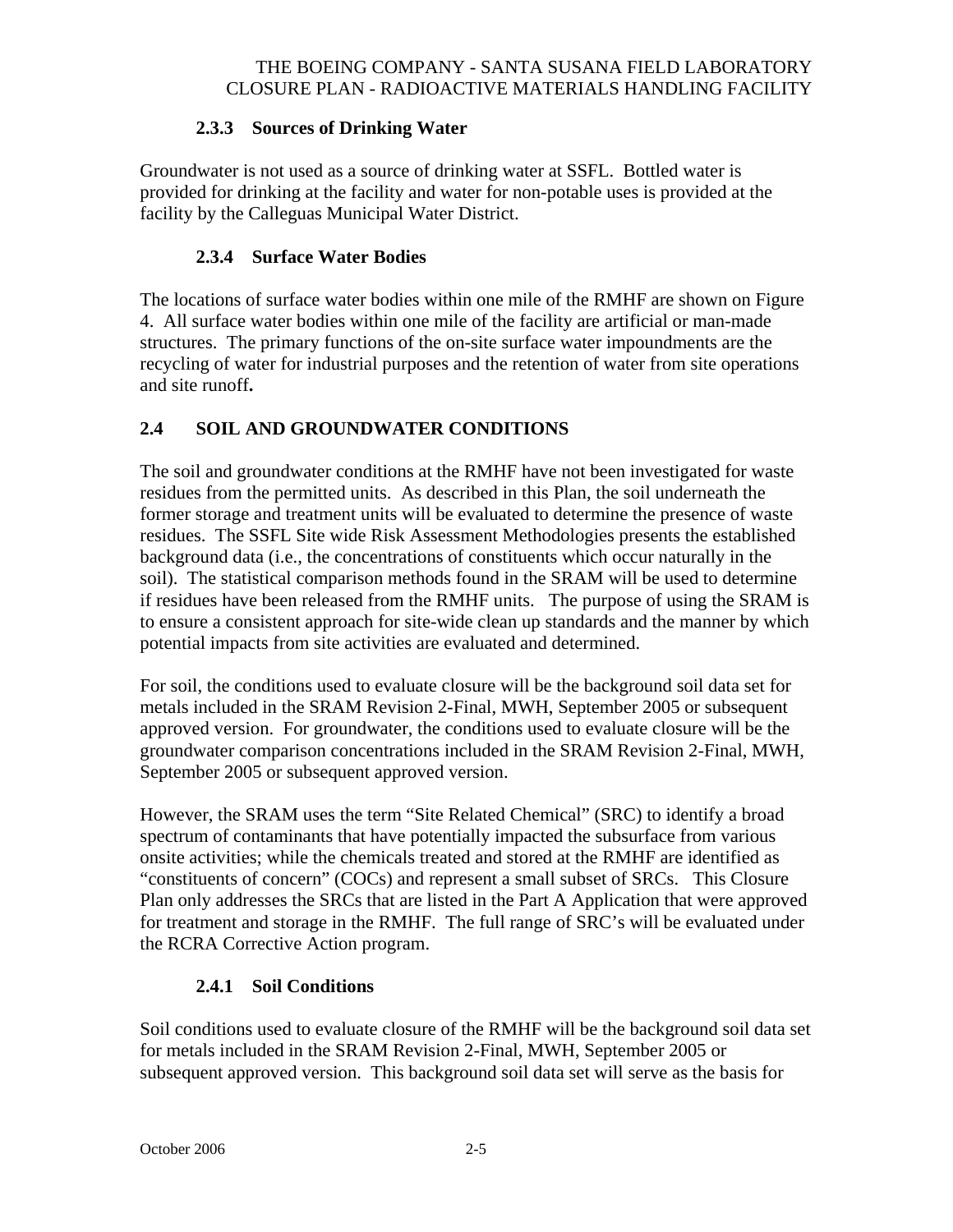any soil comparisons required in support of RMHF closure activities. A copy of the current SRAM is provided in Appendix B.

### **2.4.2 Groundwater Conditions**

Groundwater conditions used to evaluate closure of the RMHF will be the groundwater comparison concentrations included in the SRAM Revision 2-Final, MWH, September 2005 or subsequent approved version. These groundwater comparison concentrations will serve as the basis for groundwater comparisons required in support of RMHF closure activities.

### **2.5 WEATHER AND CLIMATE**

#### **2.5.1 Climate**

The climate in the area of SSFL is characterized as "Mediterranean." The mean temperature during the winter months is approximately 50 degrees Fahrenheit  $(^{\circ}F)$  and the mean temperature in the summer months is approximately  $70^{\circ}$ F.

Based on meteorological data collected between 1985 and 2003 from the SSFL weather station, rainfall has ranged from approximately 8 inches to approximately 35 inches on a calendar year basis. Average rainfall is on the order of 18 inches per year. The majority of the rainfall occurs between October and April.

#### **2.5.2 Wind Pattern**

A westerly wind ranging from 5 to 10 knots typically occurs from April to October. From November to March, the wind pattern is interrupted by weather fronts and "Santa Ana" wind conditions. During the passage of a weather front, gusty winds up to 20 knots occur from the southeast to the south. Winds shift to westerly or northerly following frontal passage and winds exceeding 25 knots may occur. During the fall, winter, and spring months, Santa Ana wind conditions can cause winds from the north or northeast in excess of 30 knots.

A Wind Rose Diagram that presents data from the weather station in Area IV is provided in Figure 5.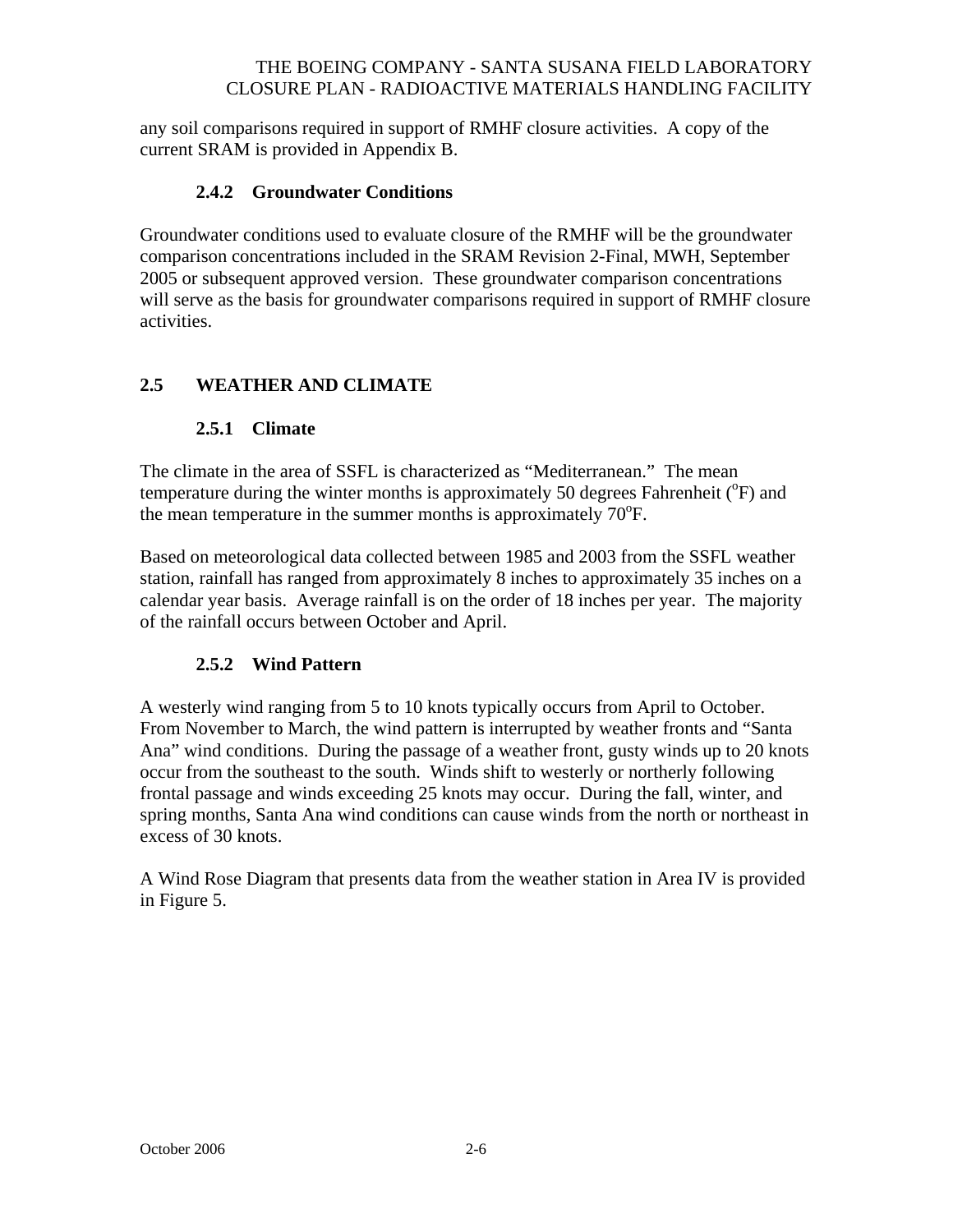## **3.0 FACILITY DESIGN AND OPERATION**

The RMHF was a mixed waste storage and treatment facility operating under RCRA interim status located at the former ETEC. Treatment activities conducted at the RMHF included elementary neutralization, stabilization, and size reduction. The RMHF was also used to store and treat low-level radioactive wastes that are regulated by the DOE. These Interim Status activities were conducted pursuant to the Part A Permit Application dated October 24, 1997 as authorized by the Department of Toxic Substances Control in the Interim Status Authorization Letter received by Boeing in December 1997. Copies of these documents are provided in Appendix A.

Storage and/or treatment will be conducted within these Interim Status units on a periodic basis until closure of these units is announced.

The maximum permitted mixed waste storage capacity at the RMHF was equivalent to 200 cubic yards in a total of 200 containers. The maximum permitted treatment volume, on an annual basis was 15,000 gallons or 136 cubic yards.

The entire RMHF facility is paved with either concrete or bituminous asphalt or is occupied by buildings with concrete foundations. The storage units at the RMHF consist of three buildings (4021, 4022,  $\&$  4621) and outdoor, asphalt-paved, mixed waste storage area.

Five ancillary buildings used for equipment and supply storage and offices for RMHF administration are also located at the RMHF facility; however, none of these buildings is used for the storage or treatment of mixed waste.

- Available "as-built" plans for RMHF structures are provided in Appendix C.
- The locations of structures and features at the RMHF are depicted in Figure 3.
- Table 1 provides a list of the units at the RMHF that are utilized in the treatment and storage of mixed waste (i.e., waste containing hazardous waste constituents)<sup>3</sup>.
- Descriptions of the types of wastes that are stored in each unit are provided in Tables 2 and 3.
- Photographs of salient features of the RMHF are provided in Appendix D.

 $\overline{a}$ 

 $3$  The areas and units at the RMHF that handled only non-hazardous waste have not been included.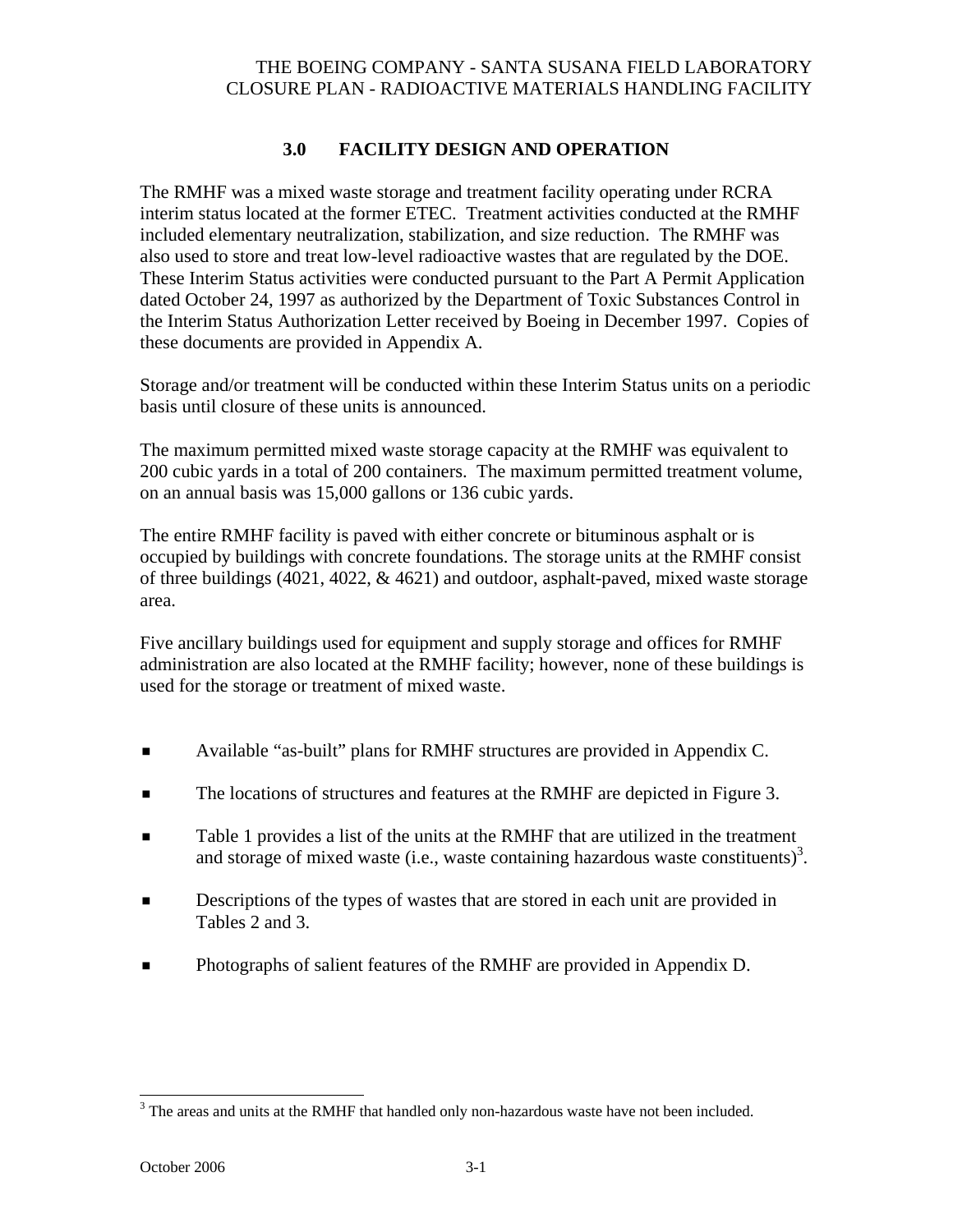#### **3.1 BUILDING 4621 AND OUTDOOR MIXED WASTE STORAGE YARD**

Building 4621 and the outdoor mixed waste storage yard were used for the storage of low-activity, containerized mixed waste. Building 4621 construction is a steel frame, sheet steel sides and roofing. The floor is a concrete slab on grade. Generally, Building 4621 is used for the storage of mixed wastes in 55-gallon drums, while the area of the outdoor storage yard in the vicinity of Building 4621 is used for the storage of metal boxes containing dry mixed waste.

The remaining area of the outdoor storage yard was used to store dry mixed waste in large roll-off metal bins with capacities of up to 30 cubic yards. Containers holding mixed waste in liquid form were stored upon spill containment pallets within Building 4621. No waste containers were opened nor are wastes otherwise transferred or handled in the outdoor mixed storage yard. The outdoor storage yard was used solely for the storage of closed container wastes pending shipment offsite.

Building 4621 and the mixed waste storage yard are surrounded by a berm which would, in conjunction with the slope of the RMHF, direct a spill that is not immediately controlled to the storm water catch basin.

As previously discussed, the storm water catch basin, with a capacity of approximately 30,000 gallons, is used to contain storm water runoff from the RMHF and is located immediately to the west of the RMHF. The catch basin is also used to contain the spread of any accidental release of radioactive material and is monitored remotely for radioactivity and high liquid level with alarms reporting to the RMHF office and the Security Control Center.

### **3.2 BUILDING 4022 STORAGE VAULTS**

Building 4022 is a high bay building with below grade storage vaults. Building construction is steel frame with sheet steel sides and roofing. The below grade portion of the building is constructed of reinforced concrete and consists of seven individual, aircooled vaults for the storage of radioactive and mixed waste. A Floor Plan for Building 4022 is provided in Figure 6.

The vaults vary in size from 7.5 feet wide by 24.5 feet long to 17.5 feet wide by 25 feet long with 30-inch thick concrete walls. The vaults vary from 11.5 feet to 20 feet in depth and access is through removable, 30-inch thick magnetite concrete cover blocks. All seven vaults have a common drain system, which drains to a sump. Liquids captured in the sump were pumped into the facility's radioactive liquid handling system.

Although the design capacity of the storage vaults exceeds the permitted storage capacity, the volume of waste was monitored through administrative controls to ensure that the amount in storage does not exceed the permitted storage capacity. The typical volume of waste stored in the vaults was 50 cubic yards of containerized waste. Mixed wastes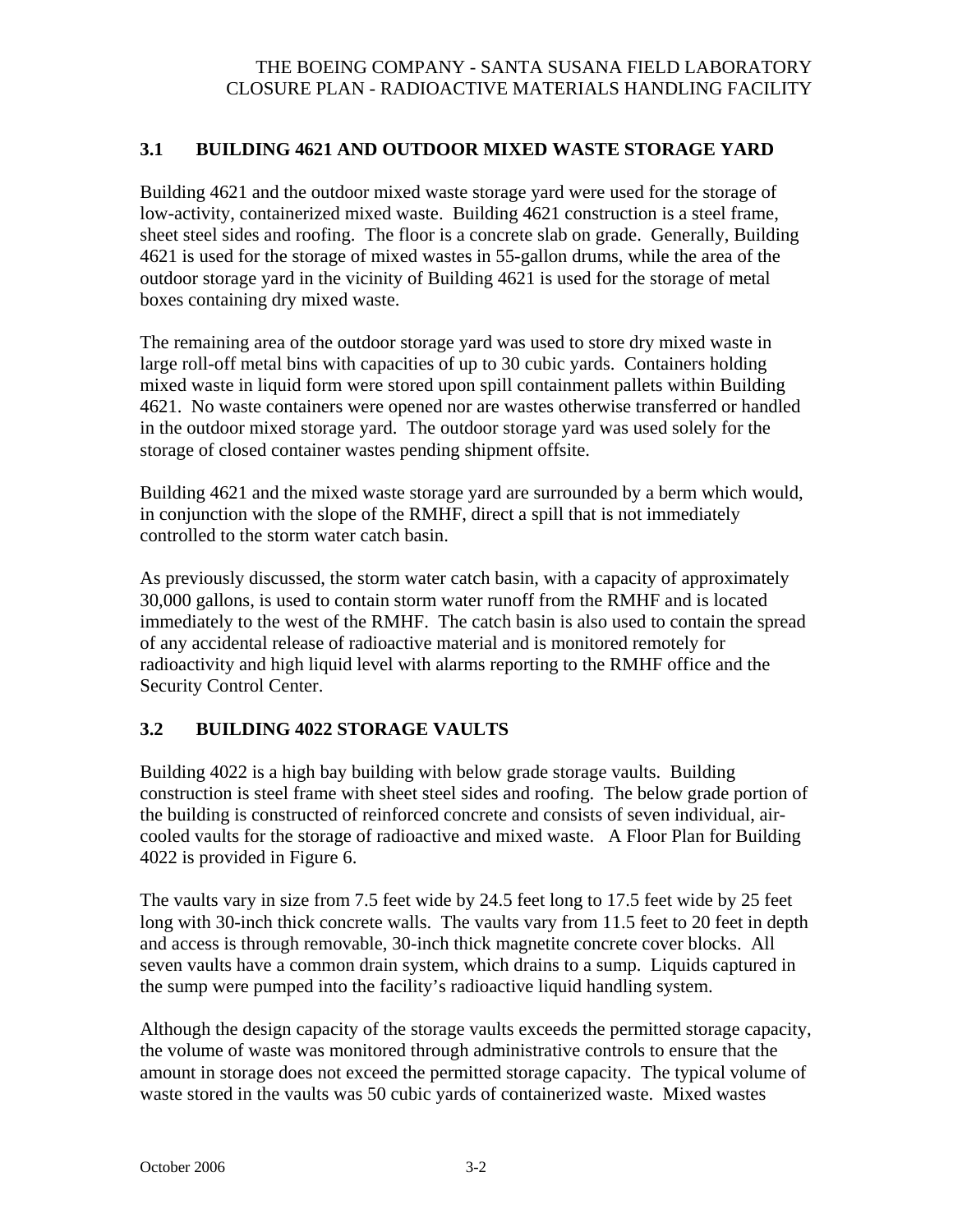stored in the vaults are double contained and the typical volume is based on the primary container volume.

Vault 1 and Vaults 3 through 7 were used for the storage of mixed waste and low-level radioactive waste. The storage of mixed waste in these vaults was consistent with the DOE policy of reducing personnel exposure to As Low As Reasonably Achievable (ALARA). Vault 2 was used to house an 8,000 gallon non-hazardous radioactive liquid storage tank.

### **3.3 BUILDING 4021 (DECONTAMINATION AND WASTE PACKAGING)**

Building 4021 consists of a packaging room, a decontamination room with a work area, a hot and cold change room, and a laundry room. Building construction is steel frame with sheet steel roofing and sides. The floor is a concrete slab on grade.

Activities conducted within Building 4021 consisted of the treatment of small quantities of mixed waste, as well as the handling and processing of low-level radioactive wastes. Treatment is typically performed on a bench-scale basis and consists of elementary neutralization and stabilization to meet RCRA Land Disposal Restriction requirements for off-site disposal. A list of equipment used to carry out the approved treatment of mixed waste is provided in Table 4.

A portion of Building 4021 was also used to house the non-hazardous, radioactive liquid storage and evaporation system. The system was used to manage non-hazardous wastewaters resulting from decontamination operations such as rinsing and steam cleaning. Floor drains inside the building lead to an intermediate 300-gallon holding tank housed in a lined, subterranean vault. The system was designed to pump liquids that accumulate in the holding tank through a filter system in Building 4021 to the 8,000 gallon in Building 4022. The non-hazardous liquid was subsequently pumped back to the evaporator unit in Building 4021 on a demand basis.

A Schematic Layout of Buildings 4021 and 4022 is provided in Figure 7.

### **3.3.1 Elementary Neutralization**

Elementary neutralization was performed in Building 4021 on a small scale, batch basis within one of two fume hoods. One hood is located in the decontamination area and the second is located in the waste packaging area.

The treatment equipment typically consisted of a magnetic stirring stand, graduated burette or similar apparatus to measure and introduce the neutralizing liquid, and a twoliter, borosilicate beaker or similar container that holds the waste that is to be neutralized. The mixture was stirred and the pH is monitored using a pH meter to confirm when neutralization was successfully completed.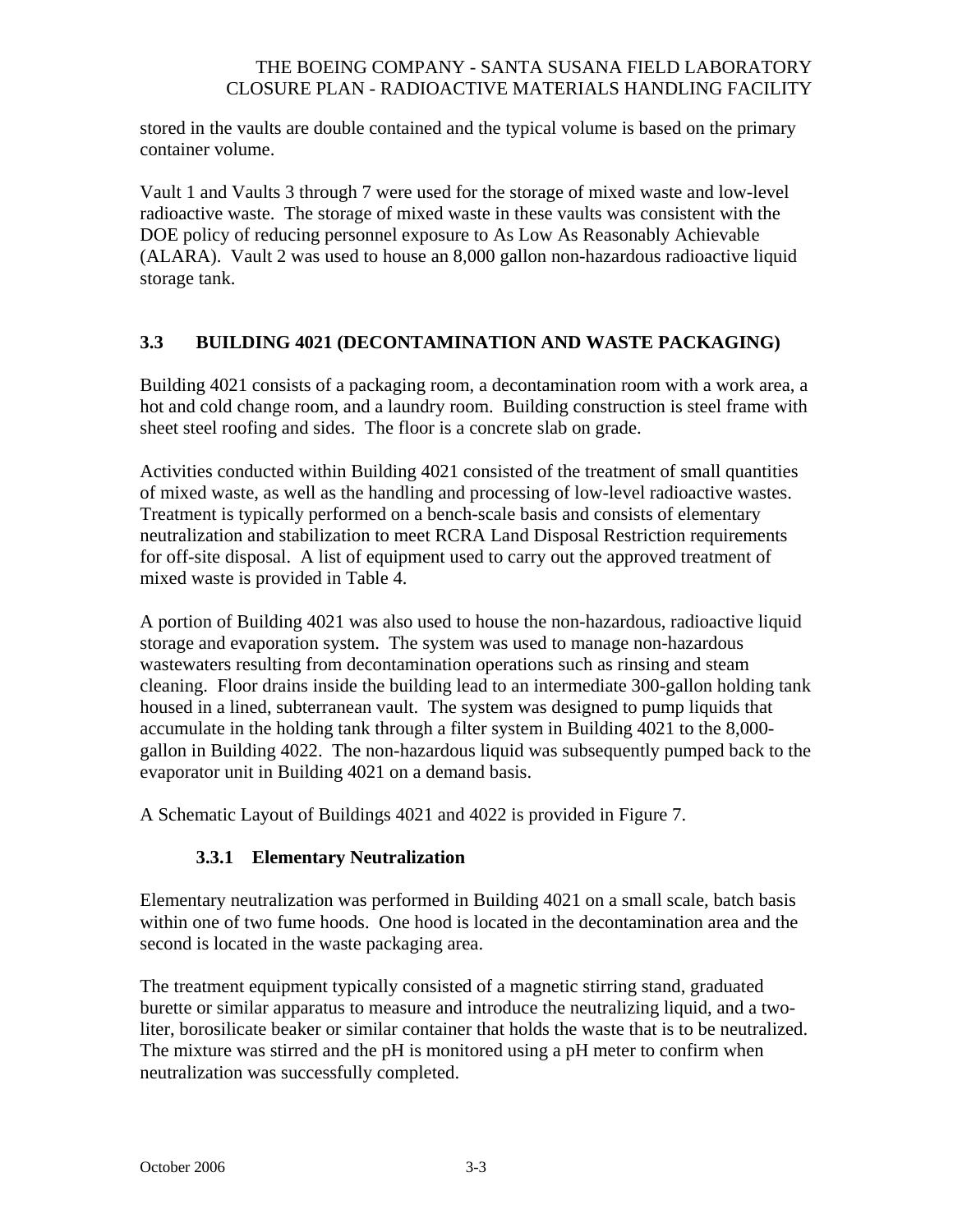Equipment was rinsed and the rinsate was collected into the same container that held the neutralized waste. The neutralized waste was subsequently stabilized prior to off-site disposal.

The maximum permitted treatment capacity of the batch elementary neutralization process was five gallons of waste per day.

### **3.3.2 Stabilization and Amalgamation**

Waste stabilization was primarily conducted on mixed waste to meet state and federal land disposal restrictions ("land ban") requirements. Following stabilization, the waste was sent offsite for disposal. Stabilization was also used to solidify waste oil. A special form of stabilization known as "amalgamation" was the treatment process used for high mercury-content mixed waste. This treatment technology is specified in the state land ban regulations in 22 CCR 66268.40.

Three types of equipment were used for waste stabilization. Small quantities of waste were stabilized or amalgamated in five gallon containers. In this process, waste was poured into the container and the appropriate quantities of water and stabilizing or amalgamating material were added. Mixing was accomplished using hand-held equipment, such as a hand drill equipped with a paint stirring attachment.

Larger quantities of waste were stabilized in either a commercial-type concrete mixer or a barrel-style mixer. Waste that was stabilized in either of these pieces of equipment was subsequently transferred to appropriate containers, such as 55-gallon open head drums, for offsite disposal. The equipment was decontaminated with clean water after each use and the rinsate was collected, stabilized and managed appropriately.

Prior to conducting any stabilization activities, the area floor drain was covered to prevent the migration of spills.

The maximum permitted treatment capacity for stabilization was 55 gallons per day.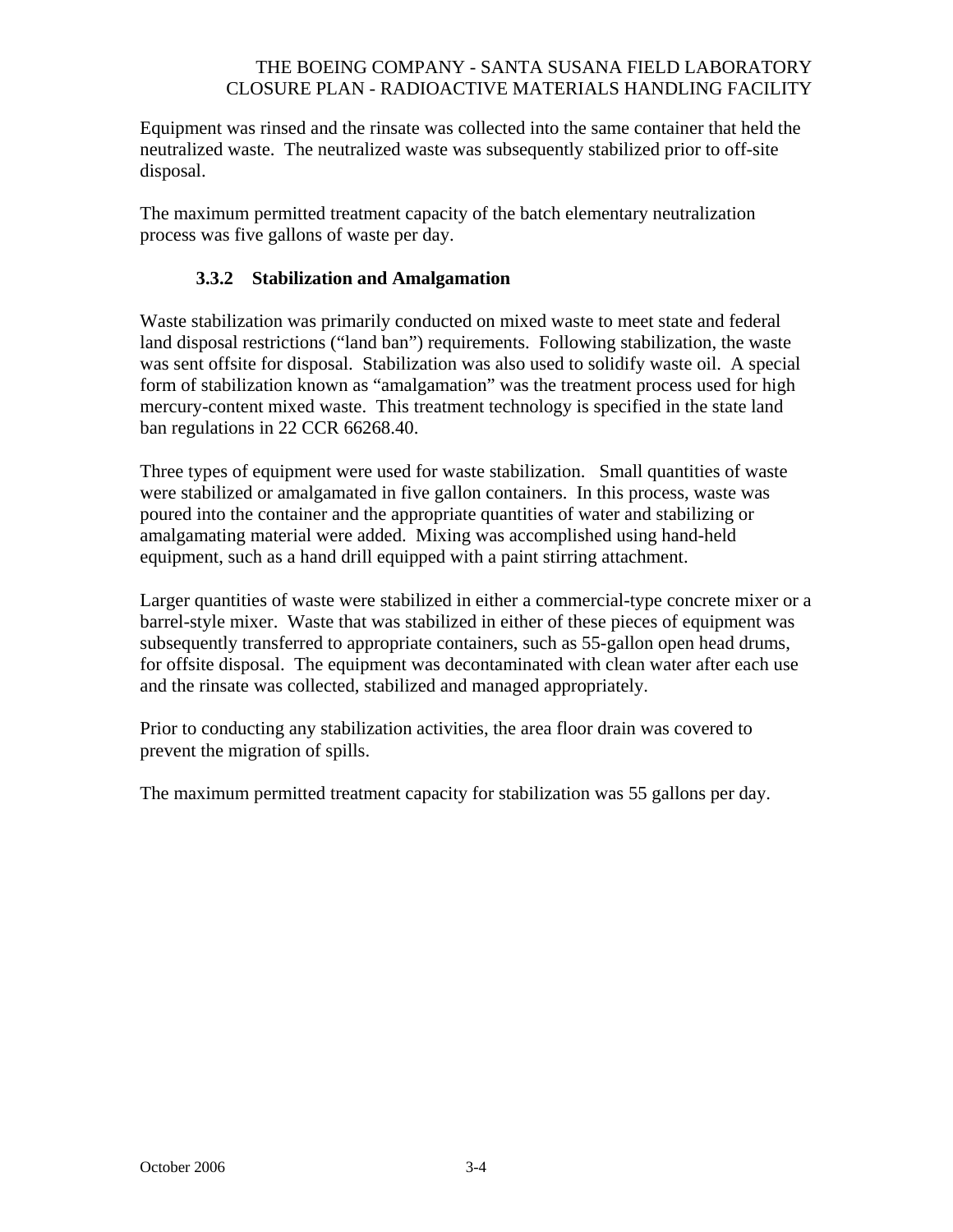## **4.0 HAZARDOUS WASTE CONSTITUENTS**

### **4.1 WASTE GENERATION PROCESS**

Currently, the RMHF is dedicated for the exclusive support of D&D activities, which involve conducting initial radiation surveys, installing protective equipment (air locks, tenting, shielding, temporary ventilation systems), removing contaminated materials and equipment, decontaminating external sources, conducting final verification surveys, and packaging waste for shipment.

In addition, to radiological contamination, certain structures within ETEC that are scheduled for D&D are suspected of containing hazardous materials such as lead-based paint, asbestos insulation, solvents, oils, and greases. In these circumstances, samples will be collected during the initial survey activities and submitted for chemical analysis for proper hazardous waste characterization. Radiological wastes and mixed wastes are sent to the RMHF for interim storage and/or treatment prior to offsite shipment for disposal. All wastes must be characterized prior to acceptance at the RMHF.

### **4.2 HAZARDOUS WASTE CONSTITUENTS**

Mixed wastes stored at the RMHF generally fall into one of the following categories: inorganics, organics, organic liquids containing inorganic constituents, waste acids containing metals, solidified oil containing F-listed wastes, asbestos, and used oil.

Hazardous waste constituents potentially present in the wastes that are typically stored and treated at the RMHF are presented in Table 3.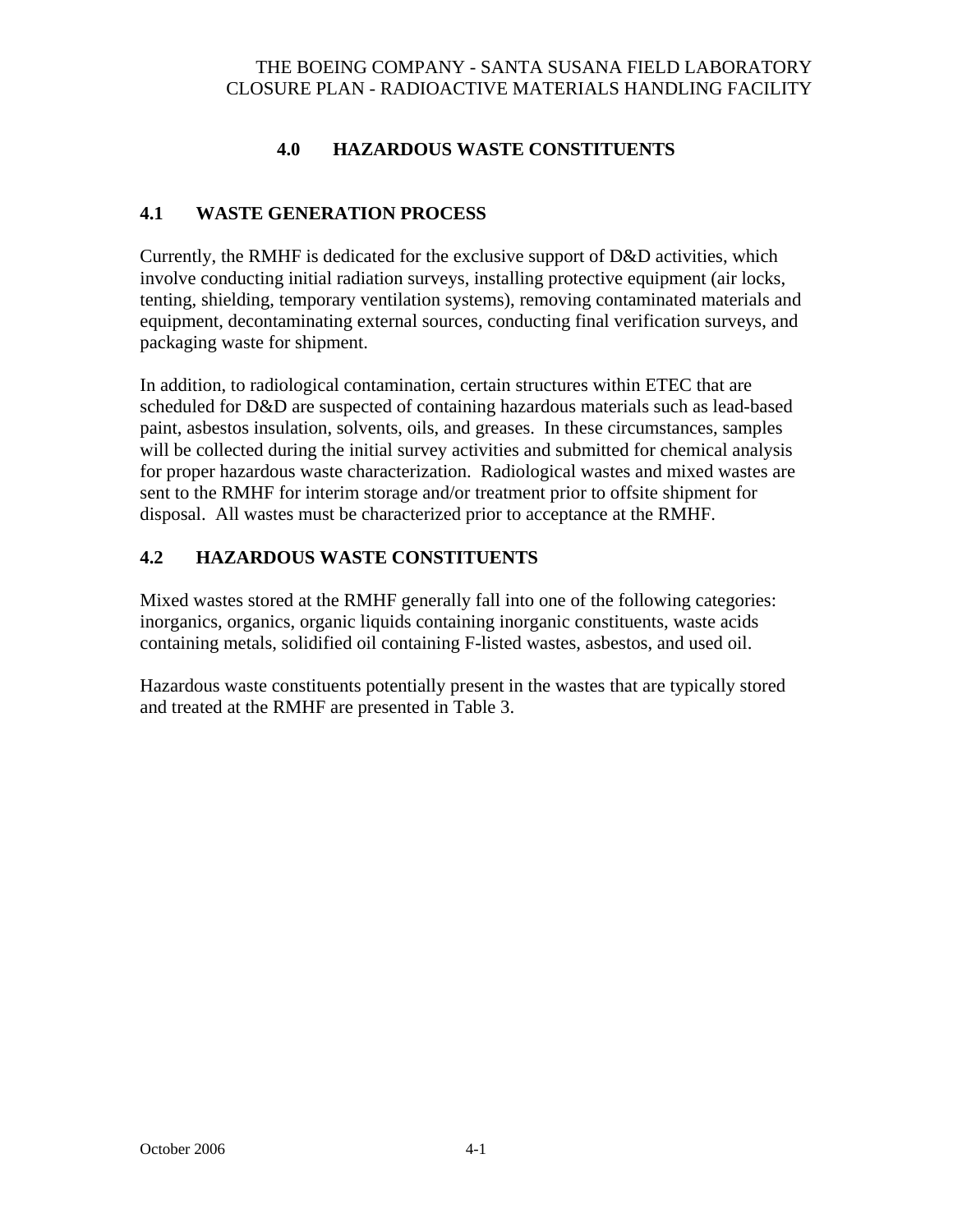## **5.0 ESTIMATE AND MANAGEMENT OF MAXIMUM INVENTORY**

### **5.1 MAXIMUM INVENTORY**

The maximum permitted storage capacity for mixed waste was the equivalent of 200 cubic yards in 200 containers.

### **5.2 MANAGEMENT OF MAXIMUM INVENTORY**

Mixed waste will be shipped to an approved mixed waste disposal facility. Mixed waste requiring treatment prior to shipment will be treated with the appropriate treatment method as described in Section 3.3 of this Closure Plan.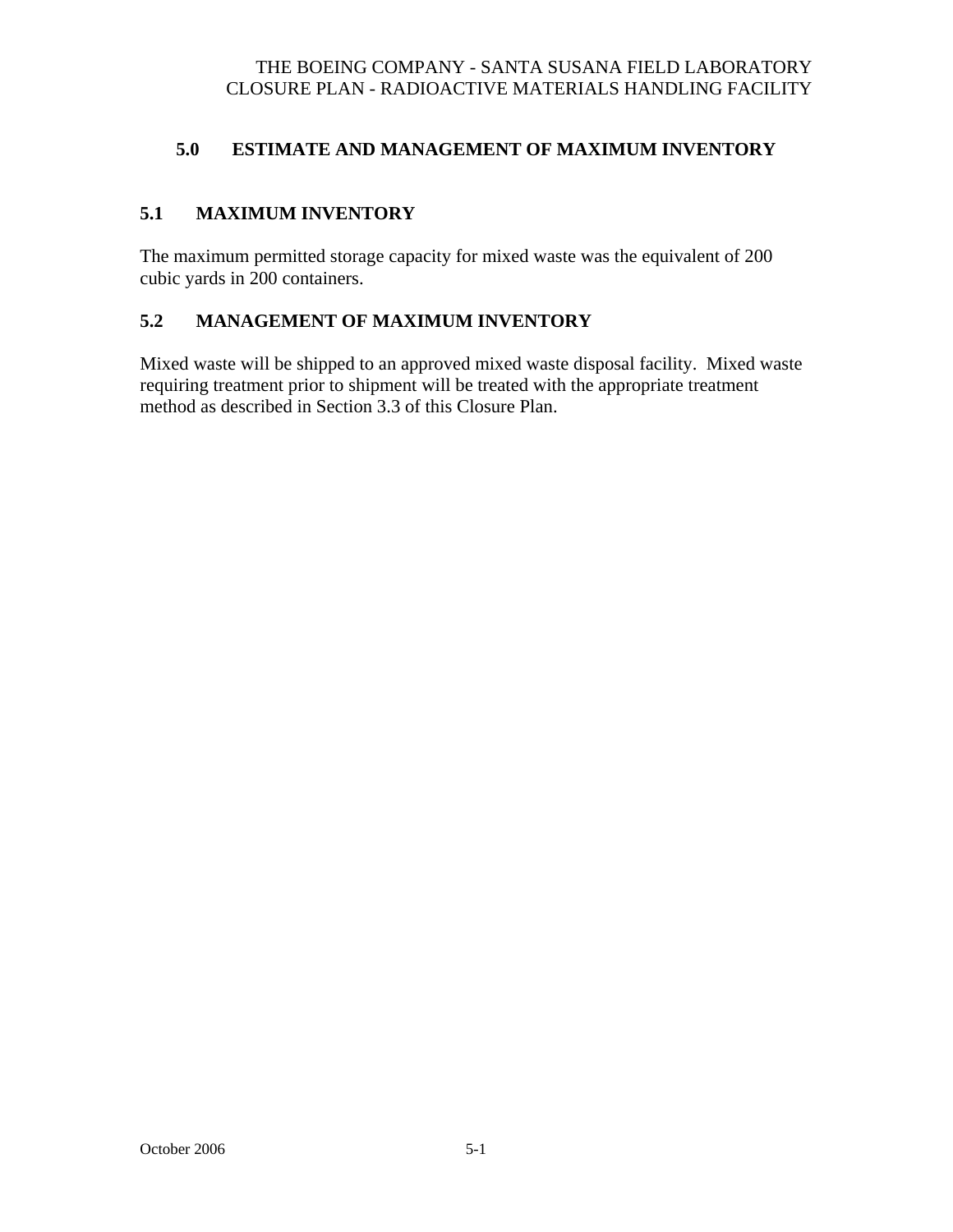## **6.0 FACILITY CLOSURE**

#### **6.1 OBJECTIVES**

The objectives of this Closure Plan are to meet the Closure Performance Standards prescribed in 22 CCR, Section 66265.111 and to achieve clean closure of the RMHF pursuant to facility closure requirements for Interim Status Facilities in 22 CCR, Division 4.5, Chapter 15 by demonstrating that hazardous waste and hazardous constituent residues have been removed or are left in place at levels that are protective of public health and the environment, while assuring that exposures to ionizing radiation and releases of radioactive materials are reduced to As Low As Reasonably Achievable (ALARA) pursuant to the established site clean up standard.

In addition to mixed waste activities, DOE has also used some of the mixed waste storage and treatment units to be closed and nearby areas within the RMHF to store or treat DOEregulated, low-level radioactive wastes. In parallel with DOE removing the RMHF from service as a hazardous waste facility through this DTSC-approved closure plan, DOE will remove the RMHF from all radiological service (i.e., mixed waste, low-level radioactive waste service) through its decontamination and decommissioning (D&D) program. These DOE activities are being independently undertaken by DOE under its exclusive Atomic Energy jurisdiction. Compliance with DOE's D&D requirement that residual radioactivity be reduced to a level that permits release of the RMHF site for unrestricted use is not a requirement for facility closure pursuant to this Closure Plan.

All activities required to meet Interim Status closure requirements for hazardous waste facilities are subject to DTSC's jurisdiction. Some closure activities may be sequenced to D&D activities subject only to DOE jurisdiction. Specifically, in any area subject to the closure requirements, the chemical cleanup under the Closure Plan may take place following pre-demolition radiological release under the D&D program. Similarly, subsequent to building demolition some cleanup of chemical releases to soils may take place following D&D radiological release by DOE.

#### **6.1.1 General Approach to Closure**

The general approach to facility closure is to reduce the chemical hazards to levels that can be safely managed with minimal exposure to personnel or impacts to the environment prior to dismantlement. The dual characteristics of mixed waste present a set of unique considerations relative to the techniques and methods that are best suited for the closure of the RMHF. Essentially,

 the methods used for closure must meet the intent of, and achieve the performance goals for hazardous waste and hazardous waste constituents pursuant to facility closure requirements for Interim Status Facilities in 22 CCR, Division 4.5, Chapter 15; and,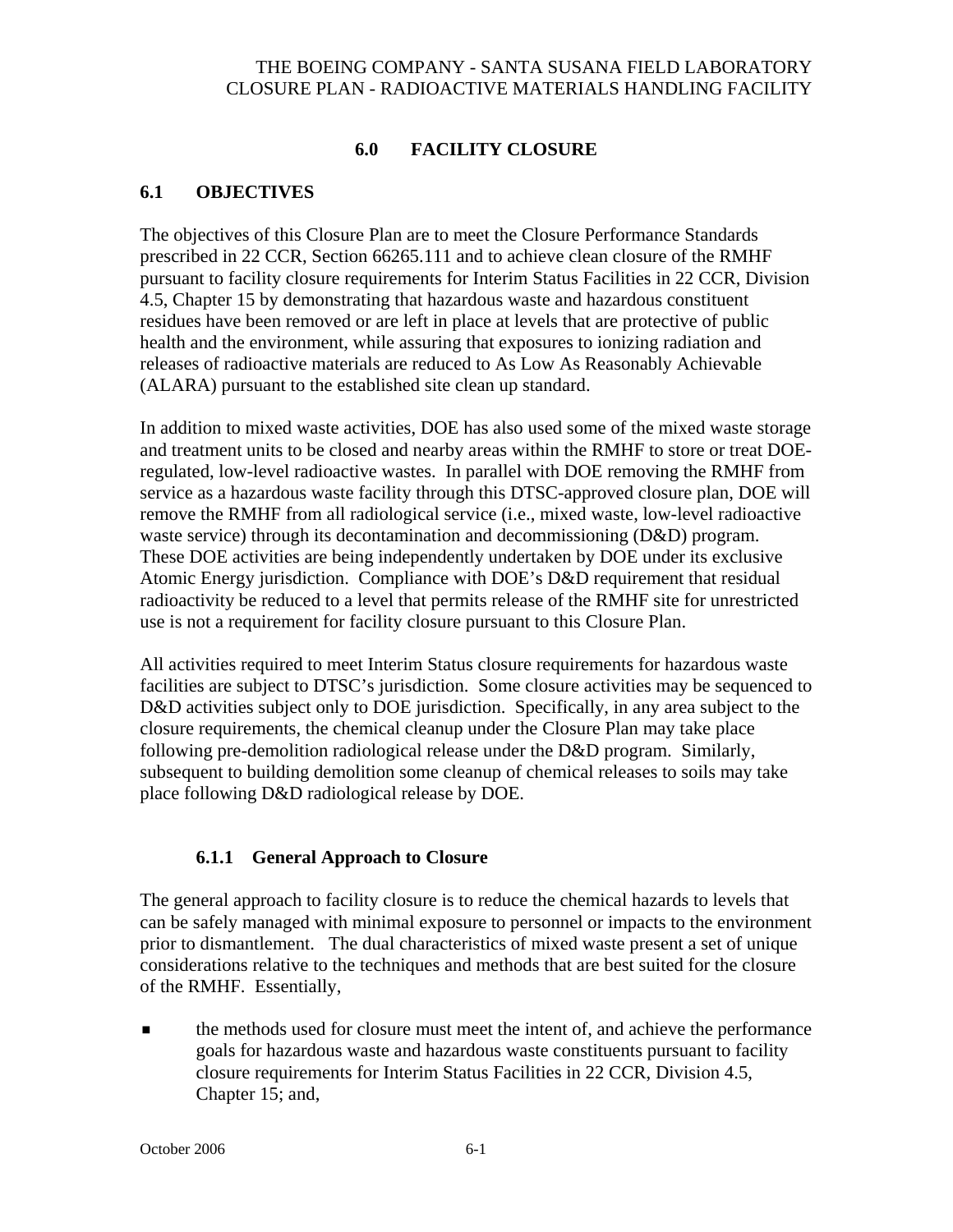**the methods used for closure of the RMHF must ensure that exposures to ionizing** radiation and releases of radioactive materials are reduced to As Low As Reasonably Achievable (ALARA) pursuant to DOE requirements.

## **6.1.2 Project Control Documents**

The principal project control elements governing the Closure of the RMHF pursuant to Interim Status Facility requirements are state hazardous waste regulations and this Closure Plan after it has been approved by DTSC.

Principal project control elements governing the performance of closure activities in DOE radiologically controlled areas or on equipment, buildings, structures or other areas contaminated with DOE radioactive materials consist of multiple documents, which include radiological project management plans, standard operating procedures, and detailed D&D workplans. In addition, the project will comply with 10 CFR 835 (Occupational radiation protection), 10 CFR 851 (Worker safety and health program), DOE order 450.4, Safety management system policy.

### **6.1.3 Role of the California Department of Health Services during Closure Activities**

In 2002, the Governor of California issued a moratorium on the disposal of waste materials originating from former radiological facilities that passed the approved numerical release criteria but potentially contained amounts of manmade radioactivity above background. These materials were defined as "Decommissioned Materials" (DM) and were no longer permitted to be disposed of in Class III or unclassified (unlined) waste disposal sites. Under the Governor's moratorium, the materials below the release criteria from a demolished former radiological facility can only be disposed of at a Class I or Class II disposal waste facility when they have zero radiological activity present above background levels.

Boeing has established the following process for identifying materials that fall within the category of decommissioned materials: The Boeing Health, Safety and Radiation Services department first works with the Boeing DOE Site Restoration department personnel to assure that contamination levels are below the designated criteria. Documentation is then provided to the DHS-RHB. The DHS-RHB then performs a verification survey, provides written concurrence, and the materials are then sent to a Class I hazardous waste facility.

## **6.2 CLOSURE SURVEYS**

During the course of the facility closure process, it will be necessary to conduct one or more of the following surveys to ensure the safety of the workers and the proper handling and management of the equipment and demolition debris. Implementation of these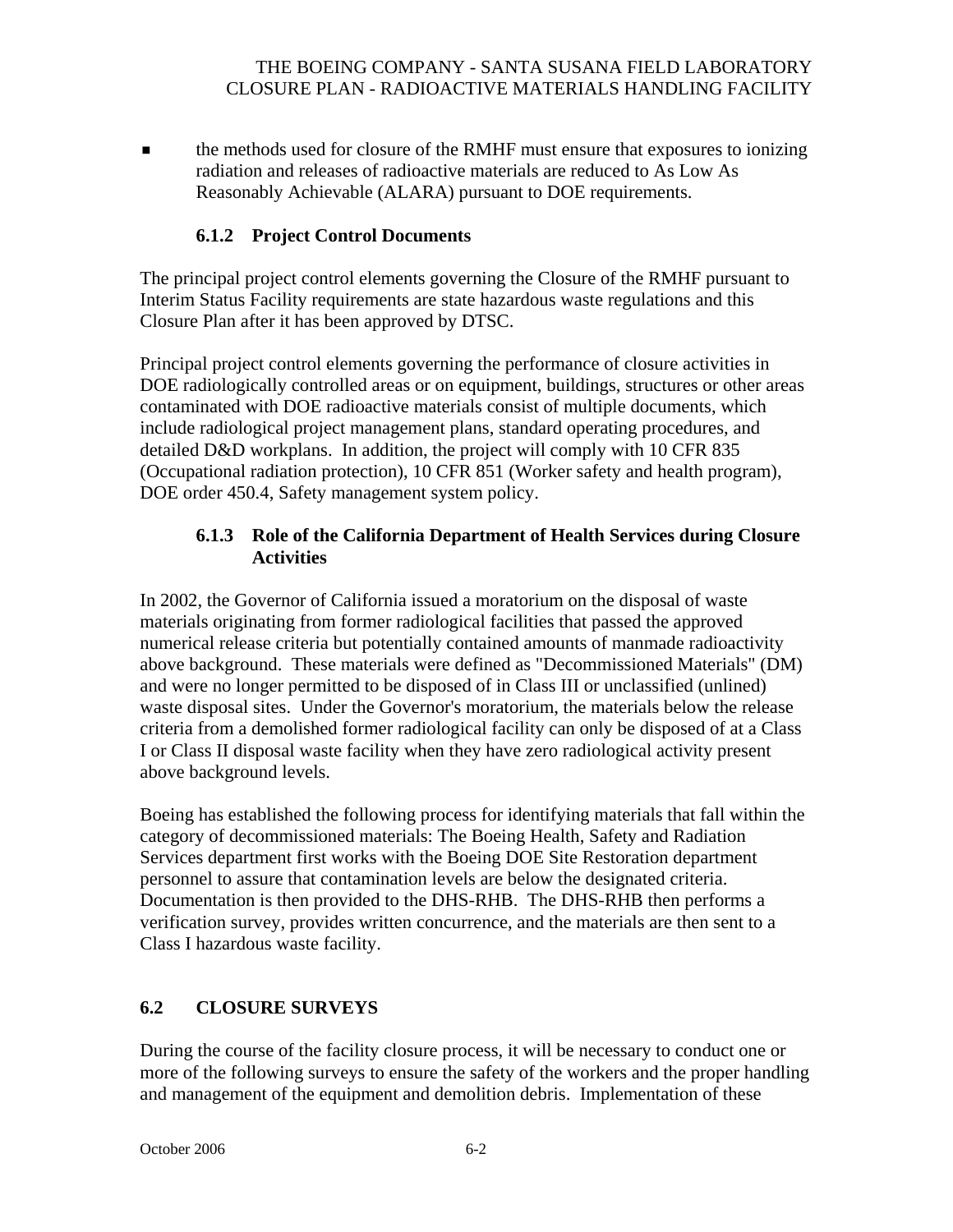surveys will typically occur prior to building demolition, but could also occur or be repeated at any point during the closure process as necessary to properly characterize demolition debris.

### **6.2.1 Radiation Survey**

Initially and during the course of the closure process, it will be necessary to survey building contents or structures for radiological contamination. The results of the survey will be used to estimate the effort required to reach DOE release criteria, as well as to safety manage any materials determined to contain radiological contamination.

## **6.2.2 Residual Waste Characterization Survey**

Initially, and during the course of facility closure, it will be necessary to conduct a visual inspection of certain RMHF appurtenances to assess whether there is evidence of residual chemical contamination, such as discoloration or wetness of the concrete, or an obvious accumulation of waste outside a container. Each area in which evidence suggests that a release will have occurred is documented in the field records (described in Section 7.6 of this Closure Plan) and the boundary of the affected area is demarcated.

Verification sampling, as described in Section 8.0 of this Closure Plan will be conducted on each affected area to characterize the contaminants. The analytical data will be used in the decision making processes for the proper management of the demolition debris as described in Sections 6.3.4.1 through 6.3.4.6 of this Closure Plan.

### **6.2.3 Underground Utilities Survey**

An underground utilities survey will be necessary to locate and mark underground utilities. The purpose of this survey is to identify the locations at which underground utilities will be isolated and disconnected, as well as to ensure that live utilities are not damaged during the excavation of foundations and pavement. If conducted, the survey will be conducted by a contracted locator service, such as ULS Services.

## **6.2.4 Land Survey**

The purpose of the land survey is to ensure that the locations of improvements are recorded and documented. A land survey will be conducted of the RMHF to a survey mark established by a registered land surveyor. This information will be used to meet the objectives of the soil and groundwater sampling program described in Section 9.0 of this Closure Plan.

### **6.2.5 Asbestos Survey**

An asbestos survey will be necessary to verify whether asbestos-containing material (ACM) is present in or on any of the buildings or structures. If the presence of asbestos is confirmed, a certified asbestos abatement/removal contractor will be hired to remove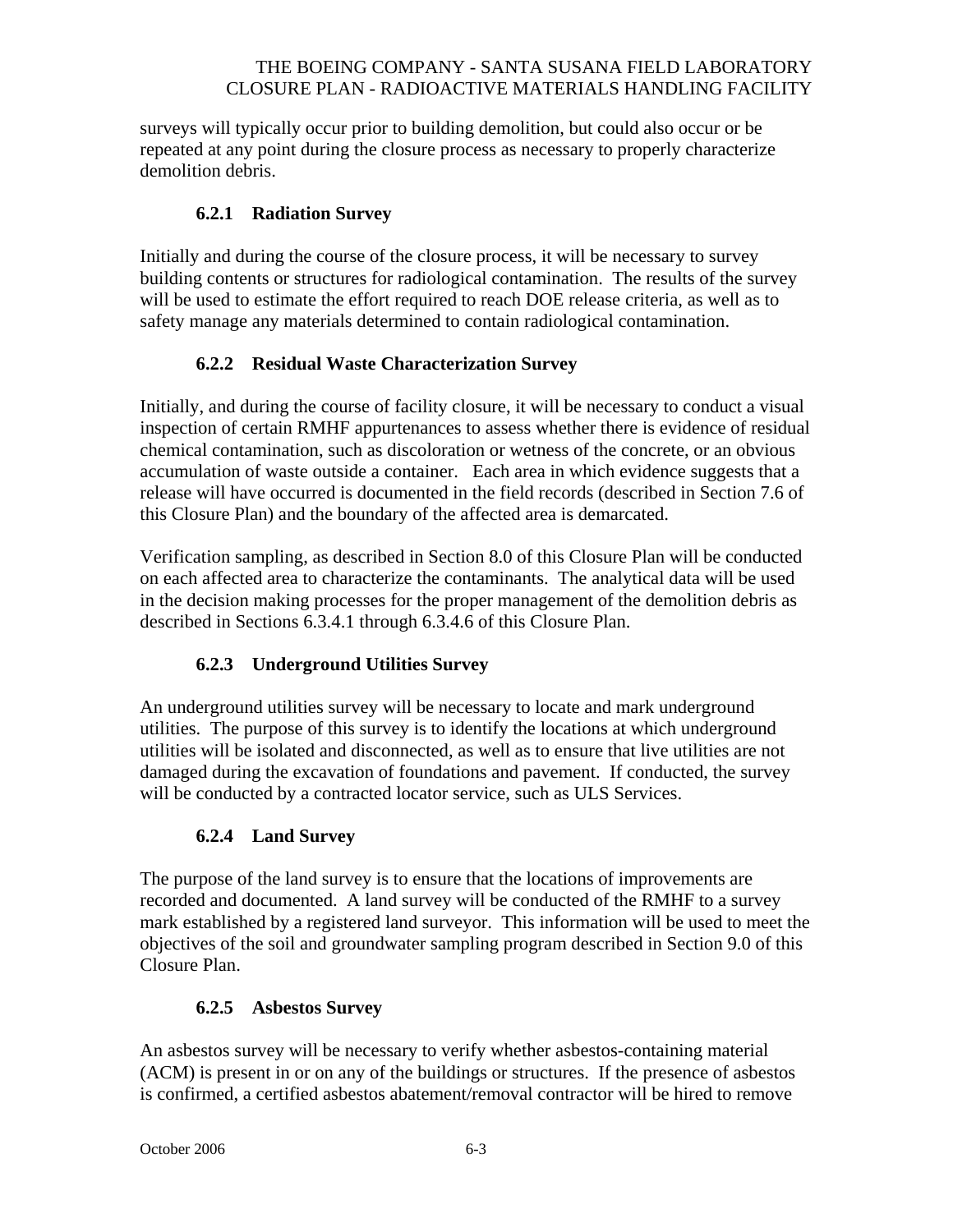the ACM and certify clearance. ACM will be disposed of at an appropriate off-site disposal facility.

### **6.3 CLOSURE PROCESS**

Progression of closure of the RMHF will follow the general sequence of:

- 1. Treatment and removal of the mixed waste inventory.
- 2. Decontamination and removal of non-essential equipment.
- 3. Implementation of Closure Surveys
- 4. Demolition and disposal of all buildings and structures
- 5. Decontamination or disposal of the remaining equipment.
- 6. Soil sampling (refer to Section 9.0 of this Closure Plan.

These sequential steps are discussed further in the following subsections. A General Flow Diagram for the Demolition and Closure of the RMHF is provided in Figure 9.

#### **6.3.1 Treatment and Removal of Mixed Waste Inventory**

Step 1 of the closure process is to remove any remaining waste inventory. The RMHF is no longer accepting waste, except that which will be generated during closure, and the removal of the current inventory of mixed waste is nearly complete. Notwithstanding this, any remaining mixed waste requiring treatment or remaining in inventory at the commencement of RMHF closure will be treated and/or shipped to offsite, permitted disposal facilities as standard practice. In October 2006, approximately 83 cubic feet of lead characteristic waste were in storage. No significant additions to this estimated inventory are anticipated.

### **6.3.2 Removal of Non-Essential Equipment**

Step 2 of the closure process is to remove all equipment that is non-essential for use in the closure of the RMHF (e.g., piping, tanks, fume hoods, miscellaneous tools and equipment). The following decision-making process will be used to determine appropriate disposition of this equipment:

Equipment will first be evaluated to: 1) determine whether radiological contamination is present and 2) assess whether hazardous waste constituents can feasibly be removed. The outcome of this decision-making process will determine whether the equipment will be:

- disposed of as mixed waste;
- decontaminated to remove hazardous waste constituents and transferred for use in other locations of SSFL; or,
- decontaminated to remove hazardous waste constituents and disposed of as radioactive waste.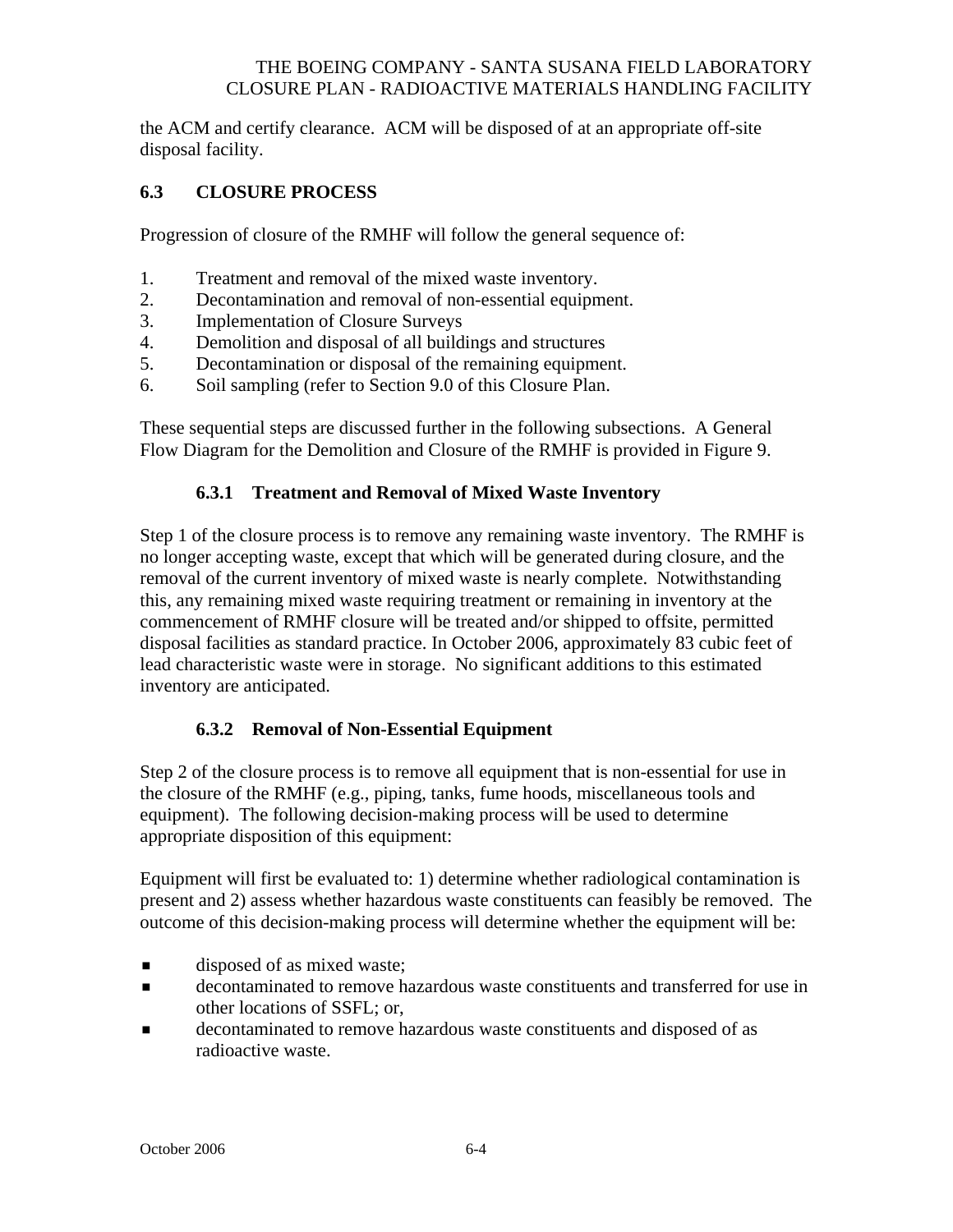Decontamination activities will be conducted according to the decontamination procedures described in Section 7.0 of this Closure Plan. Verification sampling for chemical constituents as described in Section 8.0 of this Closure Plan will be performed on waste treatment equipment that has been decontaminated.

## **6.3.3 Conduct Closure Surveys**

Step 3 of the closure process is to conduct the closure surveys described in Section 6.2 of this Closure Plan. Data collected during these surveys will be used to: 1) ensure the safety of the workers; 2) determine the proper handling and management requirements for the demolition debris; and, 3) further the closure process of the RMHF. Data collected from these surveys will be maintained as part of the Closure Records described in Section 7.6.

## **6.3.4 Demolition of the Buildings and Structures**

Step 4 of the closure process is to initiate demolition of the buildings and structures. The methods used for the demolition of the buildings, their foundations, and other structures will be selected based on the amount and type contamination that is determined by the closure surveys.

In some instances, contaminated materials may require sectioning (i.e., size reduction) in place for immediate packaging as radioactive waste, while other materials may be entombed or encapsulated after they have been removed. Selection of the most appropriate demolition alternative will be at the discretion of the project manager with oversight of the RMHF closure.

Above-grade, structural components of the buildings will be razed prior to removal of building foundations or the asphalt and concrete pavement. The purpose is to provide a "cap" barrier to any potential sources of subsurface radiological contamination.

Currently, it is anticipated that all buildings and structures will be razed and disposed. All resulting construction debris will be appropriately characterized for waste disposal.

Notwithstanding the complete removal of buildings and structures, any RCRA unit (building, equipment, and structures) that remains onsite after closure will be sampled to verify that closure performance standards have been met (i.e., no chemical contamination is present). If verification sampling reveals chemical contamination on any of the buildings, equipment, or structures, then micro-decontamination procedures as described in Section 7.0 will be used to achieve the closure performance standards in Section 11.0.

### **6.3.4.1 Building 4022**

The data that are collected during the closure surveys of Building 4022 will be evaluated and the following decision-making process will be used to determine the most appropriate method by which to manage the demolition debris: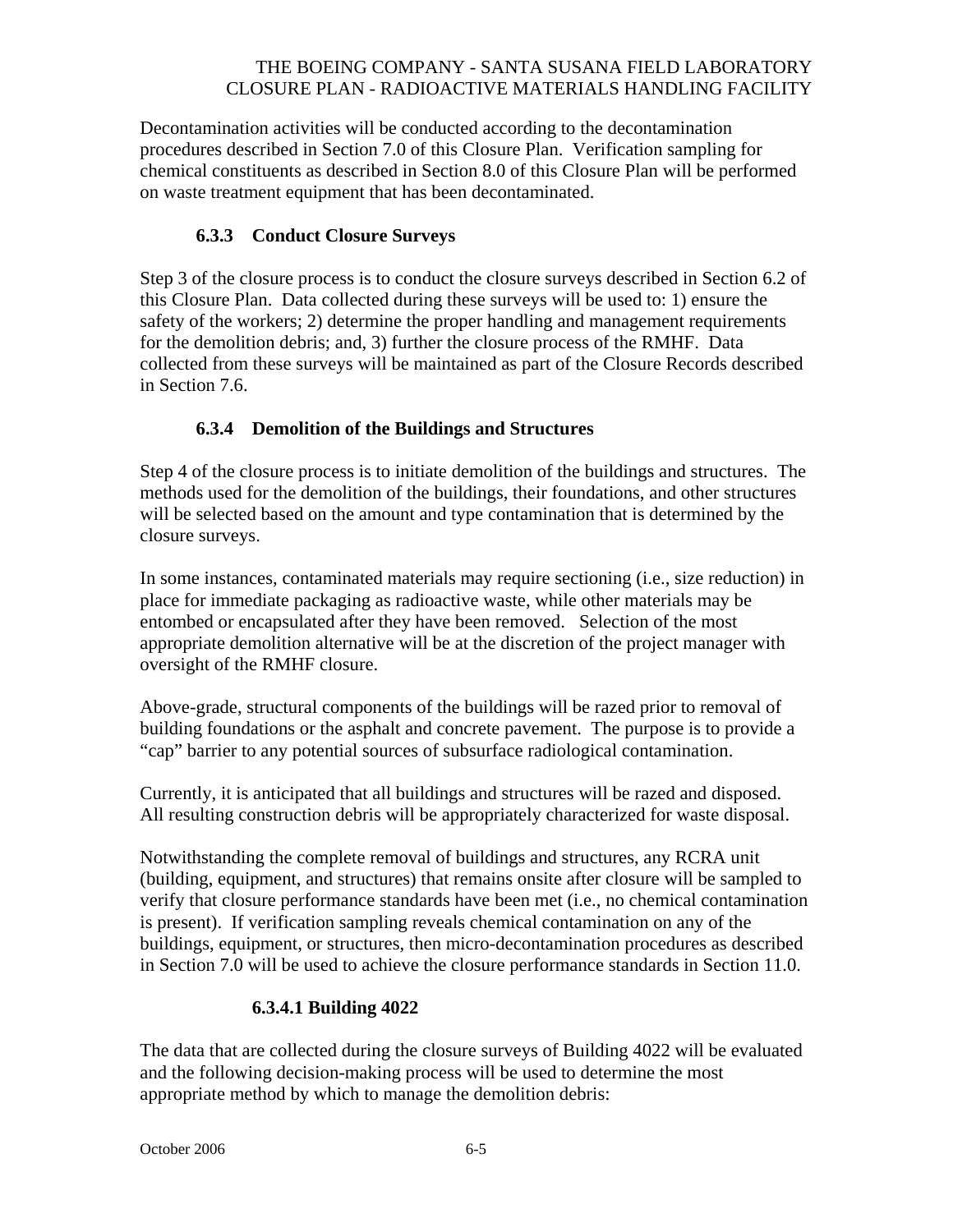- If no radiological or chemical contamination are present, the debris can be disposed of as decommissioned waste.
- If radiological contamination is not present but evidence of chemical contamination is present, the building debris can be disposed of as hazardous waste.
- If radiological contamination is present, but there is no evidence of chemical contamination:
	- $\rightarrow$  the radiological contamination can be removed and the building can be disposed of as decommissioned waste; or
	- $\triangleright$  the debris can be packaged as low-level radiological waste.
- If both radiological contamination and chemical contamination are present:
	- $\triangleright$  the radiological and chemical contamination may be removed and the demolition debris can be disposed of as decommissioned waste; or,
	- $\rightarrow$  the chemical contamination may be removed and the debris can be dismantled and packaged as low-level radiological waste; or,
	- $\triangleright$  the debris can be packaged as mixed waste.

## **6.3.4.2 Building 4021**

Building 4021 has extensive interior radiological contamination and many areas are inaccessible. Radiological decontamination is infeasible and it is expected that the entire building and its contents will, at minimum, be packaged as low-level waste; however, if waste characterization data indicate that chemical contamination at hazardous waste levels is present the debris will be disposed of as mixed waste.

### **6.3.4.3 Building 4621**

The data that are collected during the closure surveys of Building 4261 will be evaluated and the following decision-making process will be used to determine the most appropriate method by which to manage the demolition debris:

- If no radiological or chemical contamination are present, the debris can be disposed of as decommissioned waste.
- If radiological contamination is not present but evidence of chemical contamination is present, the building debris can be disposed of as hazardous waste.
- If radiological contamination is present, but there is no evidence of chemical contamination: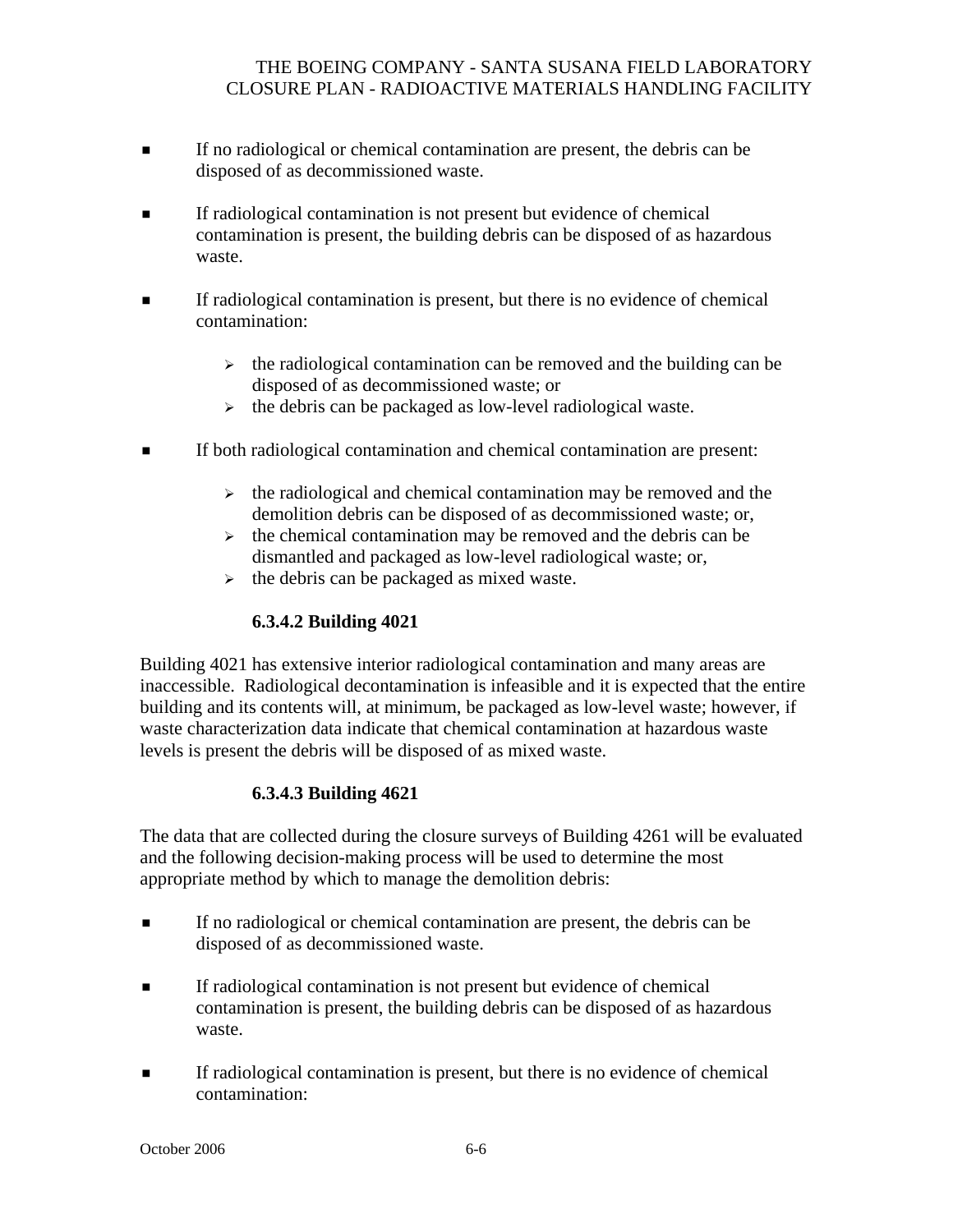- $\rightarrow$  the radiological contamination can be removed and the building can be disposed of as decommissioned waste; or
- $\triangleright$  the debris can be packaged as low-level radiological waste.
- If both radiological contamination and chemical contamination are present:
	- $\triangleright$  the radiological and chemical contamination may be removed and the demolition debris can be disposed of as decommissioned waste; or,
	- $\rightarrow$  the chemical contamination may be removed and the debris can be dismantled and packaged as low-level radiological waste; or,
	- $\triangleright$  the debris can be packaged as mixed waste.

### **6.3.4.4 Outdoor Mixed Waste Storage Yard and Building Foundations**

The data that are collected during the closure surveys on the entire footprint of the RMHF (including the outdoor mixed waste storage yard and the building foundations) will be evaluated and the following decision-making process will be used to determine the most appropriate method by which to manage the demolition debris:

- If no radiological or chemical contamination are present, the debris can be disposed of as decommissioned waste.
- If radiological contamination is not present but evidence of chemical contamination is present, the building debris can be disposed of as hazardous waste.
- If radiological contamination is present, but there is no evidence of chemical contamination:
	- $\rightarrow$  the radiological contamination can be removed and the building can be disposed of as decommissioned waste; or
	- $\triangleright$  the debris can be packaged as low-level radiological waste.
- If both radiological contamination and chemical contamination are present:
	- $\rightarrow$  the radiological and chemical contamination may be removed and the demolition debris can be disposed of as decommissioned waste; or,
	- $\rightarrow$  the chemical contamination may be removed and the debris can be dismantled and packaged as low-level radiological waste; or,
	- $\triangleright$  the debris can be packaged as mixed waste.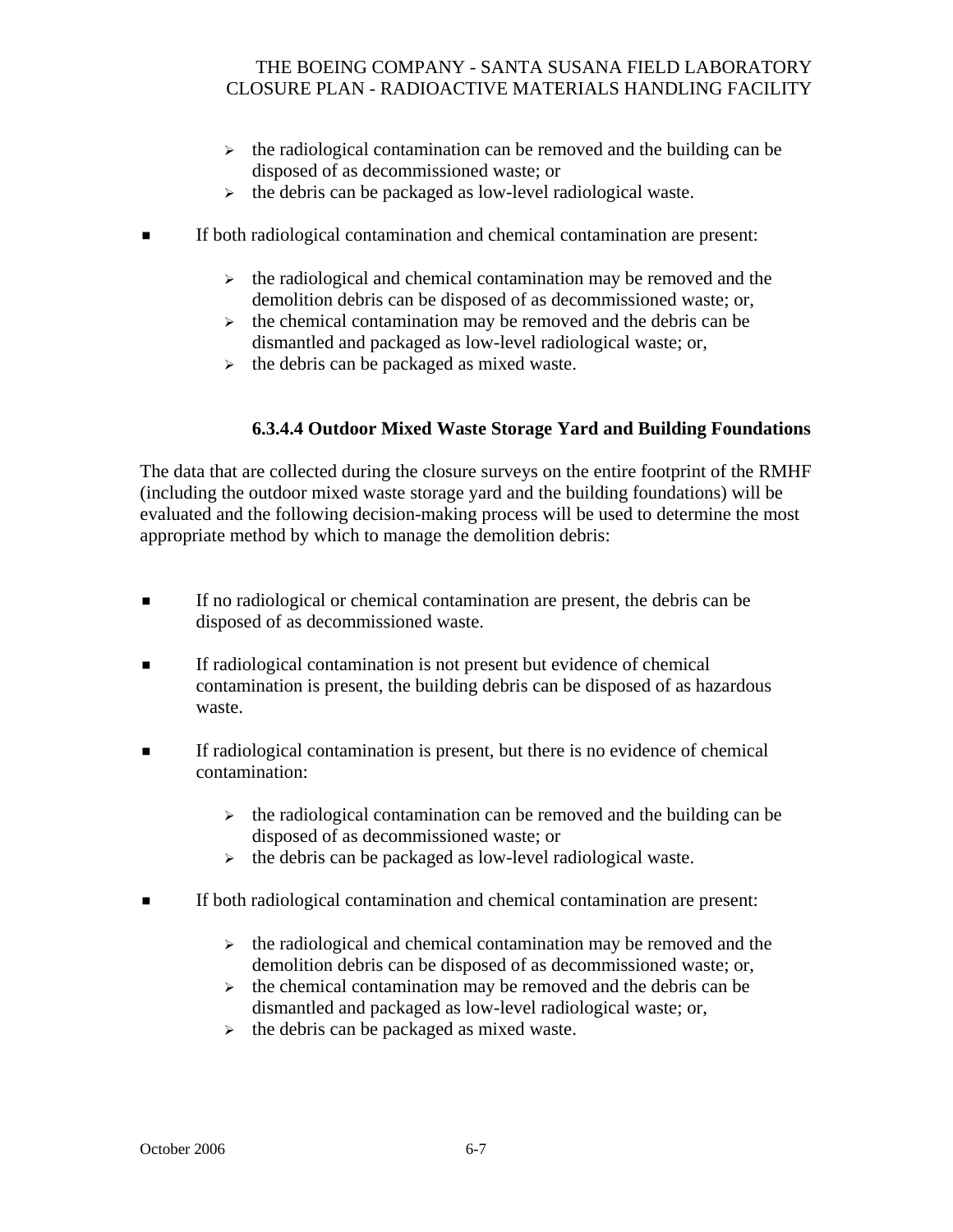## **6.3.5 Disposition of the Remaining Equipment**

Equipment used during closure activities will include that which is re-useable or disposable in nature. Examples of re-useable equipment include forklifts, backhoes, bulldozers, cranes, vacuum trucks, and electric-powered pumps, steam-cleaning equipment and certain hand tools. Examples of disposable equipment include single use hand pumps and sampling equipment, used absorbent materials, certain personnel protective equipment, and single use hand tools.

As the closure of the RMHF progresses, equipment that is no longer required to implement or facilitate closure will either be:

- **disposed of as mixed waste;**
- decontaminated to remove hazardous waste constituents and transferred for use in other locations; or,
- decontaminated to remove hazardous waste constituents and disposed of as radioactive or decommissioned waste.

Hazardous waste decontamination procedures are discussed in Section 7.0 of this Closure Plan.

### **6.4 DISPOSITION OF DECONTAMINATION WASTE AND DEMOLITION DEBRIS**

## **6.4.1 Estimated Volume of Waste Generated During Closure of the RMHF**

The estimated volume of waste and demolition debris that are anticipated to be generated during closure of the RMHF are presented in Table 5.

The estimated volume of soil that will be removed during RCRA closure of the RMHF is 200 cubic yards.

## **6.4.2 Waste Determination Procedures**

During the course of RMHF closure, it will be necessary to collect and analyze samples to properly characterize wastes generated during demolition activities. These samples will be collected and analyzed according to the applicable and appropriate analytical methods identified in Section 10.0 of this Closure Plan.

## **6.4.3 Waste Accumulation**

Hazardous wastes that are generated during the closure of the RMHF will be accumulated in appropriate containers or portable tanks for less than 90 days in accordance with hazardous waste generator requirements prior to being shipped offsite to the designated disposal facilities. Where possible, the wastes will be pumped directly onto the transport vehicles for transport to the designated disposal facilities.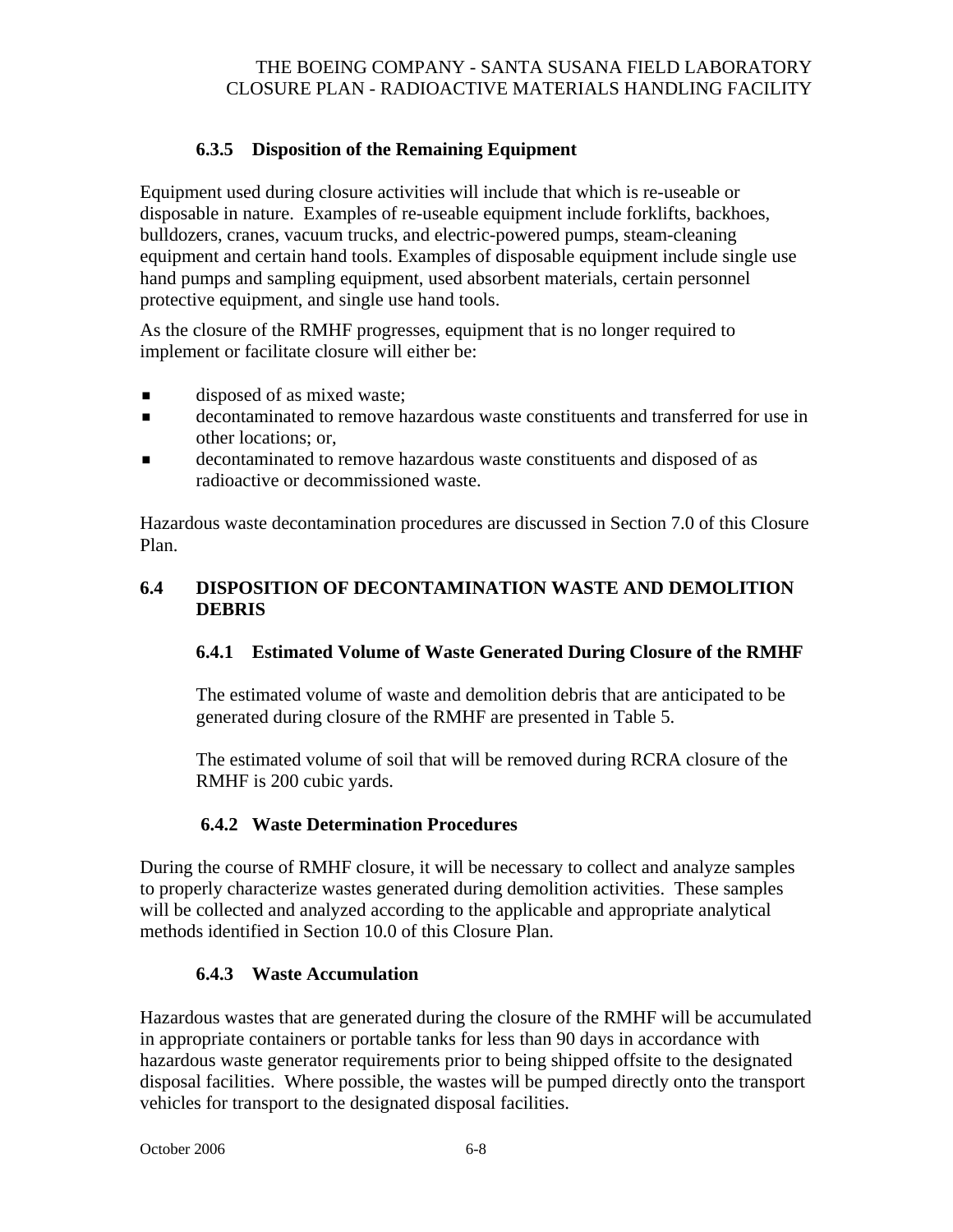### **6.4.4 Designated Disposal Facilities**

Wastes (including contaminated soils) and debris generated during closure will be shipped offsite for disposal. Hazardous or mixed waste and debris will be shipped to authorized, offsite hazardous or mixed waste facilities, as appropriate using Uniform Hazardous Waste Manifests. Low level radioactive waste and debris will be shipped to an appropriately authorized/licensed offsite low level radioactive waste facility (e.g., Nevada Test Site). Other waste and debris that contain radioactivity above background levels will be shipped to a California Class I hazardous waste facility according to the process described in Section 6.1.3 of this Closure Plan.

Table 6 identifies the designated disposal facilities to which debris and wastes generated during closure are expected to be shipped.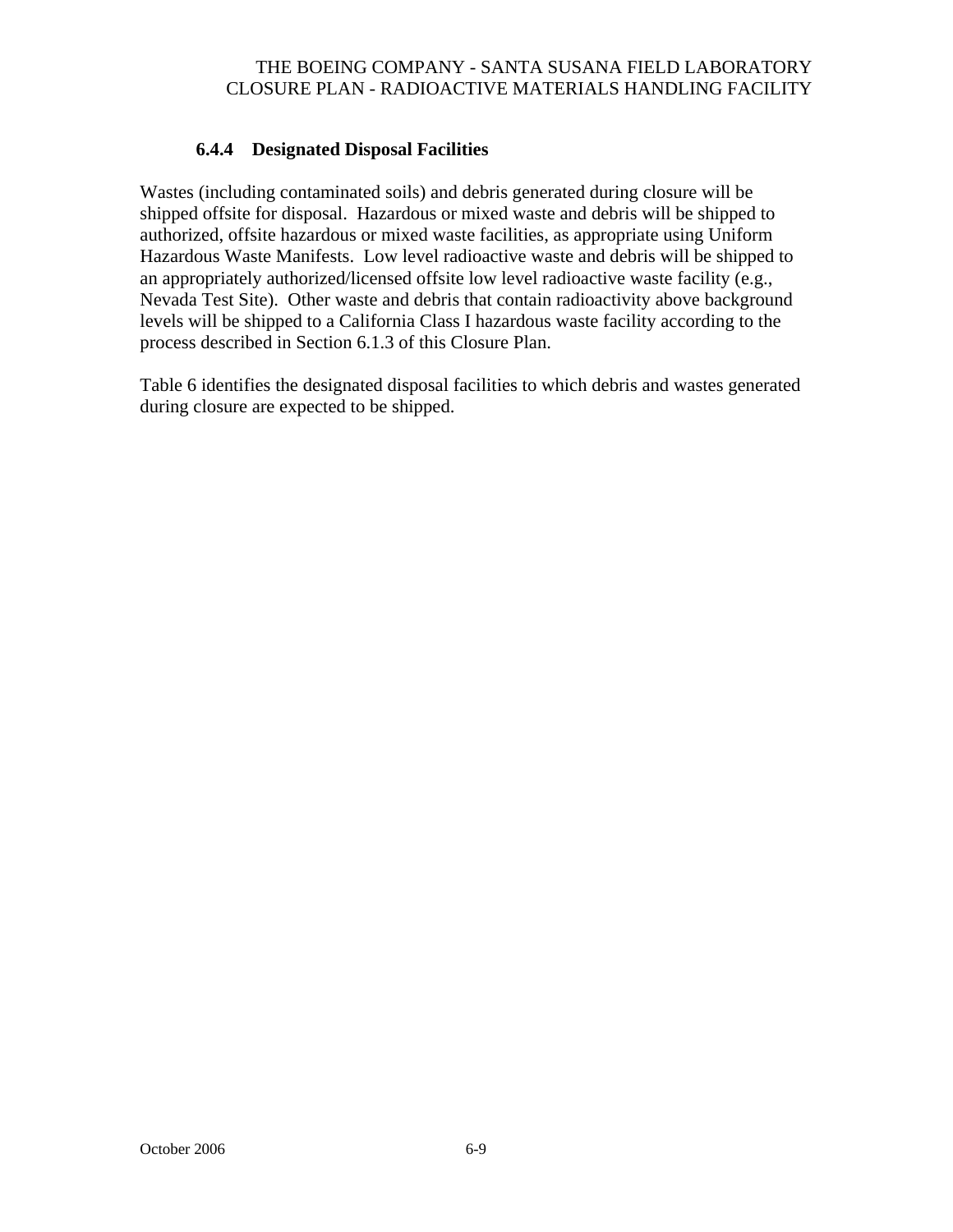### **7.0 HAZARDOUS WASTE DECONTAMINATION PROCEDURES**

This Section details the decontamination procedures techniques that will be used during the closure of the RMHF.

## **7.1 MICRO-DECONTAMINATION**

If, during the closure of the RMHF, chemical decontamination is required, Microdecontamination procedures will be used to the fullest extent practicable to mitigate the volume of decontamination wastes that are generated and, more specifically, the volume of decontamination liquids that are generated. The rationale for using Microdecontamination techniques is supported by the following:

- **Micro-decontamination is consistent with the waste minimization requirements of** DOE Order 435.1 for radioactive waste.
- Gross decontamination procedures such as steam cleaning of an entire building would generate larger, unnecessary volumes of potentially mixed waste.

If, after a residual waste characterization survey, the project manager with oversight of the RMHF closure determines that decontamination is necessary, the area will be decontaminated using one or more of the following Micro-decontamination procedures:

- Wipe cleaning the immediate area that has been affected by a release.
- Limited steam (or water washing, etc.) cleaning of the affected area.
- Isolating and removing the affected area and managing the affected material as a mixed waste.

Selection of the most appropriate decontamination technique will be at the discretion of the project manager with oversight of the RMHF closure. In instances where decontamination is selected, verification sampling and analysis, as described in Section 8.0 of this Closure Plan, will be used to confirm that the area has been properly decontaminated.

## **7.2 DECONTAMINATION OF BUILDINGS AND STRUCTURES**

Areas identified during residual waste characterization surveys as having residual chemical contamination will be decontaminated using Micro-decontamination procedures. As discussed previously, Micro-decontamination techniques are designed to mitigate the volume of wastes that are generated during decontamination activities and include the following techniques:

- Wipe cleaning the immediate area that has been affected by a release.
- Steam cleaning (or water washing, etc.) the affected area.
- Isolating and removing the affected area and managing the affected material as a mixed waste.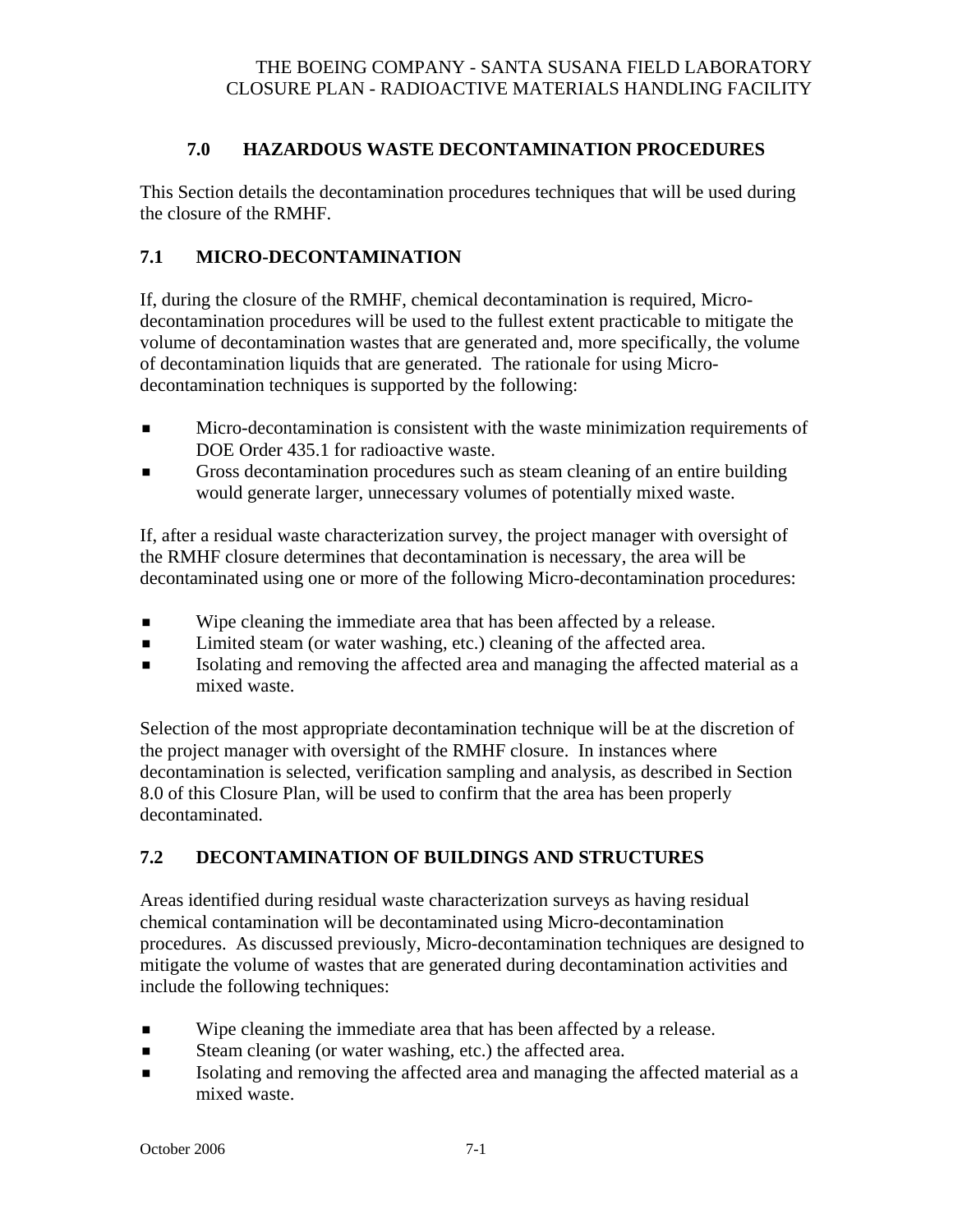**Managing the decontamination products as described in Section 7.5.** 

Selection of the most appropriate decontamination technique will be at the discretion of the project manager with oversight of the RMHF closure. Wastes that are generated during decontamination activities will be containerized and characteristics determined using applicable State and Federal regulations. In instances where decontamination is selected, verification sampling and analysis, as described in Section 8.0 of this Closure Plan, will be used to confirm that the area has been properly decontaminated.

## **7.3 DECONTAMINATION OF EQUIPMENT**

The following provisions have been made to decontaminate equipment during closure of the RMHF should a need for such procedures arise. The decontamination and disposition of personal protective equipment (PPE) is not discussed in this Closure Plan. More appropriately, it will be addressed in the various contractor Health & Safety Plans that will be prepared for the closure of the RMHF after the Closure Plan for the RMHF has been approved by DTSC.

Decontamination procedures will include steam-cleaning, scrubbing the equipment with an industrial grade detergent and rinsing with tap water, or simply wiping the equipment clean. The selection of the appropriate decontamination method will be at the discretion of the project manager responsible for overseeing closure activities. However, the use of wiping for decontamination purposes will be reserved for small equipment; such as powered hand tools.

### **7.4 PROVISIONAL DECONTAMINATION AREA**

As closure proceeds toward completion, it may become necessary to decontaminate large pieces of equipment. Therefore, the following provisions have been made to construct a temporary decontamination area should it become necessary.

A suitable location within the RMHF that is situated apart from the physical demolition activities will be selected for the decontamination pad. A containment berm will be established around the perimeter of the pad using sand bags or the equivalent. The entire pad and containment berm will be covered with a heavy mil visqueen (minimum of 10mil) and anchored on the outside of the berm using sand bags or other appropriate means. Liquids generated from decontamination activities will be squeegeed to one end of the pad and simultaneously vacuumed into a truck or pumped into drums and managed appropriately.

### **7.5 MANAGEMENT OF DECONTAMINATION WASTES**

Wash water generated from decontamination activities will be collected using a vacuum truck or will be pumped into appropriate shipping containers. Used wipe rags and disposable equipment generated from decontamination activities will be collected and placed in appropriate shipping containers. Wastes generated from decontamination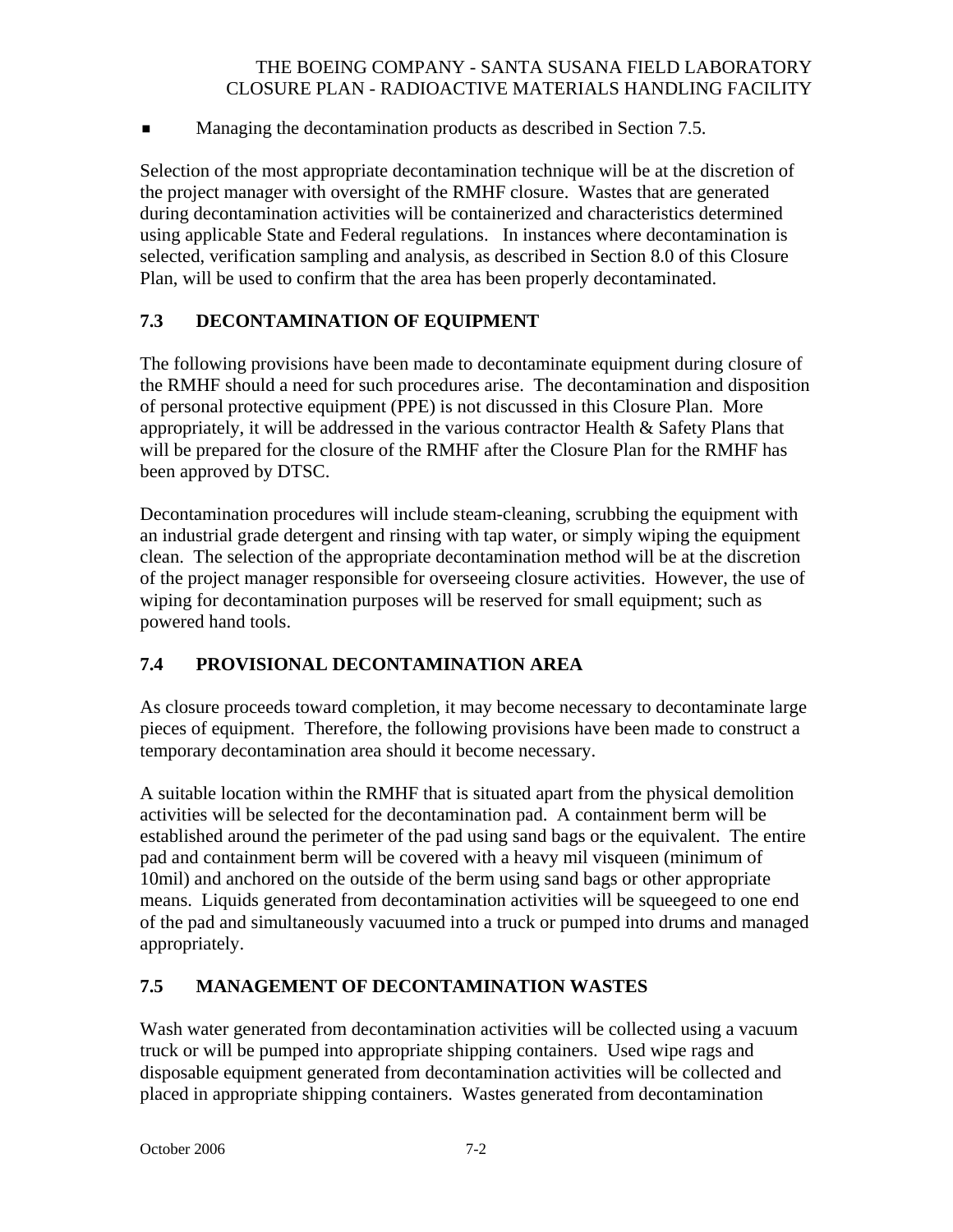activities will be characterized and managed as appropriate. The accumulation of these wastes will be performed in accordance with Section 6.4 of this Closure Plan.

### **7.6 FIELD RECORDS**

Field records will be maintained to demonstrate that closure activities are conducted in a manner that is consistent with the approved Closure Plan. Field Records for the closure of the RMHF will be complied in a bound field notebook.

Information recorded in the notebook may include:

- **Date**
- The time at which daily activities commence
- **Neather conditions**
- Daily tailgate meeting information
- Activities that are scheduled for the day, including a notation as to whether they have been completed on that day
- Name of personnel onsite and their representative companies
- **D**&D information
- **Sampling information**
- **Naste shipment information**
- Other data germane to the closure of the RMHF
- **Unusual conditions**
- **ISSUES** Issues that delay closure activities
- **Exercise Communications between personnel**
- **Communications to, and from oversight Agencies**
- **Project Comments**

Photographs may be taken to photo-document certain activities where necessary and appropriate. Photographs taken of closure activities will be maintained as part of the RMHF closure field records.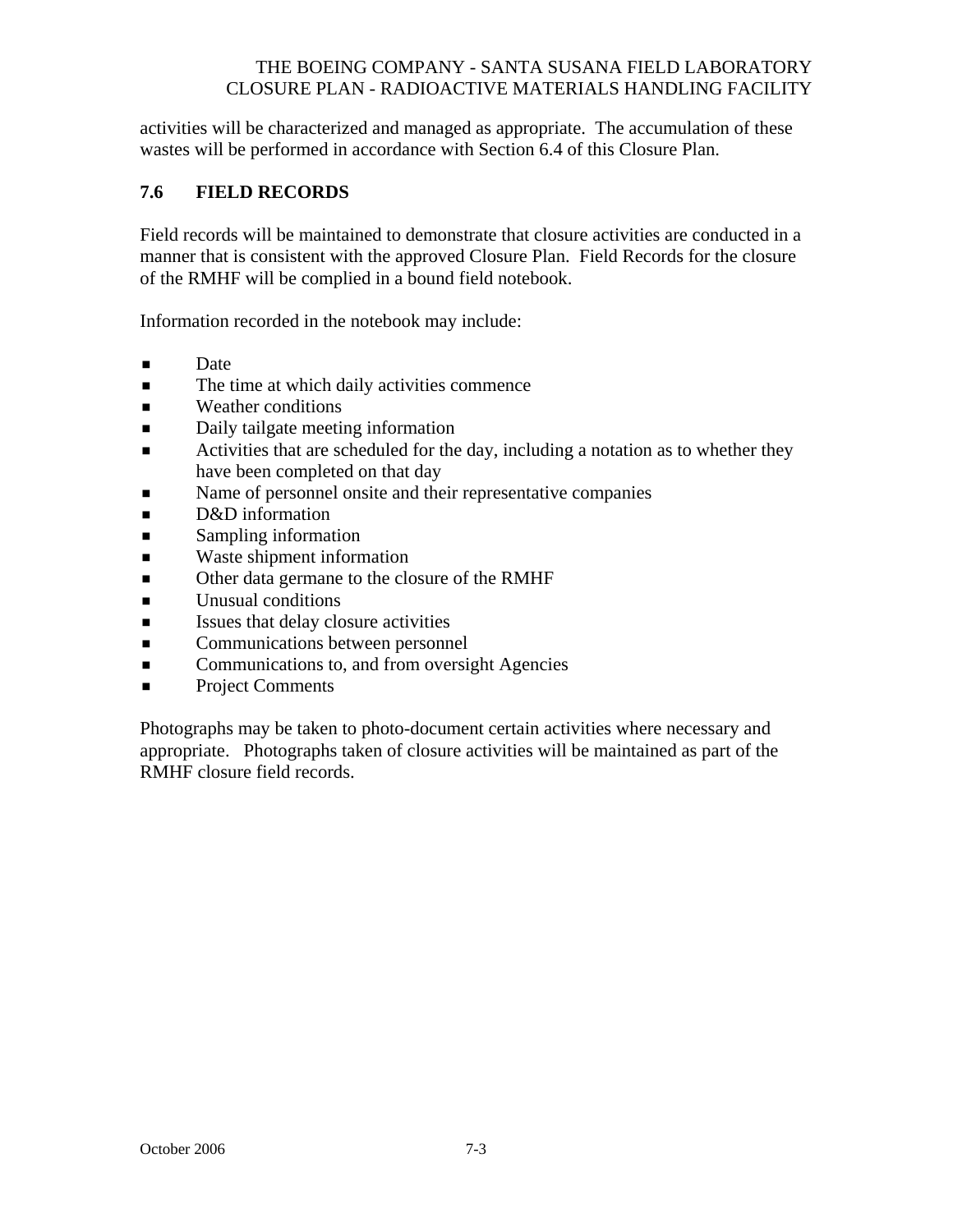# **8.0 VERIFICATION SAMPLING**

The purpose of verification sampling is to confirm that either:

- Equipment, structures, and/or buildings are not contaminated; and,
- Contaminated equipment, structures, and/or buildings have been properly decontaminated.

As discussed in Section 6.2 of this Closure Plan, verification sampling will be performed after decontamination activities. Should verification sampling be necessary, the sampling will be conducted using the following guidelines:

 $\blacksquare$  Chip samples will be collected of concrete surfaces.

Chip samples are collected using a chisel, drill, hole saw, or similar tool. A minimum of 100 g of the sample is collected to a depth of 2 cm, or to an alternate depth appropriate to collect the amount of sample necessary for analysis. The collected chips will be of any convenient size unless otherwise specified by the laboratory designated to perform the analysis. The sample is transferred to an appropriate sample container and managed according to proper chain-of-custody procedures.

**Wipe samples will be collected of metal surfaces.** 

Wipe sampling is conducted using a plastic or cardboard template approximately  $1 \text{ ft}^2$ (e.g., 1 foot x 1 foot or other shape totaling  $144$  in<sup>2)</sup>. The sample media (e.g., clean filter paper) is moistened with 1 to 2 ml of de-ionized water or a pre-moistened wipe will be used. The template is placed over the area to be sampled; however, if the object has a total surface area of less than  $1 \text{ ft}^2$  the whole surface area will be sampled and the surface area is recorded. The surface is wiped using firm pressure, using 3 or more S-strokes (in one direction to cover the entire surface area). The sampling medium is then placed in a plastic bag or vial, sealed, and managed according to proper chain-of-custody procedures.

Samples will be analyzed for organic constituents and Title 22 Metals identified in Section 10.0 of this Closure Plan. If sample analyses indicate that hazardous waste or hazardous waste constituents are still present at concentrations that require management as a hazardous waste, the project manager having oversight of facility closure activities will assess whether to:

- attempt further decontamination; or,
- **Example 1** manage the material as a hazardous waste; or
- **Example 1** manage the material as a mixed waste, as appropriate.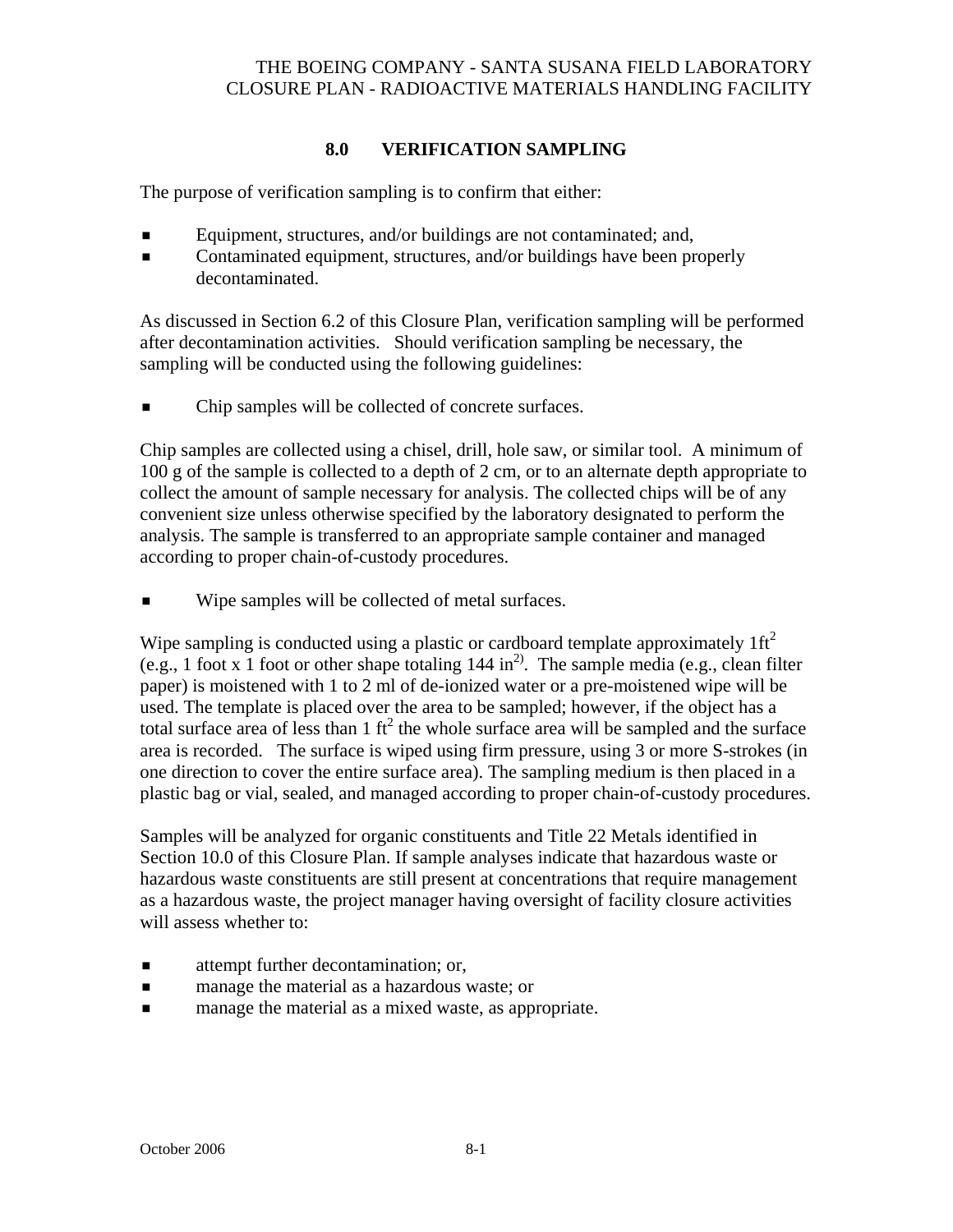### **9.0 SOIL SAMPLING**

Soil sampling will be conducted and groundwater sampling may be conducted pursuant to this sampling plan after buildings and structures have been removed from the RMHF to:

- 1. support the closure of the Radioactive Materials Handling Facility (RMHF) pursuant to facility closure requirements for Interim Status Facilities in 22 CCR, Division 4.5, Chapter 15; and
- 2. evaluate whether the subsurface media have been impacted by RMHF activities.

The overall goal of this sampling plan is to develop the data necessary to demonstrate clean closure of the RMHF, i.e., that hazardous waste and hazardous constituent residues have been removed or, alternatively, are left in place at levels that are protective of public health and the environment.

### **9.1 SOIL AND GROUNDWATER CONDITIONS**

The soil underneath the former storage and treatment units will be evaluated to determine the presence of waste residues. The SSFL Site wide Risk Assessment Methodologies presents the established background data (i.e., the concentrations of constituents which occur naturally in the soil). The statistical comparison methods found in the SRAM will be used to determine if residues have been released from the RMHF units. The purpose is to ensure a consistent approach for site-wide clean up standards and the manner by which potential impacts from site activities are evaluated and determined.

For soil, the conditions used to evaluate closure will be the background soil data set for metals included in the SRAM Revision 2-Final, MWH, September 2005 or subsequent approved version. For groundwater, the conditions used to evaluate closure will be the groundwater comparison concentrations included in the SRAM Revision 2-Final, MWH, September 2005 or subsequent approved version.

However, the SRAM uses the term "Site Related Chemical" (SRC) to identify a broad spectrum of contaminants that have potentially impacted the subsurface from various onsite activities; while the chemicals treated and stored at the RMHF are identified as "constituents of concern" (COCs) and represent a small subset of SRCs. This Closure Plan only addresses the SRCs that are listed in the Part A Application that were approved for treatment and storage in the RMHF. The full range of SRC's will be evaluated under the RCRA Corrective Action program.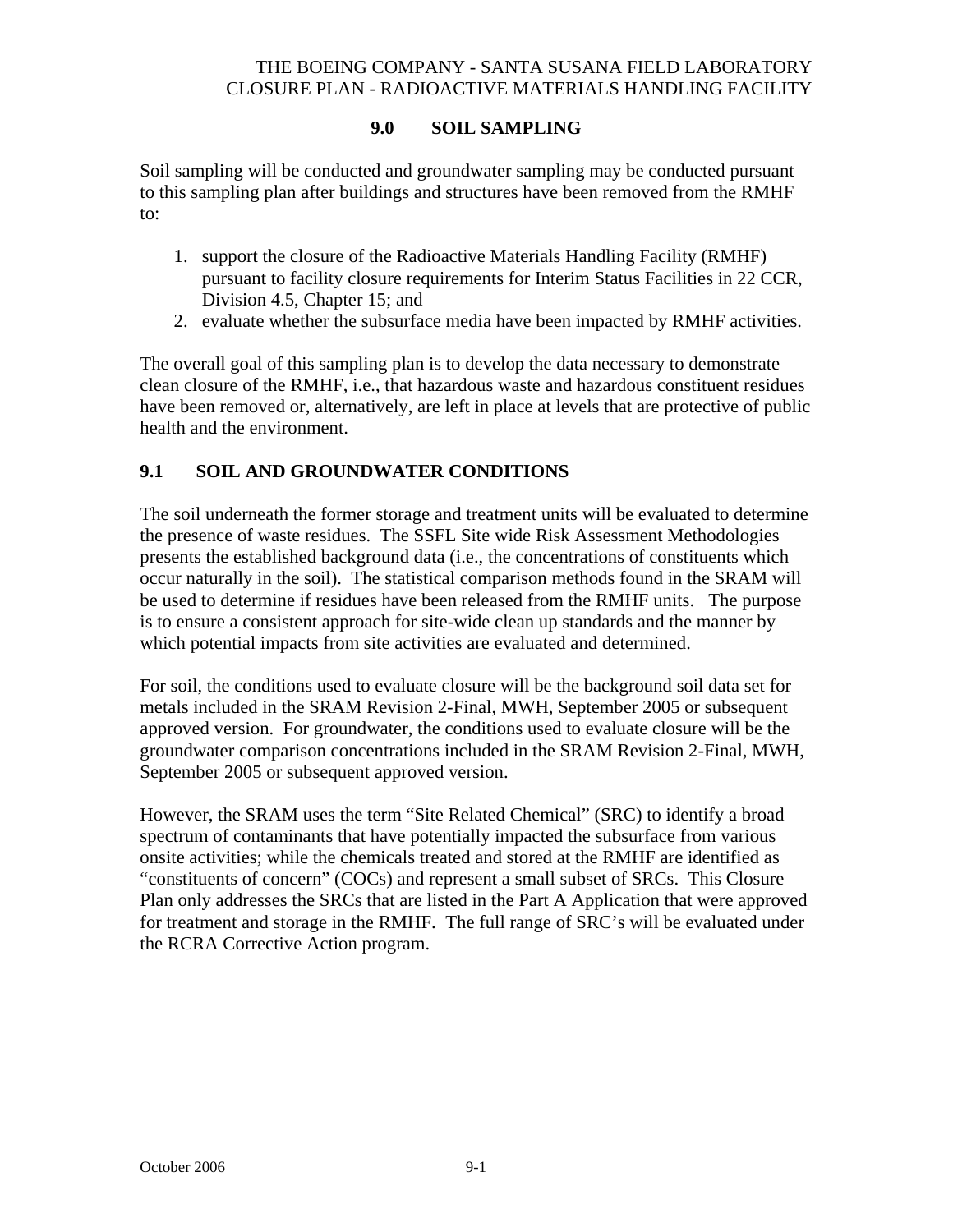## **9.2 INVESTIGATION AREAS**

The RMHF will be divided into investigation areas consisting of:

- $\blacksquare$  Building 4021;
- $\blacksquare$  Building 4022;
- Building  $4621$ ; and,
- The outdoor mixed waste storage yard.

Biased sampling will be performed of all areas, including:

- the footprint of each building that was used for storage and/or treatment of mixed waste;
- $\blacksquare$  the storage vaults located within Building 4022;
- $\blacksquare$  the areas in proximity to the overhead doors of Building 4022 where loading/unloading of mixed waste containers occurred;
- the location of interior sumps and/or drains within the ISD units; and,
- any location within the ISD Units in which significant cracks or visible staining is observed.

Samples of soil matrix will be collected and managed as detailed in Sections 9.4 and 9.5. Groundwater samples will not be collected during the initial sampling activities; however, a contingency for groundwater sampling is included in this Closure Plan and the procedure is described in Section 9.6. Soil matrix samples will be analyzed for the organic and inorganic constituents detailed in Section 10.0 "Analytical Test Methods."

# **9.3 SAMPLE LOCATIONS**

A combination of biased and random sample locations will be used for soil sample collection. Random samples will be collected in Building 4621 outdoor storage yard where only mixed waste with no liquids was stored in closed containers. Biased sample locations have been designated in the other permitted units in which open containers of mixed waste was handled, stored or treated.

The density of random samples is consistent with the US Department of Energy's "Visual Sampling Plan" program and the density of biased sample locations equals or exceeds sampling program requirements. Therefore, it is believed that the number and locations of random and biased samples is adequate for closure purposes.

If analytical results indicate that subsurface soils have been impacted by a release from a permitted unit that requires additional investigation, an additional soil sampling workplan will be prepared to determine the nature and extent of the release.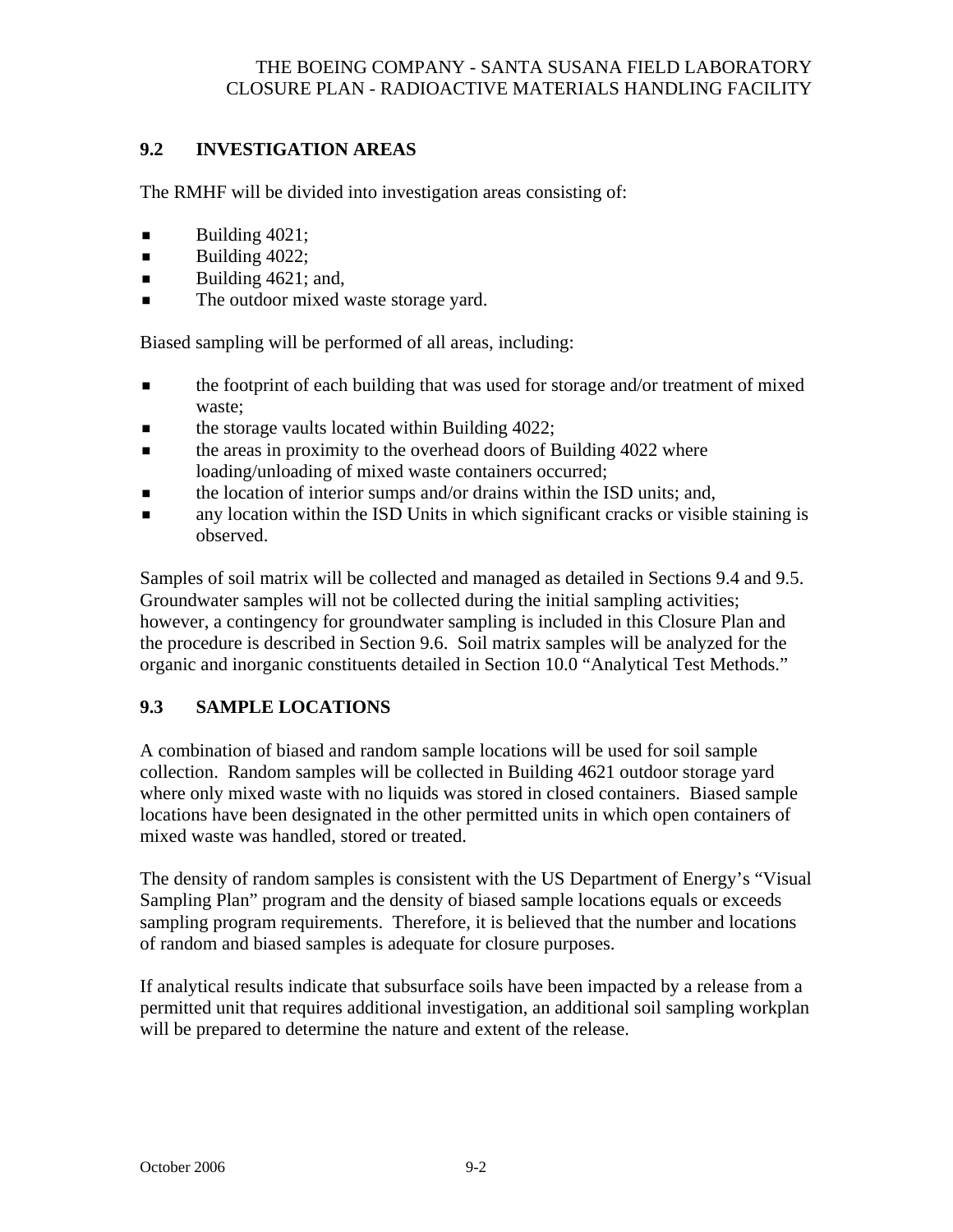Information from the land survey conducted as part of the pre-demolition closure activities (refer to Section 6.2.4 of this Closure Plan) will be used to identify the perimeters of the former locations of Buildings 4021, 4022, 4621, and the Building 4621 Mixed Waste Storage Yard.

The perimeters of these locations will be staked and marked to assist in the placement of the sample locations. A total of 44 sampling locations have been identified for the RMHF. Figure 10 depicts the proposed biased sample locations: 1) along the perimeters of the buildings and 2) at the locations of the areas of additional investigation. Figure 11 depicts the sample locations within the interior of Building 4022. The methodology used for the selection of these locations is described in the following sections.

An additional 15 random, gridded sampling locations have been included for the Mixed Waste Storage Yard at the RMHF. The locations of these samples will be selected using the sampling method described in Section 9.3.9. These areas, which are depicted in Figure 12, will also be staked and marked to assist in placement of the borings.

### **9.3.1 Building 4021**

A total of 13 sample locations have been identified for Building 4021. Four sample locations will be designated at each corner of a rectangular footprint and a fifth location will be designated in the center of the footprint. Four additional sample locations will be placed along the perimeter of the building footprint spaced less than 25 feet apart.

Two sumps are located within Building 4021. One sump, located in the Decontamination Room, is approximately 19" X 19" X 32" deep. The second sump is located in the Packaging Room and is 30" X 30" X 15" deep. A sample location will be designated at the based of each of these sumps (two sample locations total)

The remaining two sample locations will be designated in proximity to, and along the length of the overhead door where mixed waste containers were loaded/unloaded. This overhead door is located along the north side of the building.

Additional biased sample locations may be identified within Building 4021 using the following procedure.

Prior to building demolition, the interior area of the Building 4021 will be inspected for visual evidence of staining. Each location in which such evidence is identified will be noted on a diagram of the building's interior corresponding to the physical location of the staining. The diagram will be used in conjunction with the land survey to stake and mark additional biased sample location(s). These locations are not depicted in Figure 10.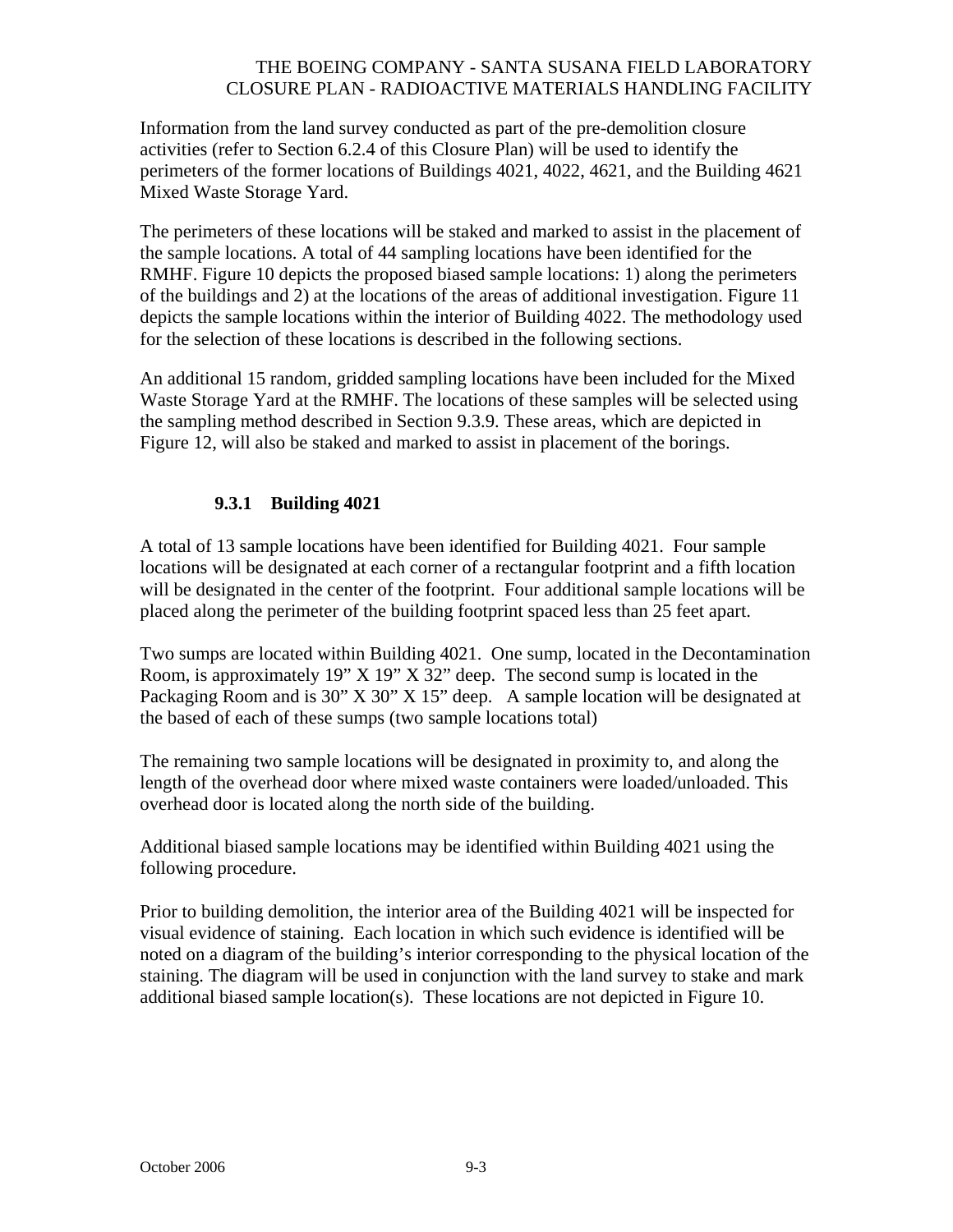### **9.3.2 Building 4022**

A total of 26 sample locations have been identified for Building 4022. Sample locations will be determined by identifying the rectangular footprint for the building. Four sample locations will be designated at each corner of a rectangular footprint. Six additional sample locations will be identified along the perimeter of the footprint. These locations will be selected at intervals of approximately 20 feet from the corners. Two sample locations each will be designated in Vaults 1, 2, 5 and 6 (eight sample locations total) and one sample location each will be designated in Vaults 3, 4 and 7 (three sample locations total). All samples will consist of existing soil beneath the vaults.

Four sample locations will be designated in proximity to, and along the length of the two overhead doors where mixed waste containers were loaded/unloaded (two sample locations per door). One overhead door is located along the north side of the building and the second overhead door is located on the south side of the building.

One sump is located exterior to Building 4022 at the southwest corner (refer to Figure 10). The sump is 3 feet in diameter and approximately 27 feet in depth. One soil sample will be collected from beneath this sump.

Additional biased sample locations may be identified within Building 4022 using the following procedure.

Prior to building demolition, the interior area of the Building 4022 will be inspected for visual evidence of staining. Each location in which such evidence is identified will be noted on a diagram of the building's interior corresponding to the physical location of the staining. The diagram will be used in conjunction with the land survey to stake and mark additional biased sample location(s). These locations are not depicted in Figure 10.

## **9.3.3 Building 4621**

A total of 5 sample locations have been identified for Building 4621. Four sample locations will be designated at each corner of a rectangular footprint and a fifth location will be designated in the center of the footprint. No sumps are associated with this building.

Additional biased sample locations may be identified within Building 4621 using the following procedure.

Prior to building demolition, the interior area of the Building 4621 will be inspected for visual evidence of staining. Each location in which such evidence is identified will be noted on a diagram of the building's interior corresponding to the physical location of the staining. The diagram will be used in conjunction with the land survey to stake and mark additional biased sample location(s). These locations are not depicted in Figure 10.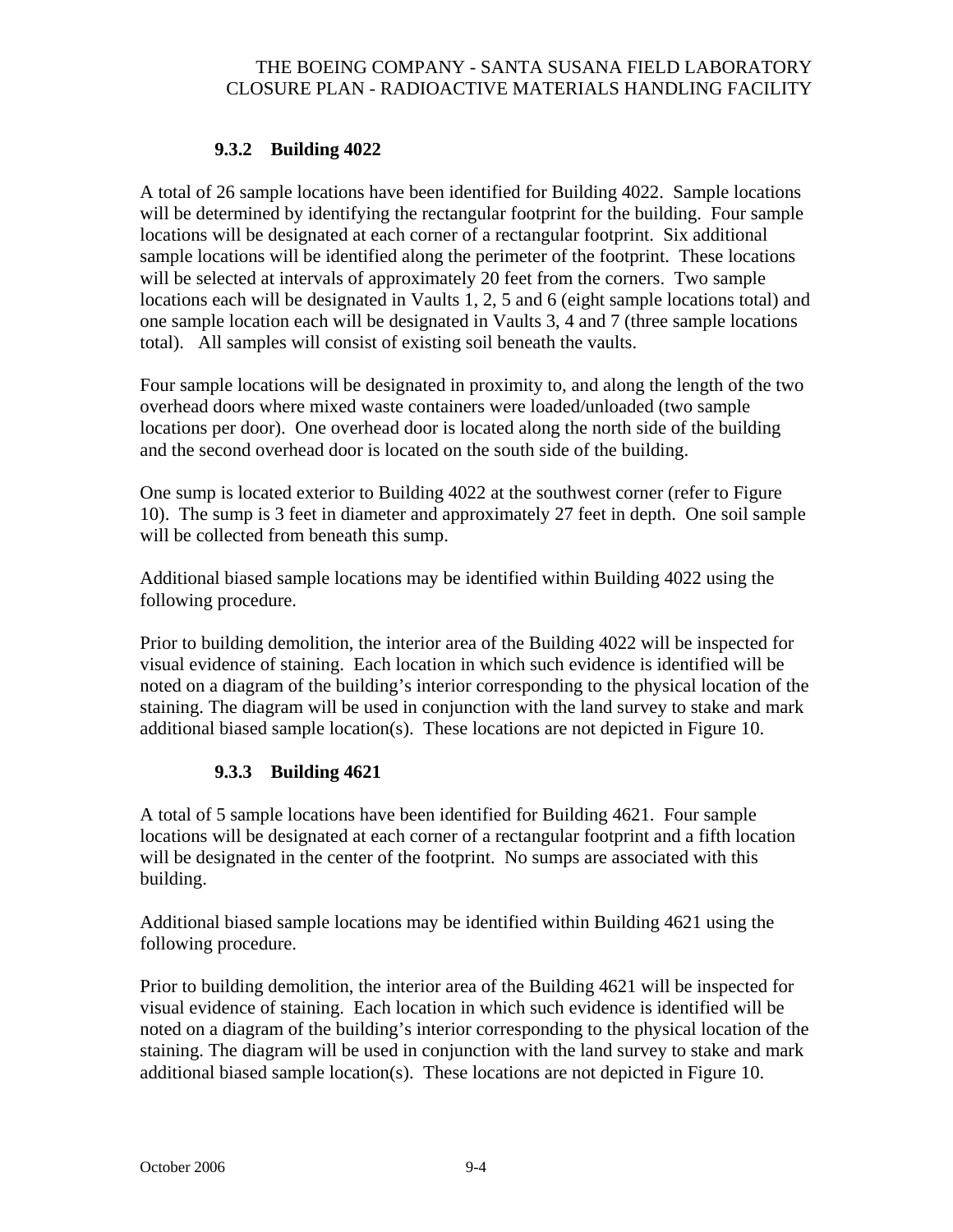### **9.3.4 Outdoor Mixed Waste Storage Yard**

The Building 4621 Mixed Waste Storage Yard is the open-area of RMHF north, east and west of building 4621. Random, grid-based sampling of the Mixed Waste Storage Yard will be conducted at approximately 15 locations.

A 25-foot square grid will be established within the perimeter of the Mixed Waste Storage Yard corresponding to the grid identified in Figure 12. A Mixed Waste Storage Yard sample will be located at each grid node. Based on the US Department of Energy, "Visual Sampling Plan" program, this grid spacing and sample location density would provide for the definition of any elliptical "hotspot" with a semi-major axis length of about 17 feet at a 95% confidence interval (Battelle Memorial Institute, 2005).

The grid nodes marked on the map will be transferred to the ground by survey and these locations will be staked and marked. These will serve as the locations from which the gridded soil samples will be collected. The grid map and other information generated as part of the sample location selection process will be documented in the Field Records described in Section 7.6 of the Closure Plan.

Additional biased sample locations within the outdoor mixed waste storage yard may be identified if visual evidence (i.e., staining) suggests that a release may have occurred.

### **9.4 SAMPLE COLLECTION**

### **9.4.1 Soil Matrix Samples**

Soil samples will be collected using hollow-stem-flite-auger drilling equipment and a "split-spoon" type drive sampler at the biased locations shown on Figures 10 through 12. EPA Method 5035 will be used for collecting soil samples for analysis of VOCs.

Sampling equipment will be cleaned using a non-phosphate cleaning solution and a longhandled scrub brush. Equipment will be tripled rinsed in distilled water. Brass sample tubes will be cleaned and air dried prior to usage. All drilling tools will be thoroughly cleaned with a non-phosphate cleaning solution and rinsed before commencing the drilling of individual borings.

Soil matrix sample depths have been specified for all borings as:

- At the surface or just below the surface cover (6 inches below ground surface).
- At depths of 2 feet, 6 feet and 10 feet below ground surface, or
- The depth of auger and sampler refusal, whichever is less.

Samples will be described based on visual observations and the data recorded on lithologic logging forms.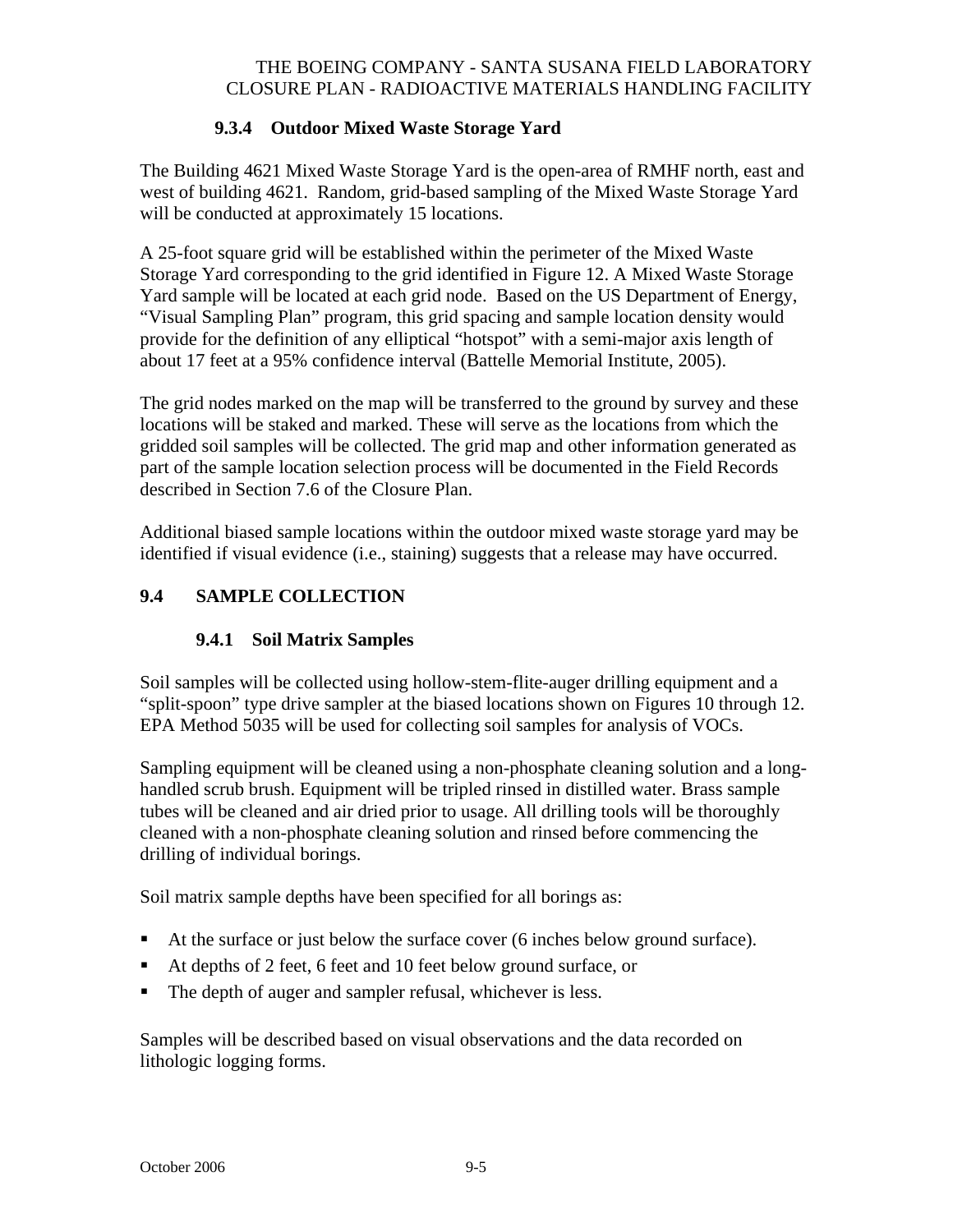After collecting the sample, the soil-matrix sample tubes will be capped with Teflon sheeting, plastic caps will be placed over both ends of the tube, a label affixed. The rockcore samples will be placed in 4oz, wide-mouth, glass jars with Teflon lined threaded caps and a label affixed. Each sample container will be placed in its own self-sealing plastic bag. Each label will identify the name of the site, date, time, sample identification, and analyses required.

The sample containers will be immediately placed in an insulated cooler with ice stored in double, re-sealable plastic bags. The temperature in the coolers will be maintained at or below 4<sup>°</sup> Celsius, from the time of sample collection to the time of delivery to the analytical laboratory. The sample cooler will be taped shut, and two custody seals will be taped across the cooler lid, one in the front and one in the back. All samples will be delivered, transported by laboratory courier, or will be shipped by overnight carrier to the laboratory. Chain-of-custody documentation will be completed and will accompany each sample shipment as described in Section 9.3.4.

Soil and rock matrix samples will be identified using the following system:

### *B(Boring Number)\_Date\_Depth Below Land Surface*

For example, sample B11-113004-20 will have been collected from boring 11 on November 30, 2004 at a depth of 20 feet below land surface. The initial "B" signifies a matrix sample boring.

Each sample boring location will be backfilled with bentonite and the surface will be patched with asphalt or concrete, if appropriate.

### **9.4.1.1 Field Screening Soil Samples for Volatile Organic Compounds**

Concurrent with the collection of soil samples for laboratory analysis, a second sample will be collected from each location and field screened for volatile organic compounds (VOCs) using a photo-ionization detector (PID) with a 11.4 eV bulb. The PID will be calibrated with isobutylene.

Each discrete sample will be placed in a plastic, re-sealable baggie to approximately half full and zipped to close. The soil will be loosened in the bag, to the extent practical, and shaken vigorously to allow for headspace development.

After allowing for equilibration, the appropriately calibrated PID sampling probe will be inserted into the bag by unzipping the corner approximately one to two inches and inserting the probe, or insert the probe through the plastic.

The samples and their corresponding maximum meter responses will be recorded in the field log book for comparison purposes.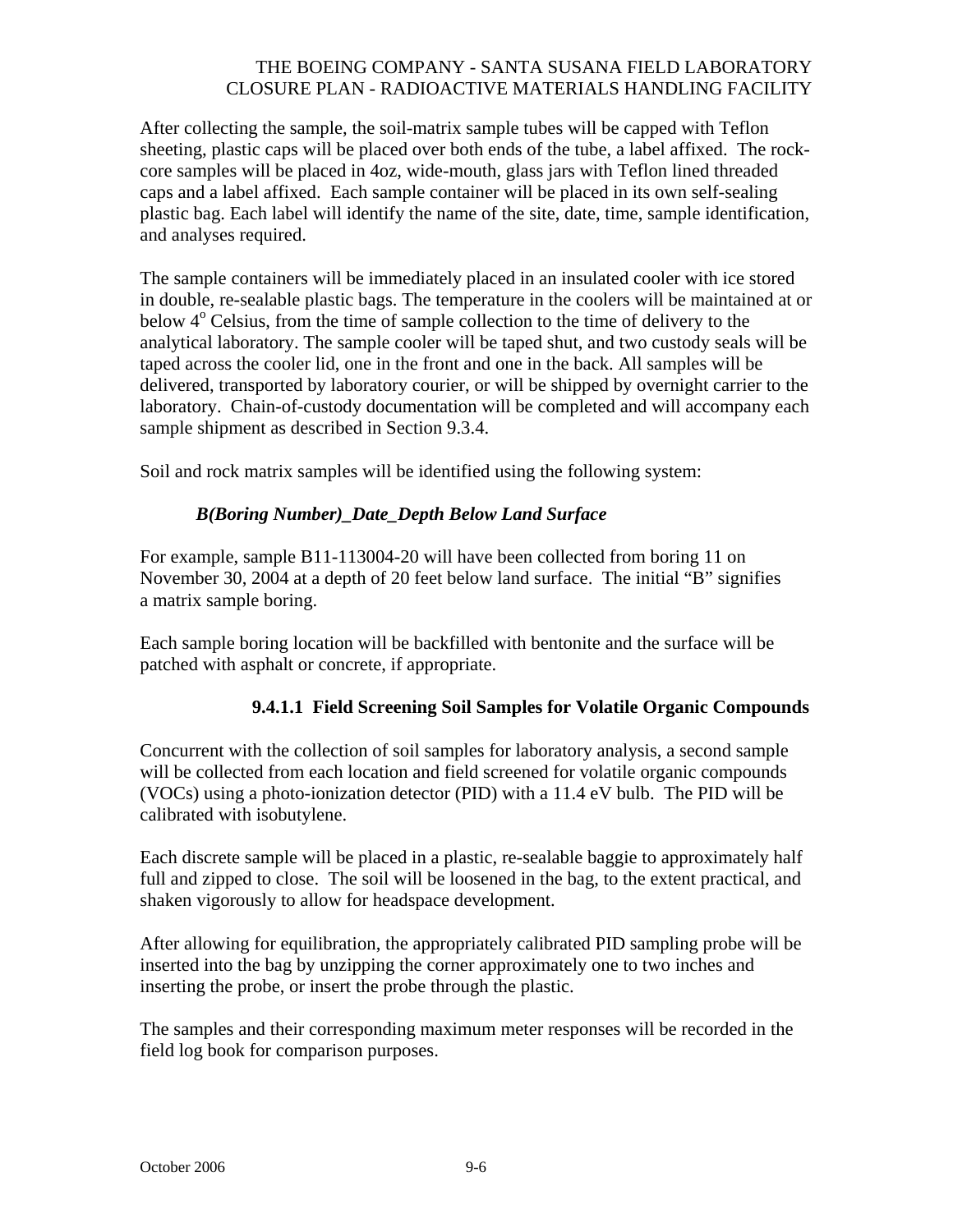### **9.4.2 Groundwater Sampling**

Groundwater samples will not be collected during the initial sampling activities. However, a monitoring well will be developed at one location for each of the ISD units (a maximum of four monitoring wells) when analysis of the soil sample obtained at 10' below ground surface (BGS) indicates the presence of an analyte at a concentration that statistically exceeds the background soil data set included in the SRAM Revision 2-Final, MWH, September 2005 or subsequent approved version.

If it is determined that monitoring wells are required, a separate water quality sampling and analysis plan (WQSAP) will be prepared.

The monitoring well will be developed at or in close proximity to the biased soil sample location in which the analytes were detected. In the event that analytes are detected at more than one biased sample location within a given ISD unit, the monitoring well will be developed at the biased soil sample location with the highest concentration of analytes at the lowest depth.

The monitor wells will be drilled by the continuous coring method. This method allows for detailed description of the lithology encountered during drilling and the detection of first groundwater during drilling. The core provides a durable and tangible record of the geology at a particular location.

The boreholes for the wells will be cored to a depth of approximately 10 below the first indications of groundwater. The presence of groundwater will be detected by visual observation of the core and cutting/fluid discharges at the wellhead during drilling operations, and by periodic monitoring for groundwater using an electric sounder or bailer during coring. In low yield boreholes, which may be encountered in the vicinity of RMHF, it may be necessary to discontinue drilling operations and allow groundwater to recover for a period of 2 or more hours followed by the downhole monitoring of water conditions using an electric sounder or a bailer.

Following drilling to total depth, borehole geophysical logs will be obtained from each well consisting of and optical televiewer log and a natural gamma log. The optical televiewer log provides a permanent, electronic visual record of the subsurface materials encountered in the borehole (as with video logs) above the water table and in clear borehole fluids (low turbidity groundwater). It aids in the visual determination of lithology, structural features (fractures), and sedimentary features (bedding and contacts), allows for the calculation of attitude (direction and magnitude of strike and dip) of the structural and sedimentary features, and allows for the calculation of borehole deviation and alignment. The natural gamma log aids in the interpretation of lithology and contacts by differentiating sandstone and mudstone units based on the variation in natural gamma radiation between sand (if predominately quartz) and clay minerals.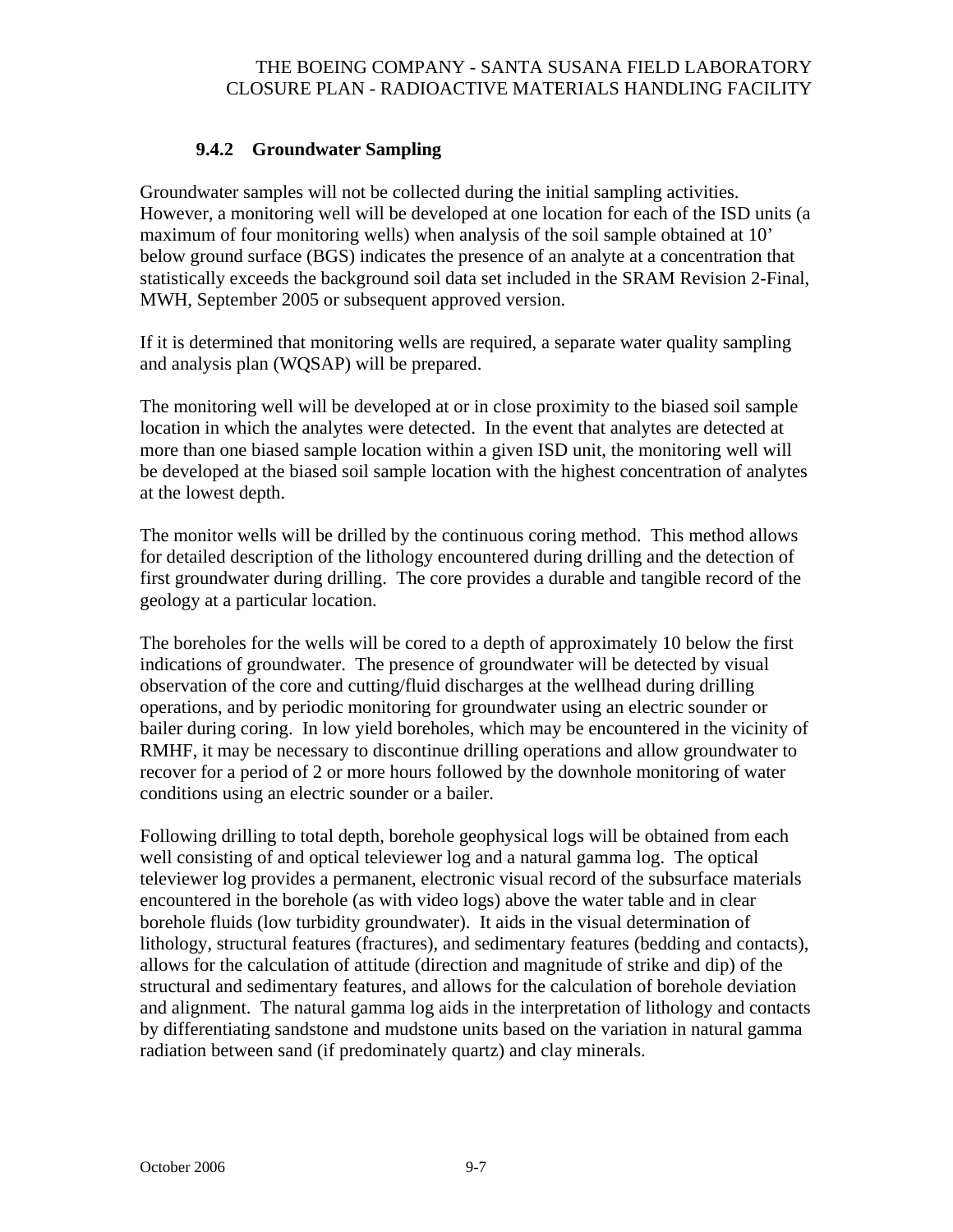Water quality samples will be collected from each well after completion of well development and sufficient water level recovery. Groundwater samples will be analyzed for the constituents detailed in Section 10.0 "Analytical Test Methods".

Groundwater samples will be identified using the system that has been established for the groundwater monitoring program at SSFL.

### **9.5 Management of Samples**

All soil, soil vapor, and groundwater sample containers will be properly labeled as described in the preceding sections. Additional information may also include:

- $\blacksquare$  the sample number,
- **the type of sample, i.e., grab sample,**
- **the date when the sample was collected,**
- $\blacksquare$  the time that the sample was collected,
- $\blacksquare$  the name of the individual collecting the sample,
- $\blacksquare$  the sampling site,
- $\blacksquare$  the preservative used (where necessary), and
- $\blacksquare$  the analyses required.

All samples will be placed in coolers containing ice or another appropriate cooling medium to maintain the temperature at or below 4<sup>°</sup> Celsius, from the time of sample collection to the time of delivery to the analytical laboratory. The sample cooler will be taped shut, and two custody seals will be taped across the cooler lid, one in the front and one in the back. All samples will be delivered, transported by laboratory courier, or will be shipped by overnight carrier to the laboratory. Chain-of-custody documentation will be completed and will accompany each sample shipment as described in Section 9.3.4.

#### **9.6 Chain-of-Custody Procedures**

The following information will be recorded on the chain-of-custody record for each sample:

- $\blacksquare$  the project name,
- **the name of the project manager,**
- $\blacksquare$  the sample number,
- $\blacksquare$  the sample matrix,
- $\blacksquare$  the type of sample, i.e., grab sample,
- **the date when the sample was collected,**
- $\blacksquare$  the time that the sample was collected,
- $\blacksquare$  the name of the individual collecting the sample,
- $\blacksquare$  the sampling site,
- $\blacksquare$  the preservative used (where necessary),
- $\blacksquare$  the analyses required, and
- **a** any special instructions.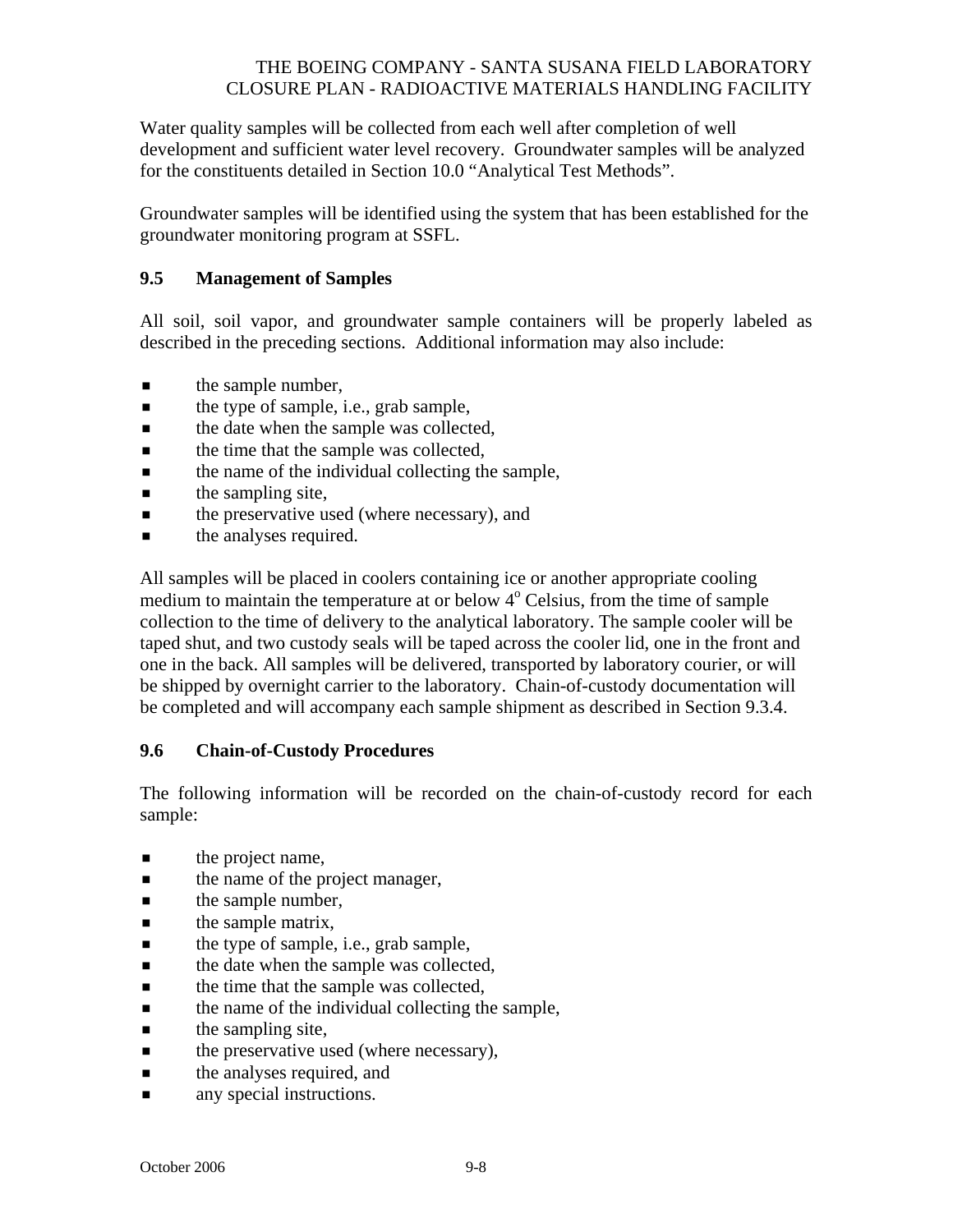The chain-of-custody record will also record the signature of the sampler; the signature of each person relinquishing the samples and the date of time relinquishment; and the signature of each person receiving the samples and the date and time of receipt.

Should a situation develop where the chain-of–custody procedure has been broken, the circumstances and the analytical data will be evaluated to determine whether the data can be used, or whether re-sampling may be necessary. A written explanation of the circumstances surrounding the event, as well as a written determination whether to use the data or conduct re-sampling will be added to the sampling record to mitigate any potential data gaps.

# **9.7 QA/QC Procedures**

A Quality Assurance/Quality Control (QA/QC) program is necessary and appropriate to ensure the precision, accuracy, completeness, and reproducibility of field and laboratory data. The QA/QC program for the soil sampling program for the closure of the RMHF will consist of Laboratory QA/QC procedures and Field Sampling QA/QC procedures are described in the following sections.

## **9.7.1 Laboratory QA/QC Procedures**

Pursuant to state-certification requirements, laboratory QA/QC will be performed in accordance with the laboratory's own written QA/QC program.

## **9.7.2 Field Sampling QA/QC Procedures**

# **9.7.2.1 Duplicate Samples**

Duplicate field samples will be collected to measure the consistency and precision of the sample collection. Approximately 10% of the soil samples will be duplicated (6 samples total). One duplicate sample will be collected at each of the former locations of Buildings 4021, 4022 and 4621. Three additional samples will be collected at selected sample locations in area of the former outdoor mixed waste storage yard. The duplicate samples will be collected during the initial sampling event and will be analyzed for the same analytical parameters as all other collected samples.

## **9.7.2.2 Trip Blanks**

Trip blanks consist of a sealed sample container of ultra-pure water that is not opened in the field. The purpose of the trip blank is to verify whether contaminants observed in collected samples could be a result of laboratory contamination. One trip blank per cooler per day will accompany the samples. Trip blanks will be analyzed for the constituents identified in Section 10.0 of this Closure Plan.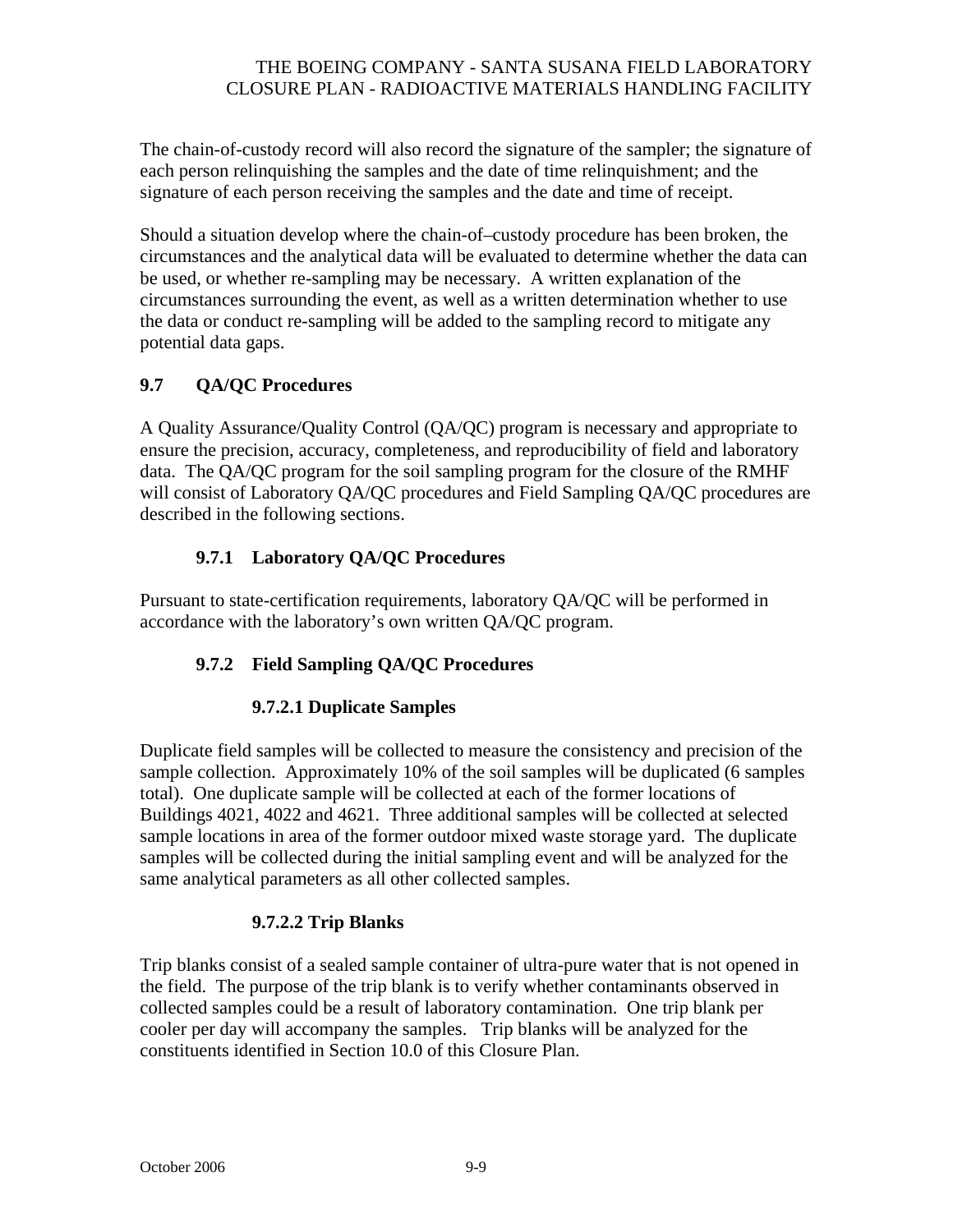### **9.8 Data Quality Objectives**

The data quality objectives (DQO) process (USEPA, 2000) was used to guide the development of the soil sampling plan for the RMHF. The DQO process consists of the following seven steps:

- State the problem;
- $\blacksquare$  Identify the decision;
- $\blacksquare$  Identify inputs to the decision;
- Define the study boundaries;
- Develop a decision rule;
- **Specify limits on decision errors; and**
- Optimize the design for obtaining data.

The DQO developed for the RMHF soil sampling plan is presented in Table 8. The problem statement for the soil sampling portion of the RMHF closure plan was developed through a collaborative effort and is: *Achieve clean closure of the RMHF by demonstrating that hazardous waste and hazardous constituent residues have been removed or are left in place at levels that are protective of public health and the environment.* 

Two decision questions, one for organic constituents and the other for inorganic constituents were developed during the DQO process. The data inputs necessary to resolve these two decision questions were specified along with the study boundaries for the target locations. The study boundaries were developed based on historical facility operations and existing data about subsurface conditions at the SSFL and RMHF. A decision rule and associated limits on decision errors were specified for each for the two decision questions. The sampling plan presented in Section 9 was optimized through the development of the DQO process shown in Table 8.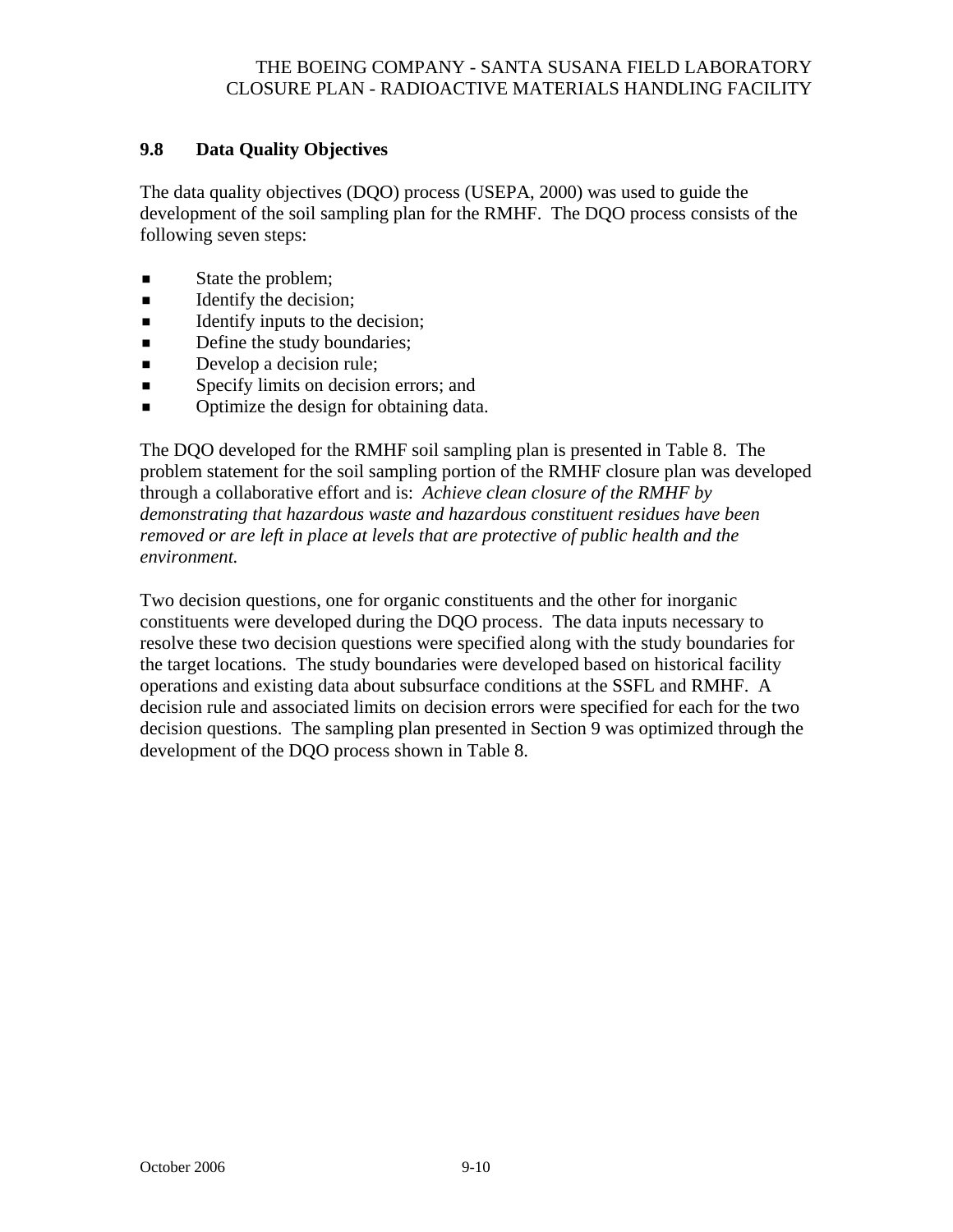## **10.0 ANALYTICAL TEST METHODS**

#### **10.1 Analyses of Soil Samples for the Purposes of Determining Compliance with Closure Performance Standards**

Soil samples will be analyzed for the mixed waste constituents that the RMHF was permitted to treat and/or store. These constituents and their corresponding state and federal waste codes are presented in Table 3 of this Closure Plan.

#### **10.2 Sample Submission**

All samples will be submitted to a state-certified laboratory for analysis. Table 7 provides a summary of the analytical methods that will be used to analyze verification samples and soil samples that are collected as part of the closure of the RMHF. Appendix E provides the Method Reporting Limits for the analytical methods for Table 7.

To minimize the volume of paper generated in the production of this closure plan, the analytical methods specified in Table 7 can be found in their entirety at the following address **http://www.epa.gov/epaoswer/hazwaste/test/sw846.htm.** In addition, the state-certified laboratories selected for analysis are required to maintain and have access to the most current versions of these analytical test methods.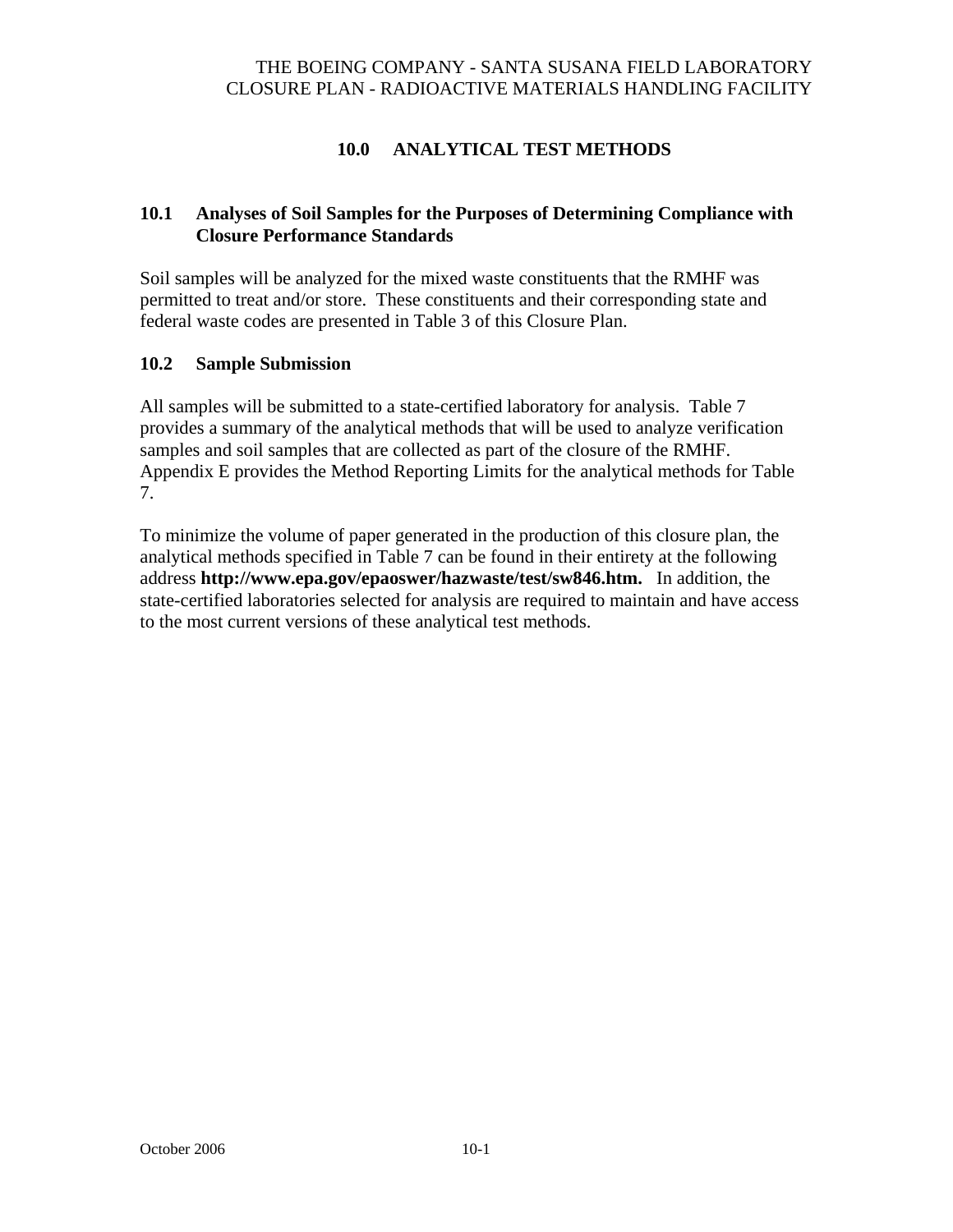## **11.0 PERFORMANCE STANDARDS**

The goal of this Closure Plan is to achieve clean closure of the RMHF by demonstrating that: 1) all hazardous waste and hazardous constituent residues have been removed; or, 2) are left in place at levels that are protective of public health and the environment.

As directed by DTSC, data derived from the SRAM will be used to evaluate the closure of the RMHF units. The purpose is to ensure a consistent approach for site-wide clean up standards, investigation methods, and the manner by which potential impacts from site activities are evaluated and determined.

However, the SRAM uses the term "Site Related Chemical" (SRC) to identify a broad spectrum of contaminants that have potentially impacted the subsurface from various onsite activities; while the chemicals treated and stored at the RMHF are identified as "constituents of concern" (COCs) and represent a small subset of SRCs. Therefore, this Closure Plan only addresses the SRCs that are listed in the Part A Application that were approved for treatment and storage in the RMHF.

### **11.1 Performance Standards for Soil**

### **11.1.1 Organic Constituents**

The Primary Performance Standard for organic constituents in soil is "non-detect" for the analytes using the EPA Methods identified in Section 10.0 of this Closure Plan. No buildings, structures or equipment are planned to remain after closure; however if this plan changes, the performance standard for VOCs for buildings, structures or equipment that remain is "non-detect" or health risk based levels based on an unrestricted land use scenario.

To verify that the Primary Performance Standard for organic constituents has been met, samples will be analyzed for the organic compounds under the hazardous waste codes for which the RMHF was permitted to treat and/or store. These waste codes are identified in Tables 2 and 3.

The EPA analytical methods that will be used for the organic analyses are identified in Table 7. The results of the organic analyses will be reviewed to determine whether any organic constituents are present at a concentration above the background soil data set levels.

### **11.1.2 Inorganic (Metal) Constituents**

The Primary Performance Standard for metals concentrations in soil is at or below background soil data set levels for the analytes using EPA Methods identified in Section 10.0 of this Closure Plan. The results of the metals analyses will be compared against the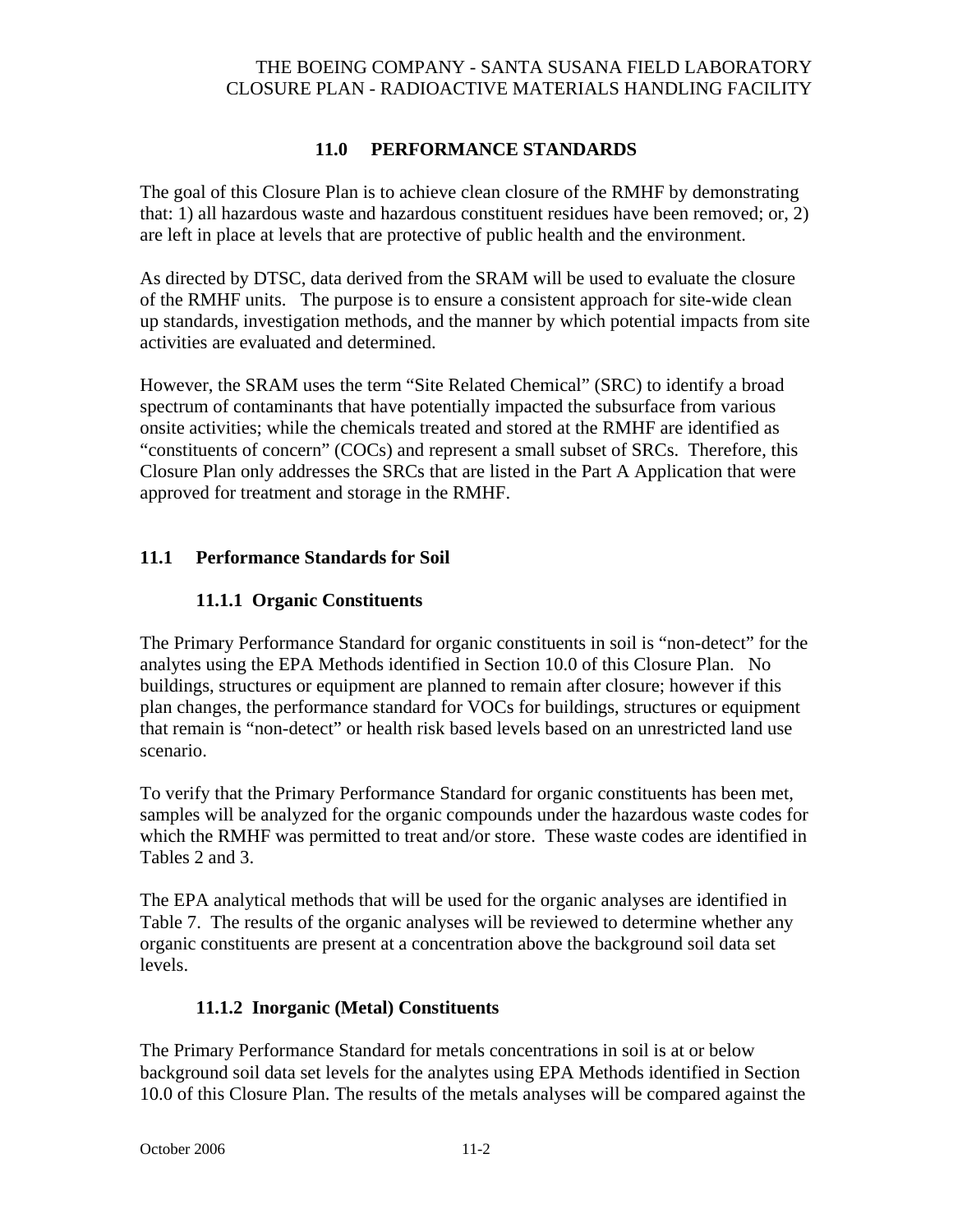background soil data set included in the SRAM Revision 2-Final, MWH, September 2005 or subsequent approved version to determine if any inorganic constituents are present at a concentration above background soil data set levels.

No buildings, structures or equipment are planned to remain after closure; however if this plan changes, the performance standard for inorganics for building, structures or equipment that remain is background or health risk based levels based on an unrestricted land use scenario.

### **11.2 Risk Assessment**

Organic compounds that are detected, and inorganic compounds that are detected at concentrations above groundwater comparison concentration levels, will be evaluated pursuant to a risk assessment conducted in accordance with the SRAM Work Plan, which is consistent with DTSC's risk assessment protocols. If DTSC determines that results of the risk assessment are within an acceptable range for the risk endpoints, then no further action will be necessary to achieve clean closure.

If, however, DTSC determines that the risk endpoints are not within an acceptable range, then an iterative process of soil removal and subsequent risk assessments may be necessary until the risk endpoints are within an acceptable range.

The use of a health based risk assessment has been established for the site-wide SSFL RCRA Corrective Action program and accepted for use at the Hazardous Waste Management Facility closure.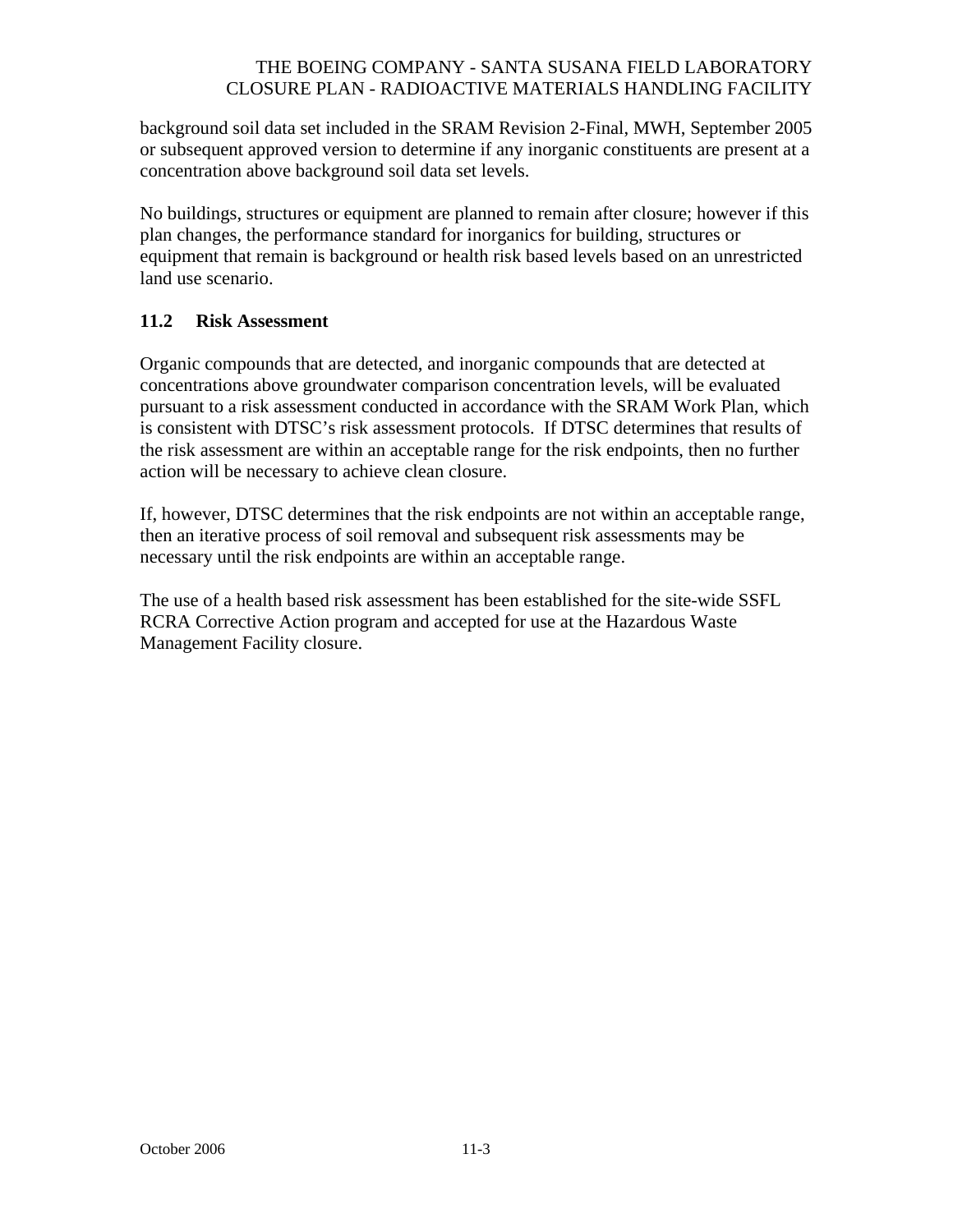### **12.0 CLOSURE COST ESTIMATE**

Closure cost requirements for Interim Status facilities are located in 22 CCR, Chapter 15, Article 8. However, 22 CCR 66265.140(c) stipulates that state and federal governments are exempt from Article 8.

The RMHF is owned by the United States Department of Energy and is exempt from the requirement to prepare a cost estimate for closure.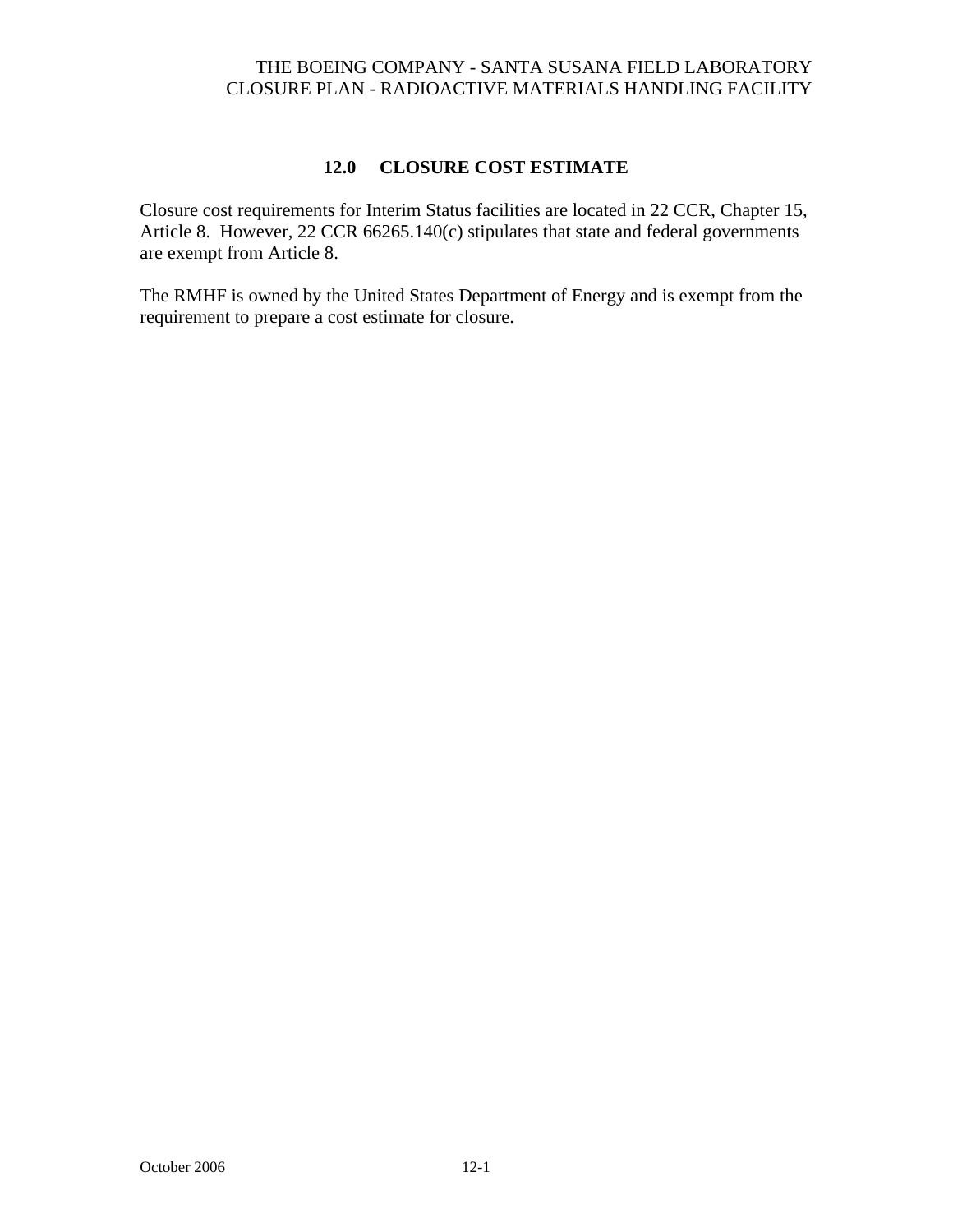### **13.0 FINANCIAL ASSURANCE**

Financial assurance requirements for Interim Status facilities are located in 22 CCR, Chapter 15, Article 8. However, 22 CCR 66265.140(c) stipulates that States and federal government are exempt from Article 8.

The RMHF is owned by the United States Department of Energy and is exempt from the requirement to provide financial assurance for closure.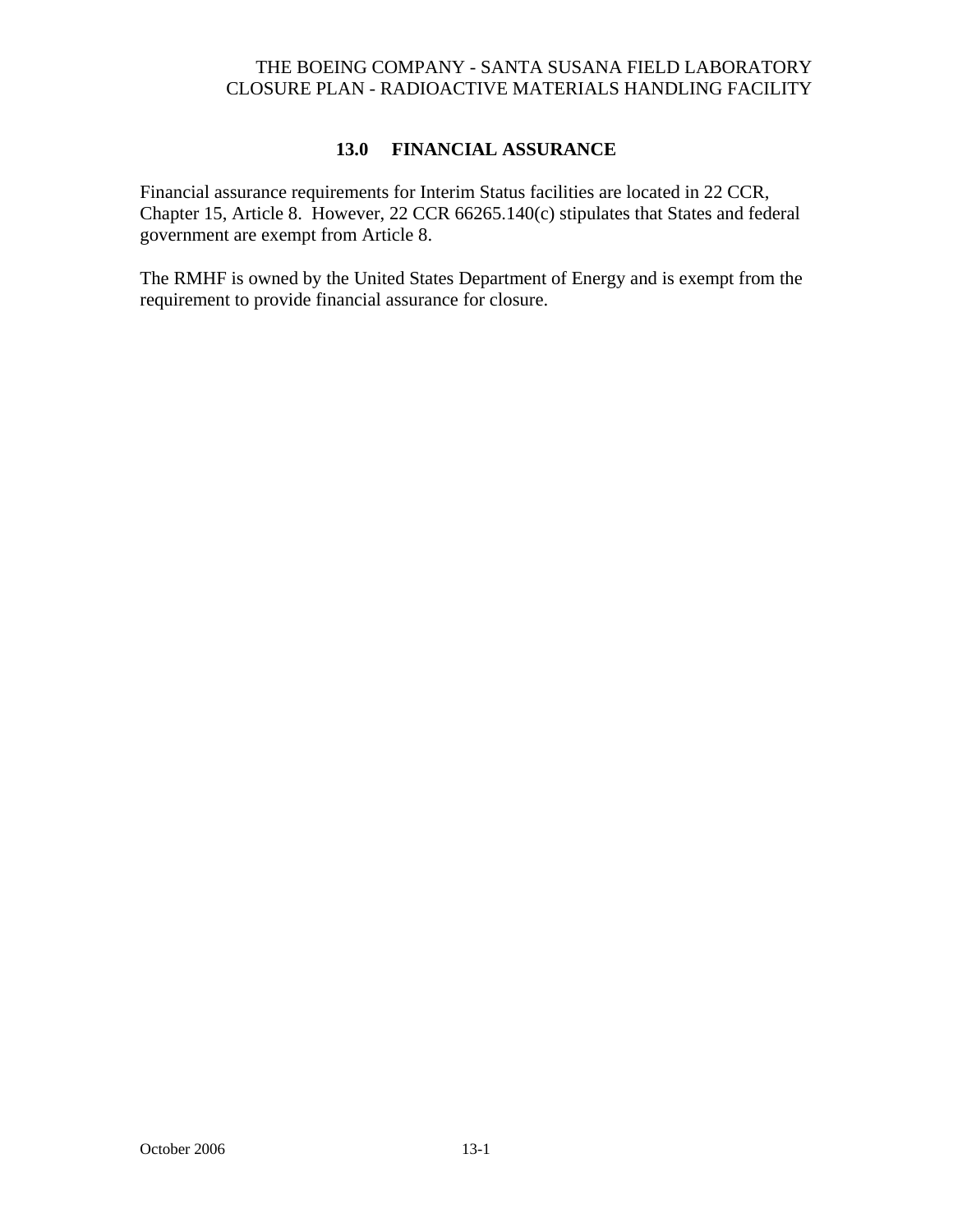### **14.0 CLOSURE IMPLEMENTATION SCHEDULE**

The overall radiological decontamination, decommissioning and demolition of RMHF involves the removal of all nine buildings, their foundations and utilities, the surrounding pavement and the excavation of impacted soil as required. The effort to remove the RMHF occurs concurrently with the RCRA Facility closure effort described in this Closure Plan (see Figure 9).

Several buildings within the RMHF are internally contaminated with radioactive materials. To protect human health and the environment, work practices to maintain radioactive material exposure to As Low As Reasonably Achievable are utilized. The work practices necessary to safely decontaminate and demolish the RMHF are expected to require a period to time normally expected for the completion of closure activities.

The tentative schedule for closure of the Radioactive Materials Handling Facility is presented in Table 9. As depicted, the schedule for closure is estimated at greater than two years due to the number of buildings that will undergo demolition and the significance of their construction.

Because it is fully anticipated that the period of 180 days allowed for final closure will be exceeded, a formal written request for an extension in accordance with 22 CCR 66265.113(c) is included in Appendix F.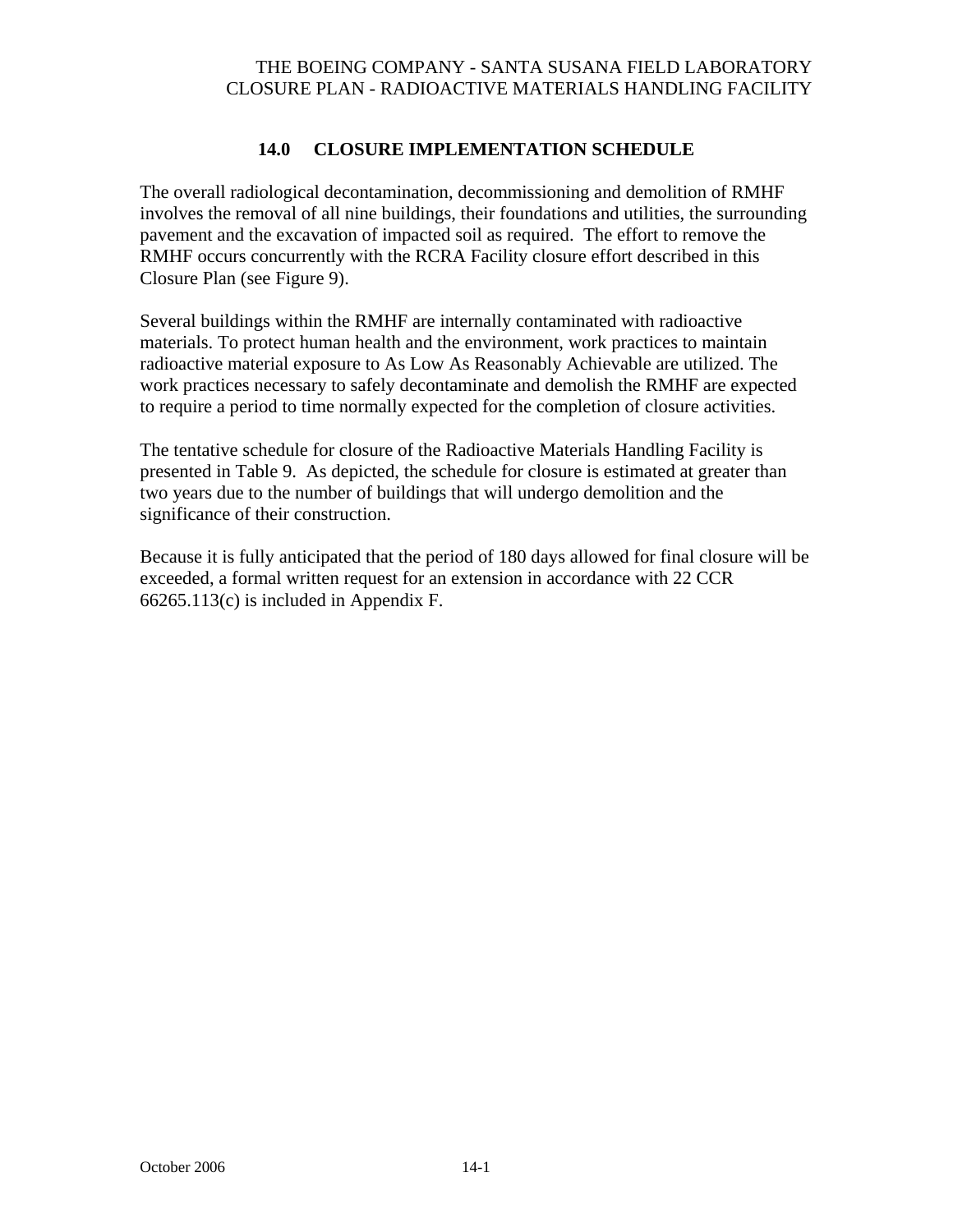# **15.0 CLOSURE CERTIFICATION**

## **15.1 CLOSURE RECORDS**

Upon closure of the permitted hazardous waste treatment and storage units, Boeing will maintain the following records on-site and will make them available to DTSC upon request:

- The closure plan as approved by DTSC;
- Copies of the independent professional engineer's field observation reports;
- Copies of the analytical results of the samples collected during closure;
- Documentation to demonstrate that QA/QC procedures were properly employed during closure;
- Copies of manifests showing disposition of the waste inventory, demolition debris, and wastes generated during closure;
- The Closure Certification Report;
- Other Documentation that may be pertinent to demonstrate proper closure of the HWMUs and SWMUs.

## **15.2 CLOSURE CERTIFICATION**

During closure activities, an independent consulting/engineering firm will provide field oversight to confirm that DTSC-approved closure procedures are followed (this is estimated to be 10 days of staff time over the total closure period). Following completion of all tasks, the engineering firm will prepare a report for submittal by Boeing that will include the following information:

- A description of closure procedures followed by all contractors;
- **Modifications and amendments to the closure plan, where necessary (and** approved by DTSC);
- A description of the Supervisory personnel;
- A summary of closure activities;
- Field engineer observation reports;
- A summary of the total quantities of wastes removed/disposed (by waste type), how, and where each was disposed;
- Copies of hazardous waste manifests showing the disposition of the waste;
- **Example 5** Copies of all analytical data from confirmation sampling;
- A written discussion and evaluation of the analytical results;
- **Photographs where necessary and appropriate; and**
- A signed statement certifying that each unit has been fully decommissioned in accordance with the approved closure plan so that post-closure care is not needed.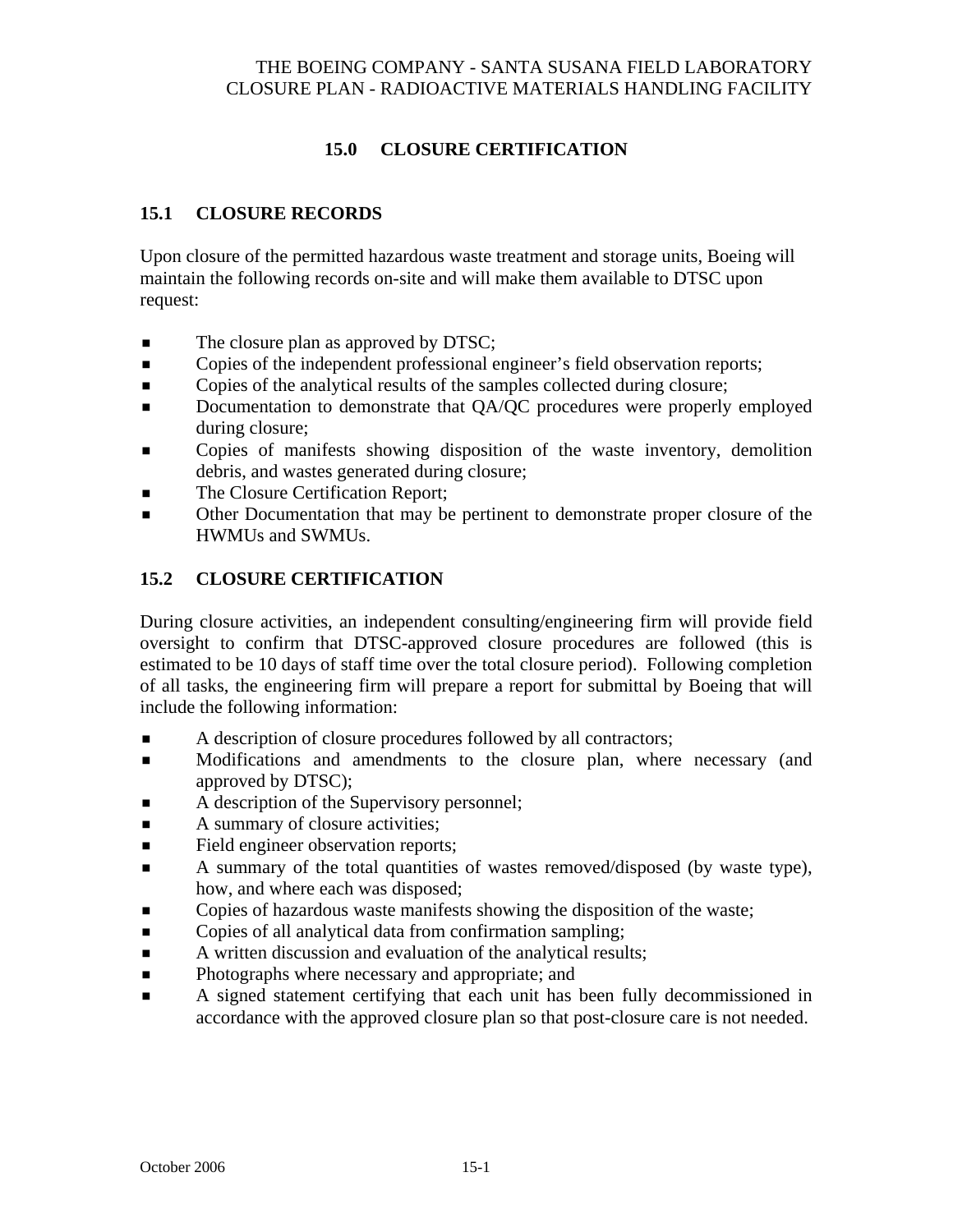## **16.0 PERSONAL PROTECTIVE EQUIPMENT (WORKER HEALTH AND SAFETY)**

## **16.1 HEALTH AND SAFETY PLAN**

It is anticipated that closure activities will be conducted by one or more independent contractors. While the Boeing Company is responsible for the health  $\&$  safety of these contractors while performing work onsite, each independent contractor will be responsible for preparing a health and safety plan specific to closure activities. Work performed by Boeing will also be performed under a health and safety plan. In addition, project activities (performed by Boeing or their contractors) will comply with 10 CFR 835 (Occupational radiation protection), 10 CFR 851 (Worker safety and health program), DOE order 450.4, Safety management system policy.

Each contractor will be required to submit a health  $\&$  safety plan at least 30 days prior to the start of their work activities for review and approval by Boeing. The health  $\&$  safety plan must describe precautions to be taken during the execution their specific work activities. At a minimum, each plan must address:

- Hazard identification and evaluation:
- Required personal protective and safety equipment;
- Designated site work and exclusion zones;
- Emergency procedures;
- Confined spaces;
- Ambient air monitoring procedures;
- Procedures and action levels for upgrading levels of protection;
- On-site safety orientation and training meetings;
- **Personnel and equipment decontamination procedures;**
- Designated site safety officer requirements;
- Limitations from access to work zones:
- **Physical examinations and training for field staff required under 29 CFR 1910.120;**
- A map showing the address and location of the nearest hospital.

Each contractor's health and safety plan will be maintained at the location of the RMHF until closure activities have been completed.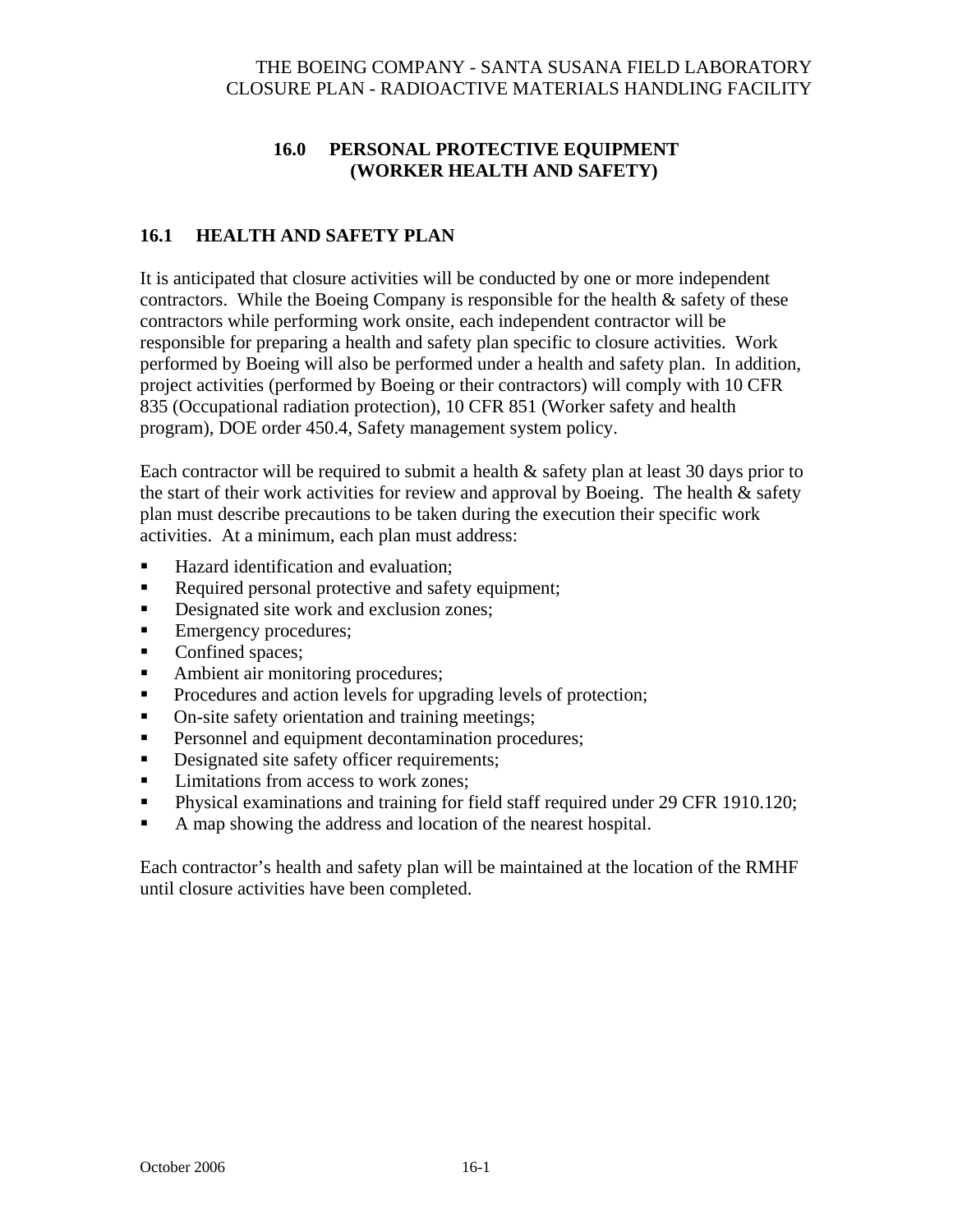### **17.0 SITE SECURITY**

The RMHF is surrounded by an 8-foot chain link fence topped with barbed wire. Access to the RMHF is controlled by locked gates and monitored foot traffic entry.

In addition, access to the location of the RHMF can only be achieved by gaining access to the SSFL. The SSFL is surrounded by fencing and access to the private SSFL road system is controlled by a security checkpoint at the entrance to SSFL, which is manned 24 hours a day. Security personnel conduct routine surveillance of the SSFL, including the RMHF.